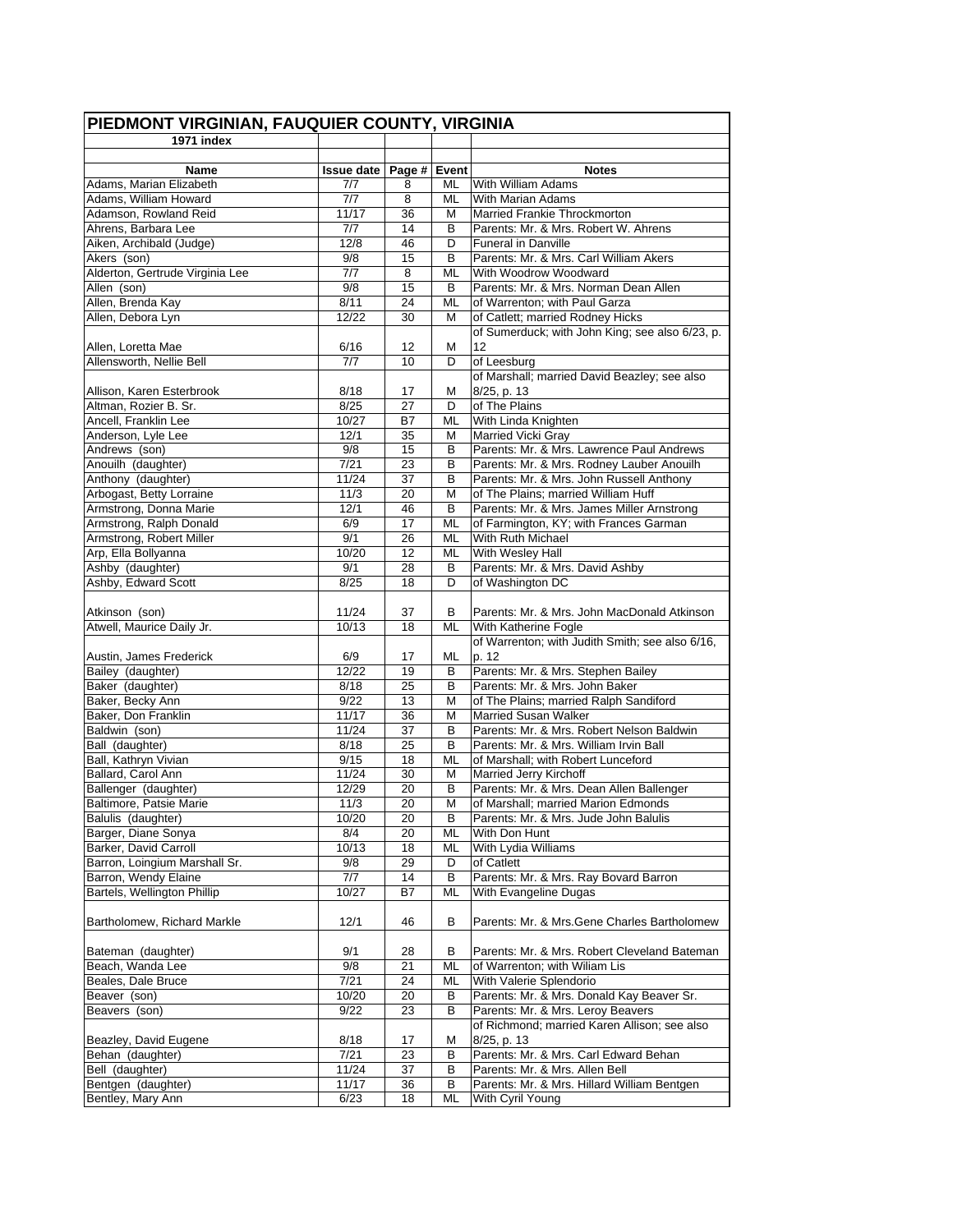| Bialkowski (daughter)         | 10/27 | B <sub>3</sub>  | В  | Parents: Mr. & Mrs. Alan John Bialkowski        |
|-------------------------------|-------|-----------------|----|-------------------------------------------------|
| Bingham, William Harrison     | 9/29  | 8               | D  | of Markham                                      |
| Black, Doris Jean             | 9/22  | 21              | ML | With Stephen Shackelford                        |
| Blanchard, Marion Maurer      | 12/15 | 34              | D  | Age 93                                          |
| Bland (daughter)              | 9/8   | 15              | B  | Parents: Mr. & Mrs. Ralph Bland Sr.             |
|                               |       |                 |    |                                                 |
| Blanton, Thomas Clay          | 10/27 | B7              | ML | With Cheryl Young                               |
| Bleutge, Carolyn Frances      | 6/23  | 18              | ML | With William Whitmore Jr.                       |
| Blevins (daughter)            | 7/7   | 14              | B  | Parents: Mr. & Mrs. Ray Ambrus Blevins          |
| Bohon, Kathy Arlene           | 6/16  | $\overline{12}$ | ML | of Delaplane; with Turner Clegg                 |
| Bond (daughter)               | 11/24 | 37              | B  | Parents: Mr. & Mrs. James Maurice Bond          |
| Born, Kathleen Joan           | 10/20 | 12              | ML | With Dillon Edwards                             |
| Bowersett, Sallie             | 8/25  | 28              | D  | of Marshall                                     |
| Bowles (daughter)             | 10/27 | B <sub>3</sub>  | B  | Parents: Mr. & Mrs. Oliver Thomas Bowles        |
| Bowles, Delma Mae             | 9/1   | 21              | M  | of Remington; married Jerry Kling               |
| Bowman, Bruce W.              | 6/2   | 23              | M  | Married Ann Skinker, see also 6/9, p. 17        |
|                               |       |                 |    |                                                 |
|                               |       |                 |    | of Middleburg and New York, NY; married Col.    |
| Bowman, Jean                  | 12/22 | 13              | M  | John Magruder III                               |
| Bowman, Nancy Lynn            | 11/17 | 28              | MI | With Mark Scordellis                            |
| Bratney, Bertrand Herbert     | 6/23  | 18              | ML | With Hester Harrison                            |
| Braucher, Daniel S.           | 6/30  | 23              | M  | Married Judith McFadden; see also 7/7, p. 20    |
| Braugher, Daniel Samuel       | 6/16  | 12              | ML | of Warrenton; with Laura Fadden                 |
| Breeden (daughter)            | 7/7   | 14              | В  | Parents: Mr. & Mrs. Jennings Clare Breeden      |
| Breeden (daughter)            | 9/8   | 15              | B  | Parents: Mr. & Mrs. Clifton Charles Breeden     |
|                               |       |                 |    | of Warrenton; with Ronald Clark; see also 6/16, |
|                               |       |                 |    |                                                 |
| Breeden, Brenda Sue           | 6/9   | 17              | ML | p. 12                                           |
| Brent, Lawrence Decatur Jr.   | 11/17 | 23              | М  | of Warrenton: married Miriam McDaniel           |
| Brooks (daughter)             | 9/22  | 23              | В  | Parents: Mr. & Mrs. Charles Brooks              |
| Brown (son)                   | 12/22 | 19              | В  | Parents: Mr. & Mrs. Bobby Brown                 |
| Brown, Clarence Lewis Jr.     | 12/29 | 8               | М  | of Catlett; married Debra George                |
| Brown, Claudia Bell           | 6/2   | $\overline{4}$  | D  | of Round Hill                                   |
|                               |       |                 |    | of Middleburg; married Marguerite Galentine;    |
| Brown, Dennis Keith           | 6/16  | 12, 17          | м  | see also 6/23, p. 21                            |
| Brown, James Calvin           | 10/13 | 33              | М  | of Warrenton; married Deborah Wilson            |
| Brown, Mary Inga              | 11/17 | 28              | ML | With Robert Robertson                           |
|                               |       |                 |    |                                                 |
|                               |       |                 |    | of Marshall; married Judy Wright; see also      |
| Brown, Robert Leroy (Sp/4)    | 11/24 | 33              | M  | December 1, p. 45                               |
| Brown, Tammy Michelle         | 7/7   | 14              | B  | Parents: Mr. & Mrs. Wayne Gibson Brown          |
| Browning, Margaret Sue        | 11/3  | 22              | ML | With Carter Stanley                             |
| Brownrigg, Sarah Augustine    | 9/22  | 21              | ML | With Del Camp                                   |
|                               |       |                 |    | of Burlington, Canada; married Margaret         |
| Bryant, John Talbot           | 10/20 | 13              | м  | Holubeshen                                      |
| Bryant, Linda Ann             | 10/13 | 18              | ML | With Harry Johnson                              |
| Buck (daughter)               | 10/20 | 20              | В  | Parents: Mr. & Mrs. Gaylord Bertis Buck III     |
| Bumbrey, Nelson Theodore      | 10/13 | 26              | D  | of Calverton                                    |
|                               |       |                 |    |                                                 |
| Burgess (son)                 | 12/1  | 46              | В  | Parents: Mr. & Mrs. Michael Burgess             |
| Burgess, Edward Henry III     | 11/17 | 36              | B  | Parents: Mr. & Mrs. Edward H. Burgess Jr.       |
| Burke (son)                   | 7/21  | 23              | B  | Parents: Mr. & Mrs. Ronald David Burke          |
| Burr, Linda Susan             | 8/18  | 1/              | M  | of Catlett; married Gordon Gaither              |
| Burton, George Franklin       | 10/27 | B7              | ML | With Marie Dos Santos                           |
| Burton, Richard               | 11/3  | 34              | D  | Catlett farmer                                  |
| Burwell, William Sneed Conrad | 11/17 | 25              | D  | of Richmond                                     |
| Buskirk, Paul Stephen         | 9/1   | 26              | ML | With Shannon Shriver                            |
|                               | 9/15  | 18              |    | of Culpeper; with Peggy Howington               |
| Butler, Scott Randolph        |       |                 | ML |                                                 |
| Byers (son)                   | 8/18  | 25              | В  | Parents: Mr. & Mrs. Robert Marshall Byers       |
| Byler (daughter)              | 9/1   | 28              | в  | Parents: Mr. & Mrs. Andrew Byler                |
| Byrd (son)                    | 11/24 | 37              | B  | Parents: Mr. & Mrs. Charles Hannon Byrd II      |
| Camp, Del Richard             | 9/22  | 21              | ML | With Sarah Brownrigg                            |
| Campbell, Bruce Allen         | 9/22  | 13              | М  | of Middleburg; married Marjory Parsons          |
| Caperton (daughter)           | 10/20 | 20              | в  | Parents: Mr. & Mrs. Charles Ezra Grimsley       |
| Carnell (son)                 | 10/20 | 20              | В  | Parents: Mr. & Mrs. Thomas Dawber Carnell       |
| Carpenter, Edward (Mrs.)      | 9/22  | 14              | D  | of Cedarhurst, Long Island, NY                  |
| Carter (daughter)             | 10/20 | 20              | В  | Parents: Mr. & Mrs. Robby Lee Carter            |
|                               |       |                 |    |                                                 |
| Carter (son)                  | 9/1   | 28              | в  | Parents: Mr. & Mrs. Eddie Carter                |
| Carter (son)                  | 9/8   | 15              | B  | Parents: Mr. & Mrs. Charles Carter              |
| Carter (son)                  | 12/1  | 46              | В  | Parents: Mr. & Mrs. Benjamin Carter             |
|                               |       |                 |    |                                                 |
| Carter (son)                  | 12/29 | 20              | В  | Parents: Mr. & Mrs. Franklin Roosevelt Carter   |
| Carter, James Mason           | 7/14  | 19              | D  | of The Plains                                   |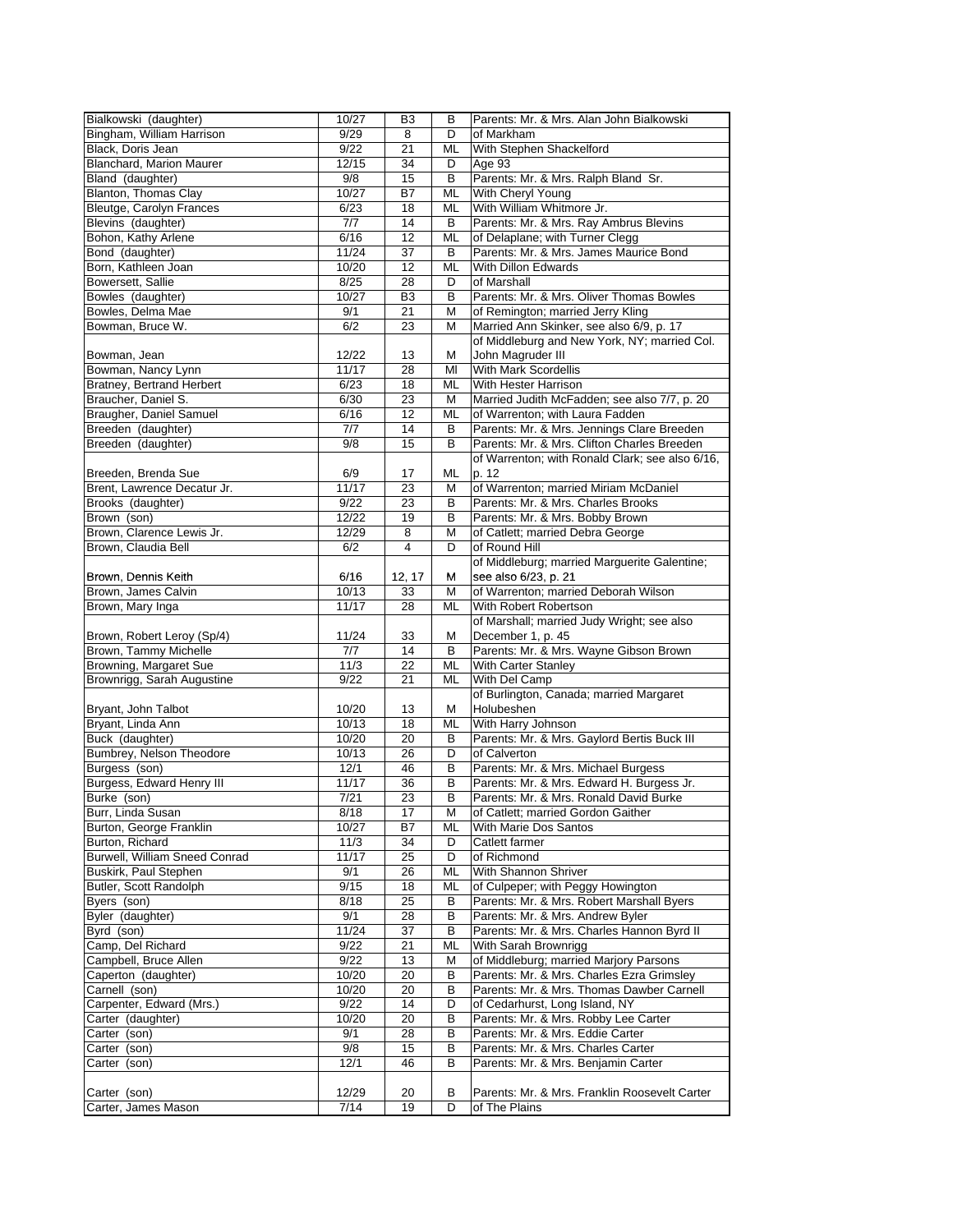| Carter, Kim Patricia              | 9/22         | 13       | M         | of Warrenton; married Johnnie Wyatt                                                    |
|-----------------------------------|--------------|----------|-----------|----------------------------------------------------------------------------------------|
| Cassell, Dianne Lawson            | 6/30         | 22       | ML        | of Fauguier County; with Charles Payne                                                 |
| Catron, Homer Asa Jr.             | 4/28         | 9        | D         | of Petersburg; car accident                                                            |
|                                   |              |          |           |                                                                                        |
| Cebula (daughter)                 | 10/20        | 20       | B         | Parents: Mr. & Mrs. Ronald Michael Cebula                                              |
| Chacey, Allen P.                  | 6/16         | 12       | ML        | of Markham; with Carolyn Ritchie                                                       |
| Chambers (daughter)               | 11/17        | 36       | в         | Parents: Mr. & Mrs. Daryl E. Chambers                                                  |
| Chamblin, Helen P.                | 4/28         | 21       | D         | of Richmond: car accident                                                              |
| Champ, Andrew Harrison Jr.        | 10/13        | 33       | М         | Married Betty Ann Coles                                                                |
| Champ, Linda Mae                  | 7/21         | 21       | ML        | of Midland; with Clarence White                                                        |
| Chandler, Harry Leroy Jr.         | 7/21         | 24       | ML        | With Mary Selander                                                                     |
| Charity, Paul Jr.                 | 11/10        | 13       | M         | of Upperville; with Violet Jackson                                                     |
| Charlton (daughter)               | 12/29        | 20       | В         | Parents: Mr. & Mrs. Jackie Ray Charlton                                                |
|                                   |              |          |           |                                                                                        |
| Charron, Vicki Elizabeth          | 9/29         | 17       | ML        | With Thomas Veverka                                                                    |
| Childress (daughter)              | 7/7          | 14       | В         | Parents: Mr. & Mrs. Kermit Lee Childress                                               |
| Childress, Mary Catherine         | 9/22         | 21       | ML        | With Allen Horton                                                                      |
| Christian, Raymond                | 7/14         | 10       | D         | of Broad Run                                                                           |
| Church, Janice Arlene             | 7/28         | 22       | ML        | With Harrison Pearson                                                                  |
| Clark (son)                       | 11/24        | 37       | В         | Parents: Mr. & Mrs. William Arlie Clark                                                |
| Clark (son)                       | 12/1         | 46       | В         | Parents: Mr. & Mrs. Jimmy Clark                                                        |
| Clark, George B. Sr.              | 8/11         | 23       | D         | of Warrenton                                                                           |
|                                   |              |          |           | of Quantico; with Brenda Breeden; see also                                             |
| Clark, Ronald Edward              | 6/9          | 17       |           | 6/16, p. 12                                                                            |
|                                   |              |          | ML        |                                                                                        |
| Clatterbuck (son)                 | 12/22        | 19       | В         | Parents: Mr. & Mrs. Sidney Clatterbuck                                                 |
| Clayton (daughter)                | 9/22         | 23       | В         | Parents: Mr. & Mrs. Justin Roy Clayton                                                 |
| Clegg, Turner Bruce Jr.           | 6/16         | 12       | ML        | With Kathy Bohon                                                                       |
| Click, Linda Dianne               | 11/17        | 36       | М         | Married Charles James                                                                  |
| Clopper, Connie May               | 8/11         | 17       | В         | Parents: Mr. & Mrs. Emerson Lee Clopper                                                |
| Cloud, John Jason                 | 11/17        | 36       | В         | Parents: Mr. & Mrs. John Nelson Cloud                                                  |
| Cochran, Edna George              | 10/13        | 20       | D         | Funeral in Silver Spring, MD                                                           |
| Cockerham (daughter)              | 9/22         | 23       | В         | Parents: Mr. & Mrs. Alan Wayne Cockerham                                               |
|                                   |              |          |           |                                                                                        |
| Cockerill, Gary Stevens           | 10/20        | 13       | M         | of Remington; married Donna Harris                                                     |
| Cole (daughter)                   | 9/8          | 15       | в         | Parents: Mr. & Mrs. William Cole                                                       |
|                                   |              |          |           |                                                                                        |
| Coleman (daughter)                | 9/8          | 15       | В         | Parents: Mr. & Mrs. William Francis Coleman                                            |
| Coles, Betty Ann                  | 10/13        | 33       | М         | of Midland; married Andrew Champ Jr.                                                   |
| Collins (daughter)                |              |          |           |                                                                                        |
|                                   | 7/7          | 14       | В         | Parents: Mr. & Mrs. Harry Elisha Collins                                               |
|                                   |              |          |           |                                                                                        |
| Collins (son)                     | 9/22         | 23       | B         | Parents: Mr. & Mrs. Leon Willard Collins                                               |
| Collins (son)                     | 10/20        | 20       | B         | Parents: Mr. & Mrs. Arthur Robert Collins                                              |
| Colvin (daughter)                 | 11/24        | 37       | В         | Parents: Mr. & Mrs. Sidney Colvin                                                      |
| Compher, Virginia Lee             | 6/23         | 18       | ML        | With George Shaulis                                                                    |
| Compton (daughter)                | 8/11         | 17       | В         | Parents: Mr. & Mrs. James Sidney Compton                                               |
| Compton (daughter)                | 9/22         | 23       | В         | Parents: Mr. & Mrs. Lucien Compton                                                     |
| Compton, Lois Jean                | 12/29        | 15       | D         | Age 16; accidental shooting                                                            |
| Connor, Hattie Edith              | 7/21         | 20       | D         | of Lovettsville                                                                        |
| Conover (daughter)                | 10/20        | 20       | В         | Parents: Mr. & Mrs. Donald Joseph Conover                                              |
|                                   |              |          |           | Parents: Mr. & Mrs. Randall Bevin Cook                                                 |
| Cook (daughter)                   | 11/24        | 37       | В         |                                                                                        |
| Cook, Charron Jean                | 6/9          | 17       | <b>ML</b> | of Warrenton; with Wayne Gartner                                                       |
|                                   |              |          |           |                                                                                        |
| Cook, Eugene Edward               | 6/30         | 22       | ML        | of Rappahannock County; with Linda Summers                                             |
| Cook, Evelyn Virginia             | 7/28         | 22       | ML        | With Henry Morris                                                                      |
| Cooke, Judy Annette               | 8/18         | 17       | M         | of Midland; married Gordon Funkhouser                                                  |
| Cooke, Thomas Clyde               | 10/27        | B7       | ML        | With Elizabeth Partlow                                                                 |
| Cooper (son)                      | 9/22         | 23       | В         | Parents: Mr. & Mrs. Jeremiah Cooper                                                    |
| Cooper, Anita Carter              | 12/1         | 13       | D         | of Woodstock; shot                                                                     |
|                                   |              | 20       | в         | Parents: Mr. & Mrs. Robert Daniel Corbin                                               |
| Corbin (daughter)                 | 10/20        |          |           |                                                                                        |
| Corbin, Brenda Louise             | 10/27        | 21       | M         | of Warrenton; married Leonard Edmunds                                                  |
| Cornwell, Debra Jean              | 11/24        | 36       | М         | <b>Married Jerry Horton</b>                                                            |
| Coro (daughter)                   | 9/1          | 28       | в         | Parents: Mr. & Mrs. John Coro                                                          |
| Costello, Melissa Jean            | 7/7          | 14       | В         | Parents: Mr. & Mrs. Earl R. Costello Jr.                                               |
| Cowling, Nancy Elizabeth          | 9/29         | 17       | MI        | of Warrenton; with Morgan Dennis                                                       |
| Craun, Cynthia Jean               | 9/22         | 21       | ML        | With James Pearson                                                                     |
| Crauwels (daughter)               | 11/24        | 37       | в         | Parents: Mr. & Mrs. Guy Louis Crauwels                                                 |
| Crawford (son)                    | 11/24        | 37       | B         | Parents: Mr. & Mrs. William Crawford                                                   |
|                                   | 6/16         | 12       | ML        | of Midland; with Deborah Henry                                                         |
| Cregar, Glenn Lee                 |              |          | В         |                                                                                        |
| Crim, Robert Wayne                | 7/7          | 14       |           | Parents: Mr. & Mrs. Newton W. Crim                                                     |
|                                   |              |          |           |                                                                                        |
| Crittenden (son)<br>Crocker (son) | 9/22<br>7/21 | 23<br>23 | в<br>B    | Parents: Mr. & Mrs. George Wilson Crittenden<br>Parents: Mr. & Mrs. Donald Lee Crocker |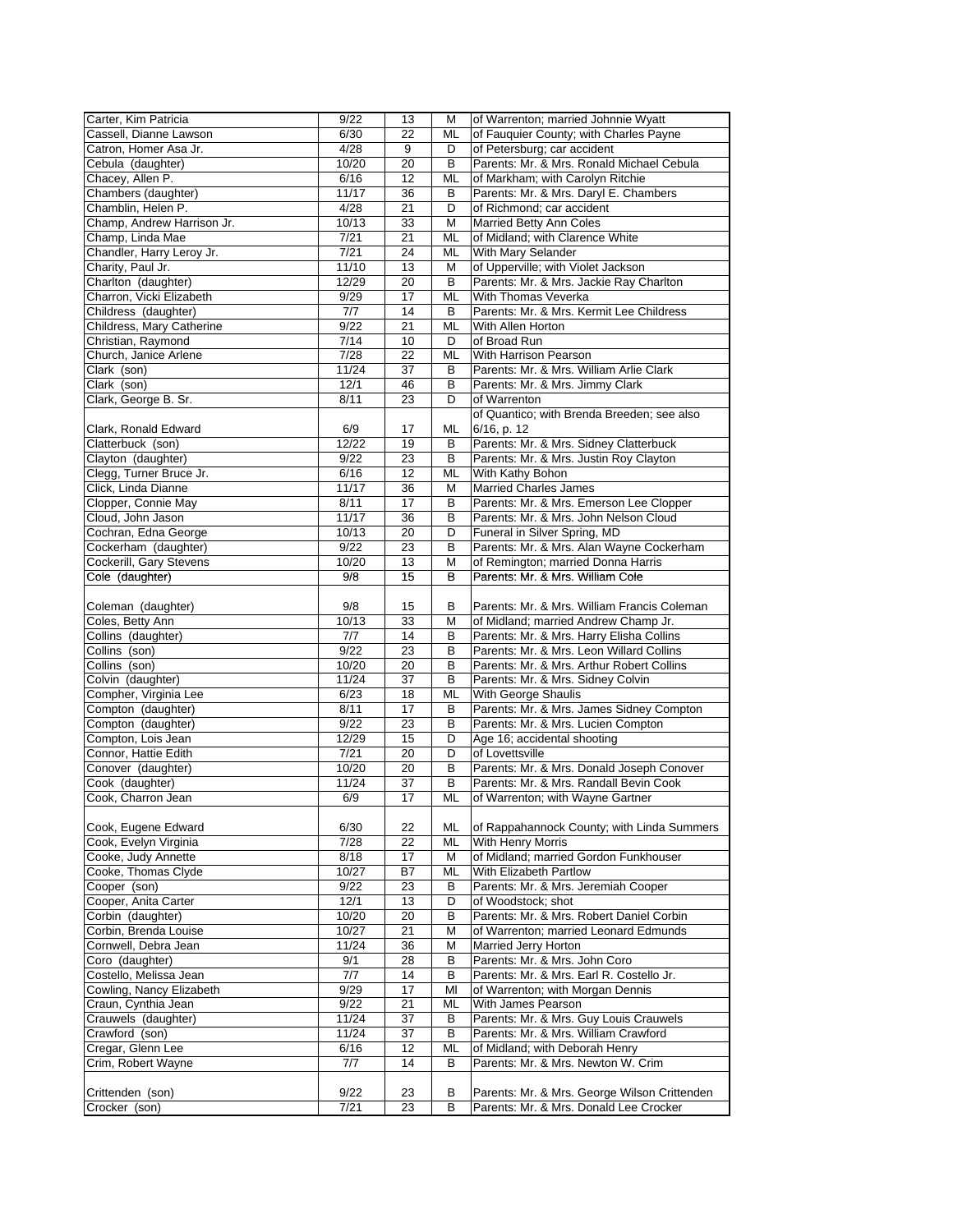| Cropp, Ray                      | 10/13        | 20             | D         | of Falmouth                                                       |
|---------------------------------|--------------|----------------|-----------|-------------------------------------------------------------------|
| Cross, Leonard Lee Jr.          | 6/23         | 18             | ML        | With Deborah Moriarty                                             |
| Crouch (daughter)               | 10/27        | B <sub>3</sub> | B         | Parents: Mr. & Mrs. William Herbert Crouch                        |
| Croushorn (son)                 | 8/11         | 17             | B         | Parents: Mr. & Mrs. Edward Croushorn                              |
| Crow (son)                      | 8/11         | 17             | B         | Parents: Mr. & Mrs. Thomas Alan Crow                              |
| Cruey, Janette Robin            | 7/7          | 14             | B         | Parents: Mr. & Mrs. Edward Jackson Cruey                          |
| Crumment, William Albert        | 6/9          | 17             | ML        | of Washington, DC; with Martha Gibson                             |
| Crutchfield, Alice Marie        | 10/13        | 18             | ML        | With Charles Dillon                                               |
| Culbertson (son)                | 9/22         | 23             | В         | Parents: Mr. & Mrs. Joseph Lyon Culbertson                        |
| Cunningham, McKinley            | 4/21         | 15             | D         | of Opal; died in house fire                                       |
| Curry, Cynthia Anne             | 7/21         | 21             | ML        | of Gainesville; with William Gray Jr.                             |
| Dailey, Rebecca Josie           | 12/29        | 8              | М         | of Remington; married Dennis Leitz                                |
| Darby, Robert Carl              | 11/10        | 23             | ML        | With Sandra Stewart                                               |
| Darnell, Deborah Virginia       | 11/3         | 20             | М         | of The Plains; married Preston Popkins                            |
| Davenport, Shirley Temple       | 8/25         | 23             | ML        | With Alfred Payne                                                 |
| Davis (daughter)                | 8/18         | 25             | В         | Parents: Mr. & Mrs. Gary Lynn Davis                               |
| Davis (daughter)                | 9/22         | 23             | В         | Parents: Mr. & Mrs. Eugene Gordon Davis                           |
| Davis, Frank Lee                | 6/23         | 18             | ML        | With Carrie McKenney                                              |
| Davis, Laurene                  | 7/28         | 25             | М         | Married Mitchell May; see also 8/11, p. 17                        |
| Dawes (daughter)                | 10/27        | B <sub>3</sub> | в         | Parents: Mr. & Mrs. Lawrence John Dawes                           |
| Dawson (son)                    | 8/18         | 25             | В         | Parents: Mr. & Mrs. Claude Henry Dawson                           |
| Dawson, George Allen            | 9/8          | 3,13           | D         | Age 19; shot                                                      |
| Dawson, Reginald Eric           | 10/13        | 33             | M         | of Middleburg; married Gloria Fleming                             |
| Day, Joyce Katherine            | 10/27        | B7             | <b>ML</b> | With Earl Munson                                                  |
| Day, Stephen Mitchell           | 9/22         | 13             | М         | of Sperryville; married Carey Iden                                |
| Decker (son)                    | 11/24        | 37             | В         | Parents: Mr. & Mrs. Bruce Lee Decker                              |
| DeGrafton, Clarence Dwight F.   | 11/24        | 33             | М         | of Catlett; married Elizabeth Robinson                            |
| Delery (daughter)               | 7/7          | 14             | B         |                                                                   |
| D'Elis, Norma Jeanne            | 10/13        | 18             | ML        | Parents: Mr. & Mrs. Louis Norman Delery Jr.<br>With William Pitts |
|                                 |              |                |           |                                                                   |
| Dempsey (daughter)              | 9/22         | 23             | B         | Parents: Mr. & Mrs. Edward Leon Dempsey Jr.                       |
| Dennis, Herbert F. (Mr. & Mrs.) | 12/8         | 45             |           | 50th wedding anniversary                                          |
| Dennis, Morgan                  | 9/29         | 17             | Α<br>ML   | of Warrenton; with Nancy Cowling                                  |
| Depoy, Gerald Lee               | 11/17        | 36             | В         | Parents: Mr. & Mrs. Timothy Wayne Depoy                           |
|                                 |              |                |           |                                                                   |
| Deuterman (son)                 | 9/8          | 15             | В         | Parents: Mr. & Mrs. James Madison Deuterman                       |
|                                 |              |                |           |                                                                   |
| Dickins (son)                   | 10/27        | B3             | В         | Parents: Mr. & Mrs. Tomyns Harcourt Dickins                       |
| Dillon, Charles Edward          | 10/13        | 18             | ML        | With Alice Crutchfield                                            |
| Divine, Dorothy                 | 9/22         | 21             | ML        | With Joseph Legard                                                |
| Dodson (daughter)               | 12/22        | 19             | B         | Parents: Mr. & Mrs. James Dodson                                  |
| Dodson. Linda Ann               | 8/25         | 24             | ML        | of Bealeton; with John Shackleford                                |
| Doggett, Daisey Marie           | 10/20        | 13             | M         | of Warrenton; married Sam Shipp Jr.                               |
| Dos Santos, Marie Nazari        | 10/27        | B7             | <b>ML</b> | With George Burton                                                |
| Dowd (son)                      | 8/18         | 25             | В         | Parents: Mr. & Mrs. Jesse Dowd III                                |
|                                 |              |                |           |                                                                   |
| Dreesman (daughter)             | 8/11         | 17             | B         | Parents: Mr. & Mrs. Edward Arnold Dreesman                        |
| Dugas, Evangeline Ann           | 10/27        | B7             | ML        | With Wellington Bartels                                           |
| Dulaney, Linda Sue              | 8/25         | 24             | ML        | of The Plains; with Bernard Hanson                                |
| Dunford, Elmer Ray              | 11/3         | 20             | М         | of Caroline County; married Helen Heflin                          |
|                                 |              |                |           | of Bound Brook, NJ; married Donald Jaeger;                        |
| Dunham, Lillian Irene           | 12/29        | 8              | M         | see also January 5, 1972, p. 26                                   |
| Dunn (daughter)                 | 11/3         | 24             | В         | Parents: Mr. & Mrs. Thomas Richard Dunn                           |
| Dunphy (daughter)               | 11/24        | 37             | В         | Parents: Mr. & Mrs. Kevin Raymond Dunphy                          |
| Dwyer, Diane Virginia           | 8/25         | 24             | ML        | of Marshall; with Gary Randall                                    |
|                                 |              |                |           |                                                                   |
| Easterday, Leslie Dawn          | 11/17        | 36             | В         | Parents: Mr. & Mrs. Lester William Easterday                      |
| Ebert, Shirley Ann              | 10/27        | B7             | ML        | With Bruce Lackey                                                 |
| Eckenrode, Bruce Leon           |              | 23             | ML        | With Marion Knight                                                |
| Edmonds, George Lee             |              |                |           |                                                                   |
| Edmonds, Marion Henry Jr.       | 8/25         |                |           |                                                                   |
| Edmunds, Leonard Lee            | 9/22<br>11/3 | 13             | M<br>M    | of The Plains; with Janice Mandley                                |
|                                 |              | 20<br>21       | М         | of Casanova; married Patsie Baltimore                             |
|                                 | 10/27        |                |           | of Casanova; married Brenda Corbin                                |
| Edwards (son)                   | 7/21         | 23             | В         | Parents: Mr. & Mrs. Lawrence Sunny Edwards                        |
| Edwards, Diana Louise           | 8/11         | 24             | ML        | With Herbert Mays                                                 |
| Edwards, Dillon Bradshaw        | 10/20        | 12             | ML        | With Kathleen Born                                                |
| Edwards, Henry Oakley           | 11/17        | 23             | M         | of Warrenton; married Frances Embrey                              |
| Edwards, Jesse H.               | 5/5          | 21             | D         | Employed at Gordonsdale Farm                                      |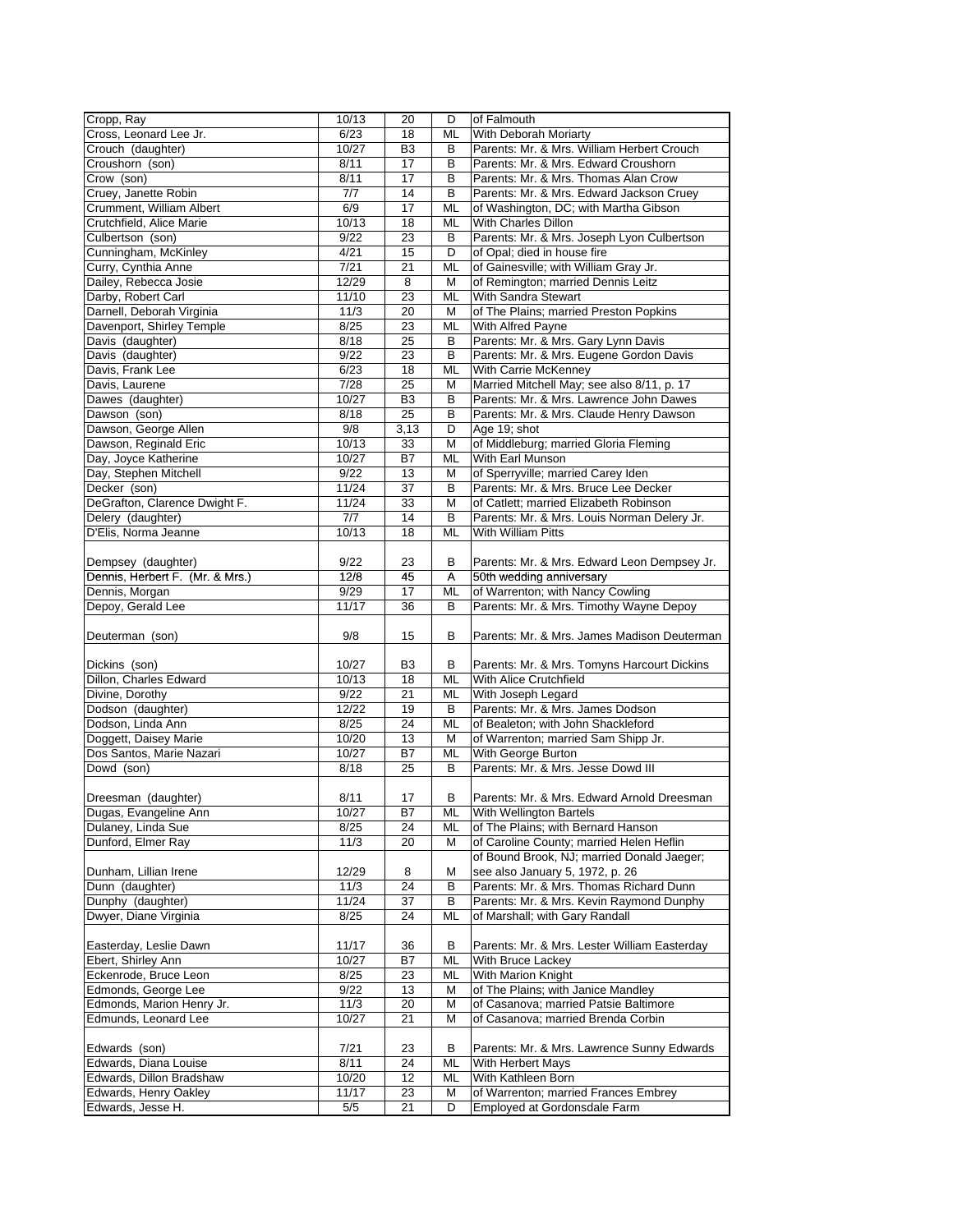| Elgin, Rebecca Jane           | 8/18  | $\overline{17}$ | M  | of The Plains; married David Kroner                    |
|-------------------------------|-------|-----------------|----|--------------------------------------------------------|
| Elkins, Warren Edward         | 9/22  |                 |    | of Bealeton; married Anita Robins                      |
|                               |       | 13              | М  |                                                        |
| Ellington (daughter)          | 11/3  | 24              | В  | Parents: Mr. & Mrs. Edwin Lewis Ellington              |
| Ellis (son)                   | 7/7   | 14              | B  | Parents: Mr. & Mrs. Roy Daniel Ellis                   |
|                               |       |                 |    | Sonarman First Class, US Navy.; married Peggy          |
| Eltman, Marshall Philip       | 9/1   | 12, 23          | М  | Moore                                                  |
|                               |       |                 |    |                                                        |
| Embrey (son)                  | 9/22  | 23              | В  | Parents: Mr. & Mrs. William Embrey                     |
| Embrey, Frances Elizabeth     | 11/17 | 23              | М  | of Midland; married Henry Edwards                      |
| Ennis (daughter)              | 8/11  | 17              | B  | Parents: Mr. & Mrs. Rober Blaine Ennis                 |
| Ensor (daughter)              | 11/24 | 37              | В  | Parents: Mr. & Mrs. Leonard Joel Ensor                 |
|                               |       |                 |    |                                                        |
| Epp, Patricia Ann             | 10/27 | B7              | ML | With Gregory Marquis                                   |
| Evans, Margaret J.            | 11/3  | 11              | D  | of Warrenton                                           |
| Fadden, Laura D.              | 6/16  | 12              | ML | of Warrenton; with Daniel Braugher                     |
| Faller (daughter)             | 8/11  | 17              | B  | Parents: Mr. & Mrs. Jerry D. Faller                    |
|                               |       |                 |    |                                                        |
|                               |       |                 |    |                                                        |
| Farnsworth (daughter)         | 11/24 | 37              | В  | Parents: Mr. & Mrs. Douglas Dillon Farnsworth          |
| Fasick, Diana Marie           | 8/18  | 17              | М  | of The Plains; married Robert Wines                    |
| Feaganes, Bernard Francis Jr. | 11/24 | 33              | M  | <b>Married Joan Miller</b>                             |
|                               |       |                 |    |                                                        |
| Feaster, Georgia Ellen        | 7/7   | 8               | ML | With Joseph Fleming                                    |
| Ferguson, Willie Cornelius    | 11/3  | 20              | М  | of Warrenton; married Marie Hall                       |
| Fields, William Edward        | 7/7   | 14              | B  | Parents: Mr. & Mrs. George W. Fields Jr.               |
| Fincham. Frances Estelle      | 8/4   | 20              | ML | With Stanley Palmer                                    |
|                               |       |                 |    |                                                        |
| Fincham, Rose Virginia        | 9/1   | 26              | ML | With Richard Harris                                    |
| Findley, Larry Eugene         | 11/3  | 22              | ML | With Margaret Trego                                    |
| Fisher, Sadie Marie           | 12/29 | 8               | М  | of Bealeton; married Jimmy Weakley                     |
| Fleming, Gloria Jean          | 10/13 | 33              | М  | of The Plains; married Reginald Dawson                 |
|                               |       |                 |    |                                                        |
| Fleming, Joseph Carrol        | 7/7   | 8               | ML | With Georgia Feaster                                   |
| Fletcher, Sandra Kaye         | 9/22  | 14              | C  |                                                        |
| Flippo, Roy Monroe Jr.        | 9/22  | 21              | ML | With Sachiko Tsujii                                    |
| Fogle, Katherine Elizabeth    | 10/13 | 18              | ML | With Maurice Atwell Jr.                                |
|                               |       |                 |    |                                                        |
| Fowler, Donald Ralph          | 8/25  | 16              | M  | <b>Married Nancy Sperduto</b>                          |
|                               |       |                 |    |                                                        |
| Frazier (son)                 | 11/17 | 36              | В  | Parents: Mr. & Mrs. Richard Daniel Frazier Jr.         |
| Frazier, Virginia Mae         | 9/29  | 17              | ML | of Marshall; with William Whorton                      |
|                               |       |                 |    |                                                        |
| French (daughter)             | 9/22  | 23              | В  | Parents: Mr. & Mrs. Walter French                      |
| French (son)                  | 7/21  | 23              | B  | Parents: Mr. & Mrs. Edward Leonard French              |
| French, Edward Leonard        | 6/30  | 22              | ML | of Fauquier County; with Edna Thompson                 |
| Frenzel, Joana Jean           | 7/21  | 21              | D  | of Manassas Park; car accident                         |
|                               |       |                 |    |                                                        |
| Froff, Susan                  | 8/11  | 24              | ML | of Remington; with Robert Rich                         |
| Frye, Mamie Viola             | 7/21  | 17              | D  | of Leesburg                                            |
| Fuchs (son)                   | 8/11  | $\overline{17}$ | В  | Parents: Mr. & Mrs. Paul Fuchs                         |
| Fullmer, Anna M.              | 9/29  | 3               | D  | Stabbed; see also November 10, p. 7                    |
|                               |       |                 |    |                                                        |
| Funkhouser, Gordon Cecil      | 8/18  | 17              | M  | of Midland; married Judy Cooke                         |
|                               |       |                 |    |                                                        |
| Furr (son)                    | 11/17 | 36              | В  | Parents: Mr. & Mrs. Cornelius Jackson Furr Sr.         |
| Fyock, Marilyn Elizabeth      | 6/23  | 18              | ML | With James Kennedy                                     |
|                               |       |                 |    |                                                        |
| Gaines, Thomas Matthew        | 12/29 | 8               | М  | of Warrenton; married Damarious Robinson               |
| Gaither, Gordon Clyde         | 8/18  | 17              | M  | of Catlett; married Linda Burr                         |
|                               |       |                 |    | of Middleburg; married Dennis Brown; see also          |
| Galentine, Marguerite Anne    | 6/16  | 12, 17          | М  | 6/2, p. 10; 6/23, p. 21                                |
|                               |       |                 |    |                                                        |
| Garcia, Renato                | 11/17 | 23              | М  | of Remington; married Debra Taylor                     |
| Gardiner, Alma L.             | 9/22  | 15              | D  | of Warrenton                                           |
| Garman, Frances Marie         | 6/9   | 17              | ML | of Warrenton; with Ralph Armstrong                     |
|                               |       |                 |    |                                                        |
|                               |       |                 |    |                                                        |
| Garman, Teresa Ann            | 6/30  | 22, 23          | М  | of Fauquier County; married Wilbur Willingham          |
| Garrison, Patsy Lee           | 6/9   | 17              | ML | of Warrenton; with Ronald Jacobs                       |
| Gartner, Wayne Bradford       | 6/9   | 17              | ML | of Bealeton; with Sharron Cook                         |
| Garza, Paul Alfred            | 8/11  | 24              | ML | of Manassas; with Brenda Allen                         |
|                               |       |                 |    |                                                        |
| Gaynor, Sidney Faye           | 11/3  | 22              | ML | With William Siebert                                   |
| George, Debra Anne            | 12/29 | 8               | М  | of Midland; married Clarence Brown Jr.                 |
| George, Homer (Mr. & Mrs.)    | 6/9   | 19              | Α  | 31st wedding anniversary                               |
| Gheen, William David          | 8/11  | 24              | ML | With Phyllis Myers                                     |
|                               |       |                 |    |                                                        |
| Gibson, Martha Virginia       | 6/9   | 17              | ML | of Orlean; with William Crumment                       |
| Glascock, Emily Jean          | 6/9   | 17              | ML | of Fauquier County; with Joseph Phelps                 |
| Glascock, Joyce Marie         | 6/9   | 17              | ML | of Marshall; with Dennis Knight                        |
| Godfrey, George Vernon Jr.    | 7/21  | 21              | ML | of Warrenton; with Cheryl Hanback                      |
|                               |       |                 |    |                                                        |
| Golden, George Washington     | 7/7   | 20              | D  | of Marshall<br>Parents: Mr. & Mrs. Nelson Richard Gomm |
| Gomm (daughter)               | 7/7   | 14              | в  |                                                        |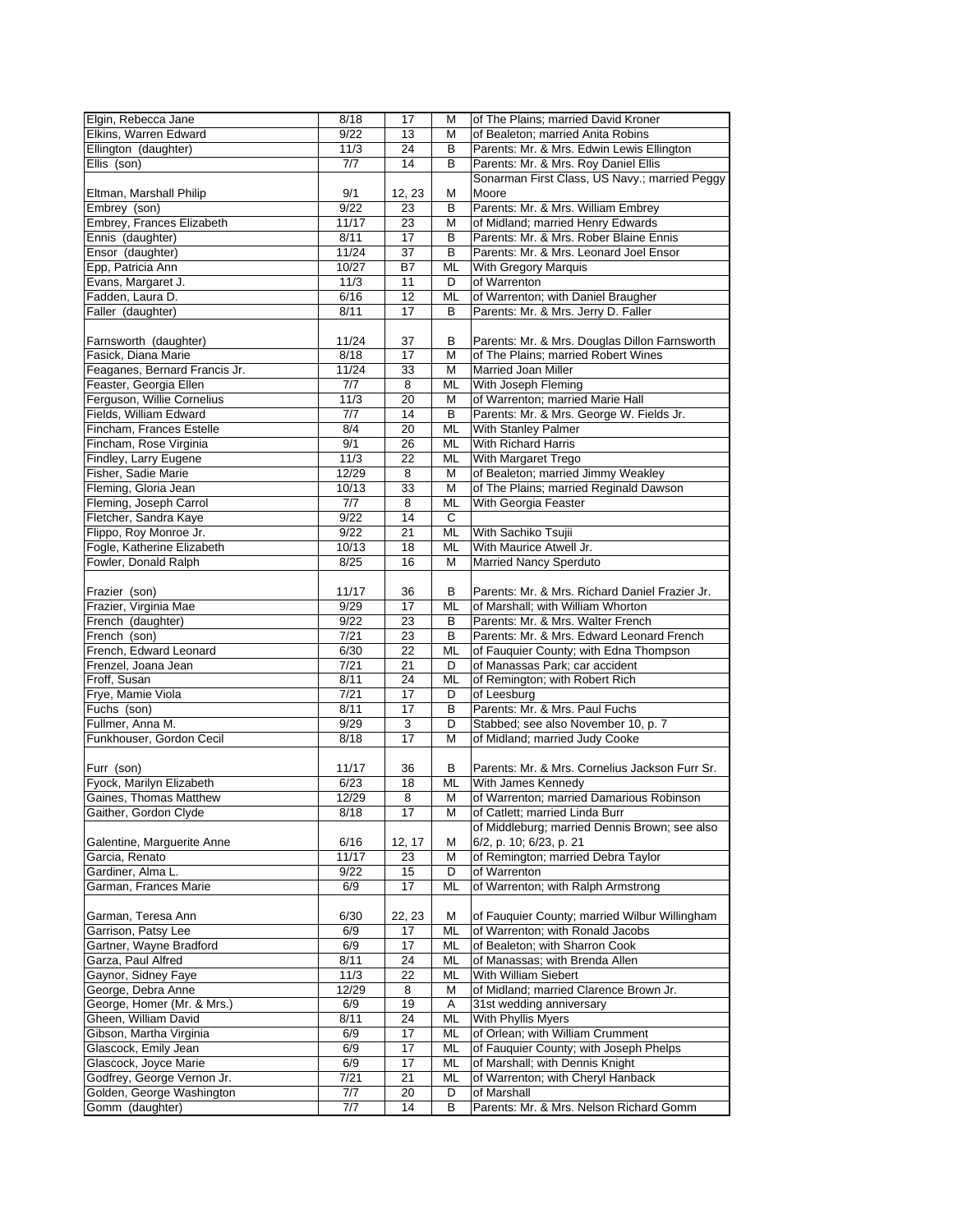| Gordon (son)                                    | 8/11             | 17             | в        | Parents: Mr. & Mrs. Dennis W. Gordon                  |
|-------------------------------------------------|------------------|----------------|----------|-------------------------------------------------------|
| Gott, Minnie S.                                 | 11/3             | 11             | D        | of Marshall                                           |
| Gough, Norma Curtis                             | 10/27            | 21             | М        | of Brandy Station; married Brenda Wall                |
| Gouldthorpe, Kemper (Mrs.)                      | 4/21             | 15             | D        |                                                       |
| Gowers (son)                                    | 9/1              | 28             | В        | Parents: Mr. & Mrs. Lewis Cardwell Gowers             |
| Graham, Maude                                   | 12/1             | 31             | D        | of The Plains                                         |
| Grant (son)                                     | 9/1              | 28             | B        | Parents: Mr. & Mrs. Robert Grant II                   |
| Gray (son)                                      | $\overline{9/8}$ | 15             | В        | Parents: Mr. & Mrs. George Douglas Gray Jr.           |
| Gray, Emma Jane Wright                          | 11/3             | 11             | D        | Car accident                                          |
| Gray, George W.                                 | 9/22             | 16             | D        | of Marshall                                           |
| Gray, Linda C.                                  | 4/21             | 15             | D        | of Manassas                                           |
| Gray, Thomas Lee                                | 11/17            | 36             | В        | Parents: Mr. & Mrs. Thomas Franklin Gray              |
| Gray, Vicki Rhea                                | 12/1             | 35             | M        | Married Lyle Anderson                                 |
| Gray, William Albert Jr.                        | 7/21             | 21             | ML       | of Manassas; with Cynthia Curry                       |
| Green, Henry Clarkson                           | 7/7              | 10             | ML       | of Markham; with Cheryll Ney                          |
| Greene, Carl David                              | 9/1              | 22             | D        | Buried in Pine Grove Cemetery, Jeffersonton           |
| Griepentreg, Rodney Leroy                       | 9/1              | 21             |          | of De Pere, WI; married Betsy Vickery                 |
|                                                 |                  | 17             | М        |                                                       |
| Griffith (daughter)                             | 8/11             |                | B        | Parents: Mr. & Mrs. Franklin Delano Griffith          |
| Griffith, Delores Ann                           | 7/28             | 22             | ML       | With James Harris                                     |
| Grigsby, Elijah Milton                          | 11/24            | 18             | D        | <b>Buried in Marshall Cemetery</b>                    |
| Grimes, Eric Mathew                             | 8/11             | 17             | В        | Parents: Mr. & Mrs. Robert Edward Grimes              |
| Grimsley (daughter)                             | 10/20            | 20             | В        | Parents: Mr. & Mrs. Aubrey Davis Haines               |
| Grimsley (son)                                  | 11/24            | 37             | B        | Parents: Mr. & Mrs. Joseph Grimsley                   |
| Grove, Leonard Dale                             | 7/7              | 10             | ML       | of Midland; with Dorothy Lunceford                    |
|                                                 |                  |                |          | of Ossining, NY; married Ross Mengel; see also        |
| Groves, Paula Ann                               | 7/28             | 25             | М        | 8/18, p. 23                                           |
| Guignon, Thomas Robert                          | 10/13            | 18             | ML       | With Emily Riddle                                     |
| Guthrie (son)                                   | 10/20            | 20             | B        | Parents: Mr. & Mrs. Barry Lynn Guthrie                |
| Hagenson (son)                                  | 12/22            | 19             | В        | Parents: Mr. & Mrs. Glenn Hagenson                    |
| Haight (son)                                    | 10/27            | B <sub>3</sub> | В        | Parents: Mr. & Mrs. Alfred Grant Haight               |
| Haines (son)                                    | 10/20            | 20             | B        | Parents: Mr. & Mrs. Elmer Lee Haines                  |
| Haley, Gloria Ann                               | 10/13            | 18             | ML       | With Wayne Washington                                 |
| Hall (daughter)                                 | 11/17            | 36             | В        | Parents: Mr. & Mrs. James Lee Hall                    |
| Hall (daughter)                                 | 11/24            | 37             | В        | Parents: Mr. & Mrs. Michael Steven Hall               |
|                                                 |                  |                |          |                                                       |
|                                                 |                  |                |          |                                                       |
| Hall (daughter)                                 | 11/24            | 37             | B        | Parents: Mr. & Mrs. Clarence Hall                     |
| Hall, Donald Lee                                | 6/16             | 12             | ML       | of Warrenton; with Nancy Moffett                      |
| Hall, Marie Elaine                              | 11/3             | 20             | М        | of The Plains; married Willie Ferguson                |
| Hall, Nancy Ann                                 | 8/11             | 24             | ML       | of Remington; with Fred Jackson                       |
| Hall, Wesley Catron                             | 10/20            | 12             | ML       | With Ella Arp                                         |
| Hamm, George Henry                              | 8/25             | 25             | D        | of Marshall                                           |
| Hampton, Harold Rudolph                         | 4/28             | 9              | D        | of Middleburg; car accident                           |
| Hanback, Cheryl Ann                             | 7/21             | 21             | ML       | of Warrenton; with George Godfrey Jr.                 |
| Hanback, Kathy Cornell                          | 9/8              | 21             | ML       | of Gainesville; with Philip Stanley                   |
| Hankins (son)                                   | 11/24            | 37             | B        | Parents: Mr. & Mrs. David Edward Hankins              |
| Hanson, Bernard Charles                         | 8/25             | 24             | ML       | of Warrenton; with Linda Dulaney                      |
| Harbison, Janice Staley                         | 8/4              | 20             | ML       | With William Webb                                     |
| Hare (daughter)                                 | 7/21             | 23             | B        | Parents: Mr. & Mrs. Carl Johnson Hare                 |
| Harlan (daughter)                               | 11/24            | 37             | в        | Parents: Mr. & Mrs. Leslie Larue Harlan               |
| Harris, Donna Gale                              | 10/20            | 13             | M        | of Bealeton; married Gary Cockerill                   |
| Harris, James Edward                            | 7/28             | 22             | ML       | With Delores Griffith                                 |
| Harris, Richard Mason                           | 9/1              | 26             | ML       | With Rose Fincham                                     |
| Harris, William Philip                          | 9/15             | 18             | ML       | of Broad Run; with Pauline Warner                     |
| Harrison, Hester Ann                            | 6/23             | 18             | ML       | With Bertrand Bratney                                 |
| Hart, Bruce William                             | 9/15             | 18             | ML       | of Warrenton; with Ruth Thoroman                      |
| Harvey, Christopher T.                          | 12/29            | 29             | D        | Age 19; motorcycle accident                           |
|                                                 | 11/17            | 36             | в        | Parents: Mr. & Mrs. Albert Belknap Hastings           |
| Hastings (daughter)<br>Hatch, Nancy Constantine | 9/29             | 17             | ML       | With Richard Wittig                                   |
|                                                 | 6/16             | 8              | В        | Parents: Mr. & Mrs. Thomas Haught                     |
| Haught (daughter)                               | 9/22             |                |          |                                                       |
| Hawkins (son)                                   |                  | 23             | В        | Parents: Mr. & Mrs. Jesse Hawkins                     |
| Heard, Cherly Jean                              | 6/16             | 12             | ML       | of Remington; with Michael McCullough                 |
| Heflin, Harvey Michael                          | 7/14             | 18             | ML       | of Culpeper; with Katie Thompson                      |
| Heflin, Helen May                               | 11/3             | 20             | М        | of Orlean; married Elmer Dunford                      |
| Heflin, Newman V.                               | 6/9              | 19             | D        | Buried in Fort Lincoln Cemetery                       |
| Heim (daughter)                                 | 11/24            | 37             | В        | Parents: Mr. & Mrs. Thomas Frederick Heim             |
| Helm, Ann                                       | 7/14             | 18             | ML       | of Remington; with Arthur Smott                       |
| Helms, Cherly Jean                              | 6/16             | 12             | ML       | of Warrenton; with Jesse Smith III                    |
| Hendershot, Robert Earl<br>Henry, Deborah Ellen | 11/3<br>6/16     | 22<br>12       | ML<br>ML | With Elizabeth Ontko<br>of Midland; with Glenn Cregar |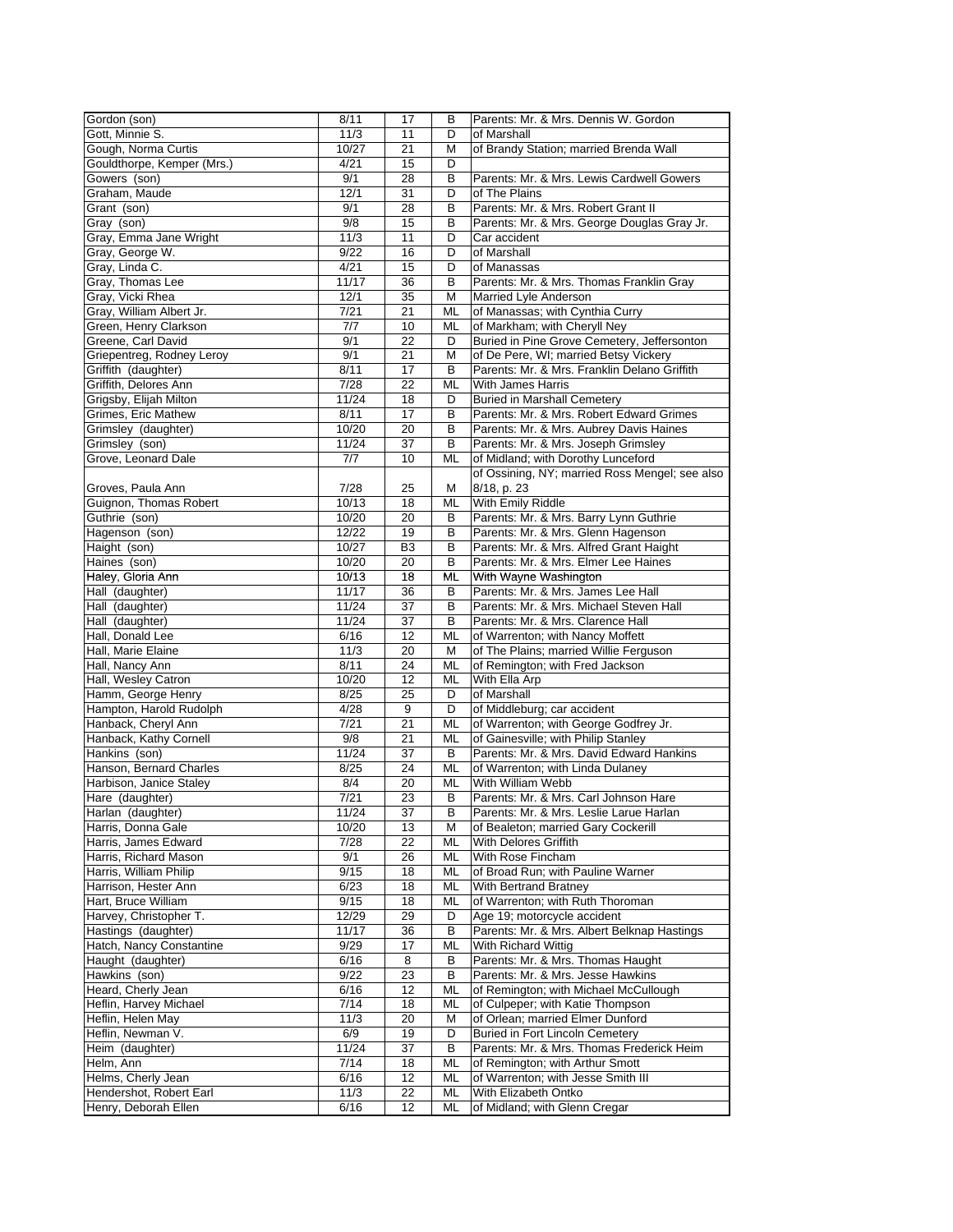| Hensley, Joan Lee               | 6/30  | 22              | ML        | of Fauquier County, with Randall Schneider     |
|---------------------------------|-------|-----------------|-----------|------------------------------------------------|
| Herndon, Bruce Franklin         | 9/8   | 21              | ML        | of Gordonsville; with Susannah Tyler           |
| Hershey, David Landis           | 7/28  | 22              | ML        | With Patti Sue Shewbridge                      |
| Hicks, Rodney Allen             | 12/22 | 30              | м         | of Fort Eustis; married Debora Allen           |
| Hilbert, Richard William        | 7/7   | 14              | B         | Parents: Mr. & Mrs. Glenn W. Hilbert           |
| Hill. Janeen Marie              | 11/10 | 23              | ML        | <b>With David Williams</b>                     |
| Hiner, Linwood (Mr. & Mrs.)     | 12/1  | 37              | Α         | 25th wedding anniversary                       |
| Hitt, Marvin Milton             | 11/24 | 22              | D         |                                                |
|                                 |       |                 |           | Buried in Mirrleburg Memorial Cemetery         |
| Hodsden, James Preston          | 6/23  | 18              | ML        | With Ellen Kee                                 |
| Hoff, Susan                     | 7/21  | 20              | м         | <b>Married Robert Rich</b>                     |
| Hoffman (daughter)              | 10/20 | 20              | B         | Parents: Mr. & Mrs. Richard Owen Hoffman       |
| Hoffman, Sandra Lee             | 7/28  | 25              | ML        | of Remington; with Robert Pilcher              |
| Holbert, David Allen            | 10/20 | 12              | ML        | With Robin Rav                                 |
| Holm, Robert Arthur             | 12/1  | 35              | м         | <b>Married Leslie Rice</b>                     |
| Holmes, Jacklin Marshall (Jack) | 12/1  | 43              | D         | <b>Buried in Marshall Cemetery</b>             |
| Holmes, Joseph (Mr. & Mrs.)     | 6/9   | 19              | Α         | 31st wedding anniversary                       |
| Holubeshen, Margaret Ann        | 10/20 | 13              | M         | of Burlington, Canada; married John Bryant     |
| Honeycutt, James David          | 7/21  | 24              | ML        | <b>With Mary Merricks</b>                      |
| Hopkins, Jerry Edward           | 7/28  | 25              | ML        | of Warrenton; with Donna Rigg                  |
| Horton, Allen Cole              | 9/22  | 21              | ML        | With Mary Catherine Childress                  |
| Horton, Jerry Eldridge          | 11/24 | 36              | M         | <b>Married Debra Cornwell</b>                  |
| Hott (daughter)                 | 11/24 | 37              | B         | Parents: Mr. & Mrs. John Grover Hott           |
| Howell (son)                    | 11/24 | 37              | B         | Parents: Mr. & Mrs. David Lee Howell           |
| Howell, Dayna Lorraine          | 11/17 | 36              | М         | <b>Married Robert Wimmer</b>                   |
| Howington, Peggy Lee            | 9/15  | 18              | ML        | of Remington; with Scott Butler                |
| Huff, William Claude            | 11/3  | 20              | м         | of Middleburg; married Betty Arbogast          |
|                                 |       |                 |           |                                                |
| Humphrey, Eva Stribling         | 9/29  | 13              | D         | Buried in Arlington Cemetery                   |
| Humphrey, William C. (Buck)     | 9/29  | 8               | D         | of St. Petersburg, FL                          |
| Hunt, Don Lee                   | 8/4   | 20              | ML        | With Diane Barger                              |
| Hurst, Joann                    | 6/30  | 22              | ML        | of Fauquier County; with James Jackson         |
| Iden, Carey Randall             | 9/22  | 13              | M         | of Warrenton; married Stephen Day              |
| Jackson (daughter)              | 10/27 | B <sub>3</sub>  | в         | Parents: Mr. & Mrs. Russell Junior Jackson     |
| Jackson (son)                   | 9/22  | 23              | В         | Parents: Mr. & Mrs. Doyle William Jackson      |
| Jackson (son)                   | 11/24 | 37              | В         | Parents: Mr. & Mrs. Rodger Dale Jackson        |
| Jackson, Bernice Brown          | 6/23  | 12              | D         | <b>Buried in Lincoln Cemetery</b>              |
| Jackson, Fred Lee               | 8/11  | 24              | ML        | of The Plains; with Nancy Hall                 |
| Jackson, James Raymond          | 6/30  | $\overline{22}$ | ML        | of Middleburg, with Joann Hurst                |
| Jackson, Monda Kaye             | 7/7   | 14              | B         | Parents: Mr. & Mrs. Lawrence R. Jackson        |
| Jackson, Violet Eunice          | 11/10 | 13              | M         | of Upperville; with Paul Charity Jr.           |
| Jacobs, Brenda Louise           | 7/21  | $\overline{24}$ | ML        | With Harold Prater                             |
| Jacobs, Ronald Allen            | 6/9   | 17              | ML        | of Morrisville; with Patsy Garrison            |
|                                 |       |                 |           |                                                |
| Jacobs, Vincent O.              | 12/15 | 10              | D         | <b>Buried in Warrenton Cemetery</b>            |
|                                 |       |                 |           | of El Segundo, CA; married Lillian Dunham; see |
| Jaeger, Donald Francis          | 12/29 | 8               | M         | also January 5, 1972, p. 26                    |
| James (daughter)                | 11/24 | 37              | B         | Parents: Mr. & Mrs. Michael James              |
| James, Charles Matthew Jr.      | 11/17 | 36              | М         | Married Linda Click                            |
| James, Lloyd (Mrs.)             | 10/6  | 26              | D         | of Arlington                                   |
| Jenkins (daughter)              | 8/18  | 25              | в         | Parents: Mr. & Mrs. Arthur Jenkins             |
| Jenkins (daughter)              | 11/3  | 24              | В         | Parents: Mr. & Mrs. James Oakley Jenkins       |
| Jenkins, Mary Barbara           | 12/22 | 28              | D         | Car accident                                   |
| Jenkins, Meade E.               | 12/8  | 31              | D         | Died in Staunton                               |
| Jenkins, Victor Llewellyn       | 7/21  | 24              | <b>ML</b> | With Dorothy Ramaley                           |
| Johnson (daughter)              | 8/11  | 17              | В         | Parents: Mr. & Mrs. Ellis Raymond Johnson      |
| Johnson (daughter)              | 9/22  | 23              | В         | Parents: Mr. & Mrs. Elmer Thomas Johnson       |
| Johnson, Clarence M.            | 12/29 | 26              | D         | of White Post, Clarke County                   |
|                                 |       |                 |           |                                                |
| Johnson, Harry Leurs            | 10/13 | 18              | ML        | With Linda Bryant                              |
| Johnson, Mary Elizabeth         | 7/7   | 16              | D         | Age 92                                         |
| Johnson, Thomas Henry           | 8/25  | 24              | <b>ML</b> | of Broad Run; with Beatrice Wines              |
| Jones (son)                     | 8/11  | 17              | В         | Parents: Mr. & Mrs. Archer Glen Jones          |
| Jones, Shirley Kay              | 12/29 | 8               | M         | of Warrenton; married James Stubbs             |
| Jones, Sonja Elizabeth          | 6/23  | 18              | ML        | With Samuel Thomas                             |
| Justice, Robin Elizabeth        | 7/7   | 14              | В         | Parents: Mr. & Mrs. Clarence E. Justice        |
| Kachapis, Harry                 | 8/11  | 3               | D         | <b>Buried in Hillcrest Memory Gardens</b>      |
|                                 |       |                 |           | Parents: Mr. & Mrs. Joseph Stephen Kacsandi    |
| Kacsandi (son)                  | 7/21  | 23              | В         | Jr.                                            |
| Kannard (son)                   | 9/22  | 23              | В         | Parents: Mr. & Mrs. Shirley Kannard            |
| Kaster (son)                    | 11/24 | 37              | В         | Parents: Mr. & Mrs. Jeffrey Lee Kaster         |
| Katz, Arnold Jerome             | 8/25  | 23              | ML        | With Svea Oster                                |
|                                 |       |                 |           |                                                |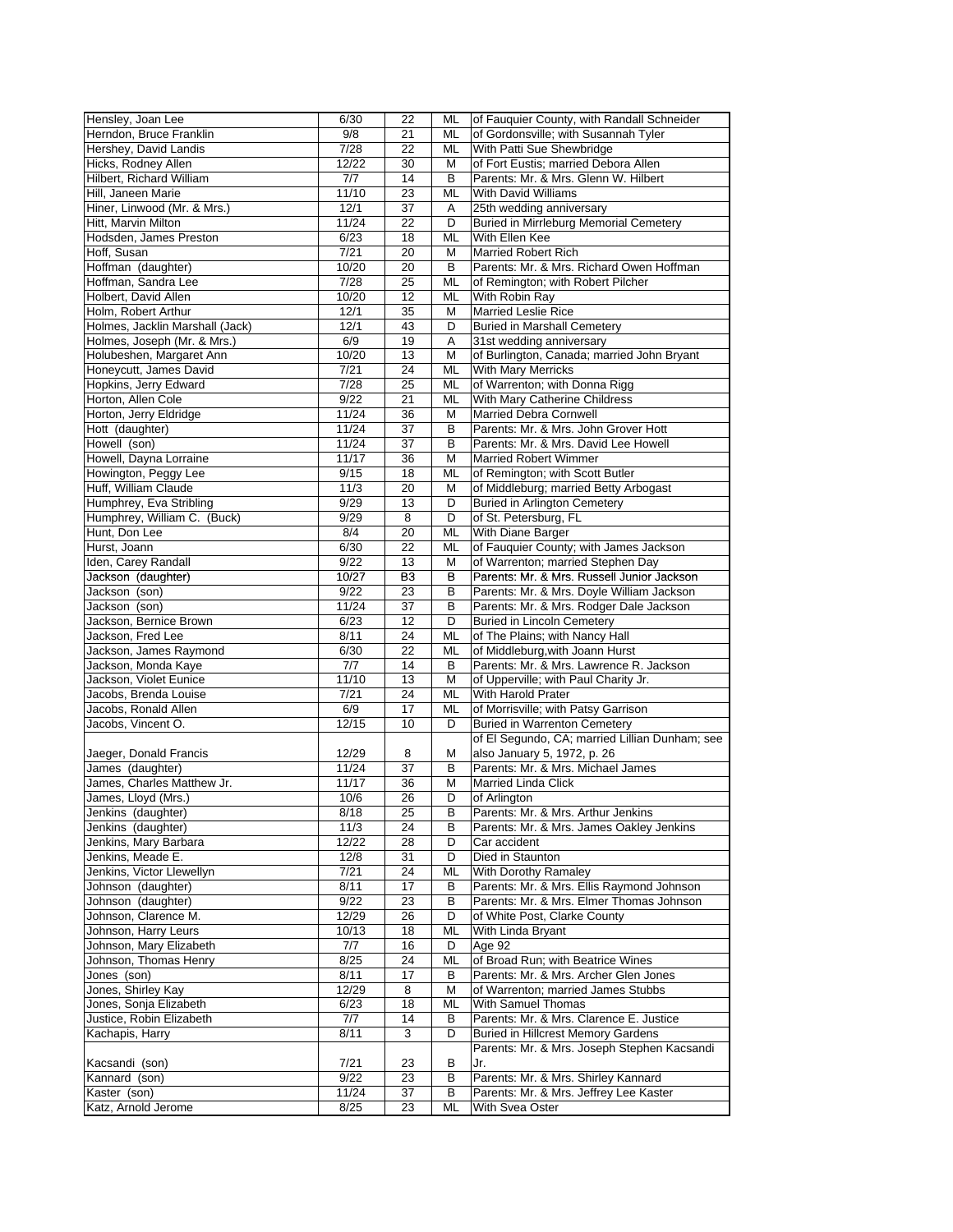| Kearns, Judy O'Lynn                  | 6/16        | $\overline{12}$ | ML      | of Warrenton; with David Yancey                            |
|--------------------------------------|-------------|-----------------|---------|------------------------------------------------------------|
| Kee, Ellen Eudora                    | 6/23        | 18              | ML      | With James Hodsden                                         |
| Keene, Madge R.                      | 6/23        | 12              | D       | of Leesburg                                                |
|                                      |             |                 |         | Parents: Mr. & Mrs. William Franklin Keesling              |
| Keesling, Carin Jean                 | 12/1        | 46              | В       | Jr.                                                        |
| Kehl (twin sons)                     | 9/8         | 15              | B       | Parents: Mr. & Mrs. Valiant Brahma Kehl                    |
|                                      |             |                 |         |                                                            |
| Kelley, Tamara Michelle              | 12/1        | 46              | В       | Parents: Mr. & Mrs. Jimmy Lee Kelley                       |
| Kelly, Gary Michael                  | 8/25        | 23              | ML      | With Deborah Spafford                                      |
| Kemper, Samuel Walton Jr.            | 11/3        | 20              | М       | of Bealeton; married Belinda McClary                       |
| Kennedy, James Marcus                | 6/23        | 18              | ML      | with Marilyn Fyock                                         |
| Kenney (son)                         | 8/11        | 17              | В       | Parents: Mr. & Mrs. Kevin Michael Kenney                   |
| Kerns (son)                          | 10/20       | 20              | В       | Parents: Mr. & Mrs. James Andrew Kerns                     |
| Kesour, Ronald Harrison              | 8/11        | 24              | ML      | With Anna Neff                                             |
| Ketaner (daughter)                   | 9/8         | 15              | В       | Parents: Mr. & Mrs. Joseph Arthur Ketaner                  |
|                                      |             |                 |         |                                                            |
| Keys (daughter)                      | 11/24       | 37              | В       | Parents: Mr. & Mrs. Robert Lester Keys                     |
| Keyton, Mildred Diane                | 8/25        | 23              | ML      | With Donald Wright                                         |
| Kidd (daughter)                      | 11/3        | 24              | В       | Parents: Mr. & Mrs. Robert Louis Kidd                      |
| Kiehl, Linda Lou                     | 7/28        | 22              | ML      | With James Tyson                                           |
| Kilby (son)                          | 8/11        | 17              | В       | Parents: Mr. & Mrs. James D. Kilby                         |
| Kilpatrick, Lloyd (Mr. & Mrs.)       | 7/21        | 19              | Α       | 25th wedding anniversary                                   |
| King (son)                           | 7/21        | 23              | B       | Parents: Mr. & Mrs. Roy Dennis King                        |
|                                      |             |                 |         | of King George; married Loretta Allen; see also            |
|                                      |             |                 |         |                                                            |
| King, John Harwood                   | 6/16        | 12              | М       | $6/2$ , p. 11                                              |
| Kirby (son)                          | 10/27       | B <sub>3</sub>  | B       | Parents: Mr. & Mrs. Carl Daniel Kirby Jr.                  |
| Kirchoff, Jerry Richard              | 11/24       | 30              | М       | Married Carol Ballard                                      |
| Kirk (son)                           | 9/1         | 28              | В       | Parents: Mr. & Mrs. Paul Edward Kirk                       |
| Kling, Jerry Lee                     | 9/1         | 21              | М       | of Remington; married Delma Bowles                         |
| Knight, Marion Leah                  | 8/25        | 23              | ML      | With Bruce Eckenrode                                       |
|                                      |             |                 |         | of Maquoketa, IA; with Joyce Glascock                      |
| Knight. Dennis Edward                | 6/9         | 17              | ML      |                                                            |
| Knighten, Linda Kay                  | 10/27       | B7              | ML      | <b>With Franklin Ancell</b>                                |
| Knoll (daughter)                     | 10/20       | 20              | B       | Parents: Mr. & Mrs. Rickell Dale Knoll                     |
| Kreticos, Joanne                     | 7/7         | 10              | ML      | of Warrenton; with Ronald Whiteside                        |
| Kroner, David Robert                 | 8/18        | 17              | М       | of Falls Church; married Rebecca Elgin                     |
| Kuhn (son)                           | 9/1         | 28              | В       | Parents: Mr. & Mrs. Philip John Kuhn Jr.                   |
| Lackey (son)                         | 7/7         | 14              | B       | Parents: Mr. & Mrs. Thomas Junie Lackey                    |
| Lackey, Bruce Wayne                  | 10/27       | B7              | ML      | With Shirley Ebert                                         |
|                                      | 11/17       | 36              |         |                                                            |
| Lagana, Lori Susan                   |             |                 | В       | Parents: Mr. & Mrs. Larry Leo Lagana                       |
| Lam (son)                            | 8/11        | 17              | В       | Parents: Mr. & Mrs. Matt McKinley Lam                      |
| Lambert (daughter)                   |             | 8               |         | Parents: Mr. & Mrs. Ronald Lambert                         |
|                                      | 6/16        |                 | B       |                                                            |
| Lamm, Stephanie Gwendolyn            | 8/11        | 24              | ML      | With Thomas Stine                                          |
|                                      | 11/17       | 28              | ML      | With Linda Longerbeam                                      |
| Lange, Lee Lamel                     |             |                 |         |                                                            |
| Lanham, Deborah Ann                  | 10/13       | 18              | ML      | With Joseph McGrew                                         |
| Lansberry, Carol Jean                | 7/7         | 8               | ML      | With Hobert Wolford                                        |
| Latimer, Dorothy May                 | 7/14        | 18              | ML      | of Marshall; with Robert Wilson                            |
| Lavoie, Susan Eva                    | 6/9         | 17              | ML      | of Catlett; with Steven Welch                              |
| Lawson, Kim Lee                      | 9/8         | 27              | D       | Hit by car; age 8                                          |
| Leach (daughter)                     | 11/24       | 37              | B       | Parents: Mr. & Mrs. David Leach                            |
| Lee (son)                            | 9/8         | 15              | в       | Parents: Mr. & Mrs. Wendell Holmes Lee                     |
| Lee, Timothy Michael                 | 8/4         | 16              | М       | Married Deirdre Szego                                      |
|                                      |             |                 |         |                                                            |
| Legard, Joseph Shumate               | 9/22        | 21              | ML      | With Dorothy Divine                                        |
| Leitz, Dennis Alan                   | 12/29       | 8               | М       | of Arlington; married Rebecca Dailey                       |
| Leonard (son)                        | 9/8         | 15              | В       | Parents: Mr. & Mrs. Lester Michael Leonard                 |
| Leonard, Constance Ann               | 8/11        | 24              | ML      | With Edward O'Neil                                         |
| Lester (daughter)                    | 8/18        | 25              | В       | Parents: Mr. & Mrs. Leslie Harold Lester                   |
| Lewis, Nicholas Moore                | 10/13       | 38              | D       | of Broad Run                                               |
| Lewis, Robert Lee                    | 8/4         | 18, 26          | D       | of Midland; car accident                                   |
|                                      |             |                 |         |                                                            |
| Liljander (son)                      | 11/24       | 37              | В       | Parents: Mr. & Mrs. Robert Gordon Liljander                |
| Lillard, Eugene                      | 8/11        | 24              | ML      | of Warrenton; with Francis Wright                          |
| Lillicotch (son)                     | 7/21        | 23              | В       | Parents: Mr. & Mrs. Robin Edward Lillicotch                |
| Lincoln (daughter)                   | 11/24       | 37              | в       | Parents: Mr. & Mrs. Robert Dwight Lincoln                  |
|                                      |             |                 |         |                                                            |
| Lindsey, Mathew Steven               | 12/1        | 46              | В       | Parents: Mr. & Mrs. Kenneth Eugene Lindsey                 |
| Lipari, Jeannie Lee                  | 9/29        | 17              | ML      | With Willis Rogers                                         |
| Lis, William Bernard                 | 9/8         | 21              | ML      | of Harrisonburg; with Wanda Beach                          |
|                                      |             |                 |         |                                                            |
| Little (son)                         | 7/7         | 14              | B       | Parents: Mr. & Mrs. Cortis Wayne Little                    |
| Liu (daughter)                       | 11/24       | 37              | В       | Parents: Mr. & Mrs. Chun-nan Liu                           |
| Lockhart, Thomas Alan<br>Logan (son) | 8/4<br>7/21 | 20<br>23        | ML<br>в | With Vicky Spinks<br>Parents: Mr. & Mrs. John Bowles Logan |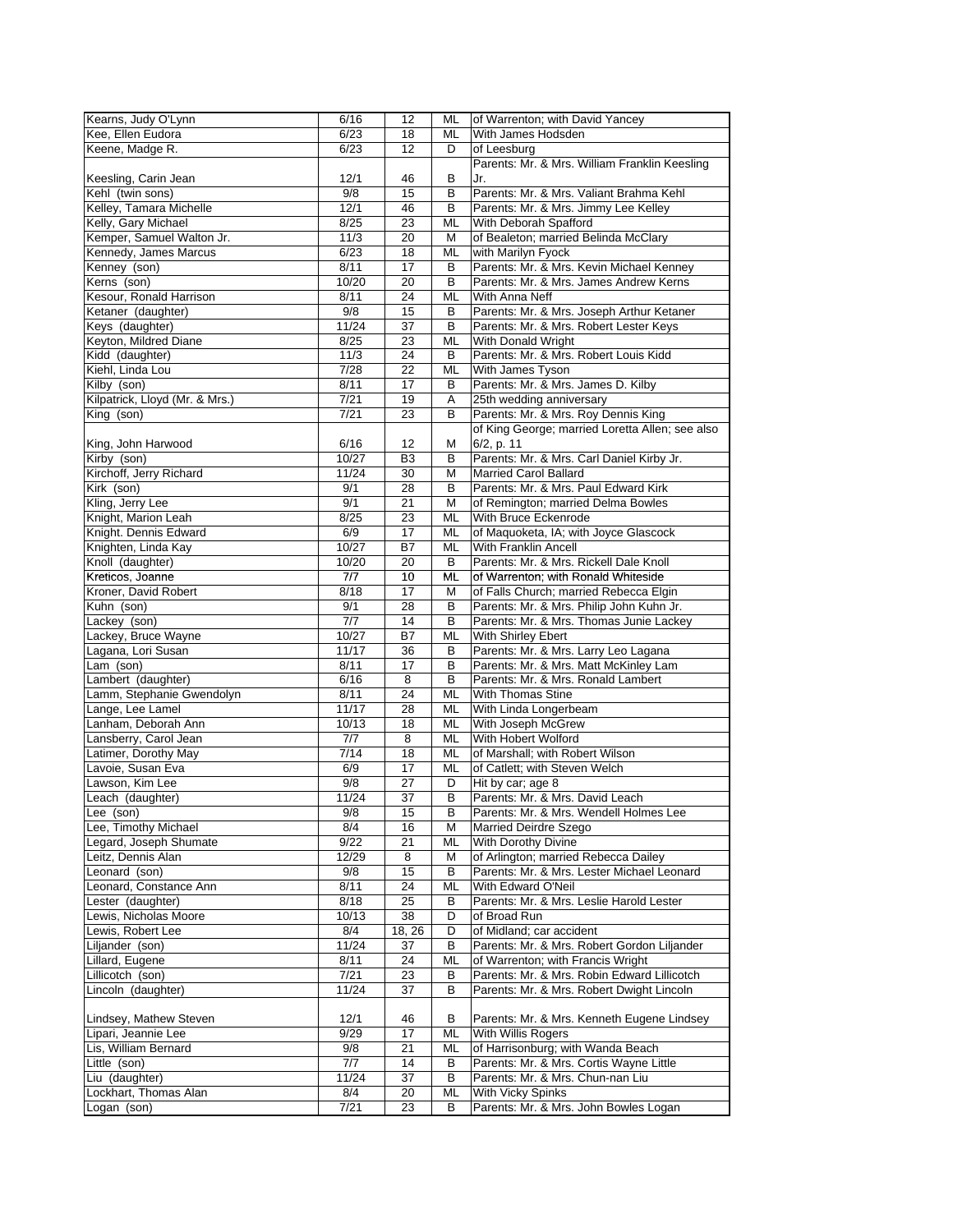| Longerbeam, Linda Joyce                  | 11/17        | 28       | ML        | With Lee Lange                                                 |
|------------------------------------------|--------------|----------|-----------|----------------------------------------------------------------|
| Lovett, John Francis                     | 10/13        | 18       | ML        | With Kathleen Paul                                             |
| Loving, Milton Boyd                      | 8/18         | 18       | D         | Car accident; of Fredericksburg                                |
| Loy, Nellie May                          | 7/21         | 17       | D         | of Leesburg                                                    |
| Lucas, Virginia Ann                      | 11/17        | 28       | ML        | With David Tracey                                              |
| Lunceford, Dorothy Mae                   | 7/7          | 10       | ML        | of Warrenton; with Leonard Grove                               |
| Lunceford, Lois Ellen                    | 10/20        | 13       | М         | of Marshall; married Donald Yowell                             |
| Lunceford, Robert Frederick              | 9/15         | 18       | ML        | of Warrenton; with Kathryn Ball                                |
| Lunney, John Edward                      | 6/16         | 12       | ML        | of Wellesley, MA; with Cathy Wine                              |
| Lunsford, Barbara Marie                  | 11/10        | 13       | М         | of Broad Run; married Arthur Burton                            |
| Lunsford, James R.                       | 8/18         | 17       | D         | <b>Buried in Stonewall Memory Gardens</b>                      |
| Lunsford, Lydia Smallwood                | 7/7          | 20       | D         | of Leesburg                                                    |
| Lyter, Steven James                      | 9/15         | 18       | ML        | of Warrenton; with Gleta Tackett                               |
| Mabe, Timothy Donald                     | 8/11         | 17       | В         | Parents: Mr. & Mrs. Jackie Donald Mabe                         |
| MacMillan (son)                          | 9/22         | 23       | В         | Parents: Mr. & Mrs. Richard Lee MacMillan                      |
|                                          |              |          |           | U.S. Marine Corps, retired; married Jean                       |
| Magruder, John Holmes III (Col.)         | 12/22        | 13       | М         | Bowman                                                         |
| Manders (son)                            | 11/3         | 24       | B         | Parents: Mr. & Mrs. Edward A. Manders                          |
| Mandley, Janice Sue                      | 9/22         | 13       | М         | of Warrenton; married George Edmonds                           |
|                                          |              |          |           |                                                                |
|                                          |              |          |           |                                                                |
| Manual (daughter)                        | 12/29        | 20       | В         | Parents: Mr. & Mrs. Douglas McArthur Manuel                    |
| Manuel (daughter)                        | 11/24        | 37       | В         | Parents: Mr. & Mrs. David Manuel                               |
| Marable, William David                   | 11/17        | 28       | ML        | With Mary Ward                                                 |
| Marcey (daughter)                        | 11/17        | 36       | В         | Parents: Mr. & Mrs. LeRoy Wendell Marcey                       |
|                                          |              |          |           |                                                                |
| Marcey (son)                             | 9/8          | 15       | В         | Parents: Mr. & Mrs. Chancellor Lee Marcey III                  |
| Marcum, Troy Henry                       | 7/21         | 24       | ML        | With Phyllis Middleton                                         |
| Marquis, Gregory Rex                     | 10/27        | B7       | ML        | With Patricia Epp                                              |
| Marshall (daughter)                      | 11/24        | 37       | В         | Parents: Mr. & Mrs. Leslie Isaac Marshall                      |
| Mason, Ronald Byron                      | 7/7          | 14       | В         | Parents: Mr. & Mrs. Ronald Eric Mason                          |
| May, David                               | 6/23         | 10       | D         | Died in Macon, GA                                              |
| May, John F. Jr.                         | 7/28         | 25       | в         | Parents: Mr. & Mrs. John F. May                                |
| May, John G. (Mr. & Mrs.)                | 8/11         | 17       | Α         | 24th wedding anniversary                                       |
| May, Mitchell                            | 7/28         | 25       | М         | Married Laurene Davis; see also 8/11, p. 17                    |
|                                          |              |          |           |                                                                |
| Mayhew (daughter)                        | 8/11         | 17       | В         | Parents: Mr. & Mrs. Lendale Thomas Mayhew                      |
| Mayhugh (son)                            | 8/18         | 25       | В         | Parents: Mr. & Mrs. Donald Mayhugh                             |
| Mays, Herbert Ernest                     | 8/11         | 24       | ML        | With Diana Edwards                                             |
|                                          |              |          |           |                                                                |
| McCarey, Laura Christine                 | 12/1         | 46       | B         | Parents: Mr. & Mrs. Richard Edward McCarey                     |
| McCarty, John Daniel Jr.                 | 8/4          | 20       | ML        | With Ann Power                                                 |
|                                          |              |          |           |                                                                |
|                                          |              |          |           |                                                                |
| McClary, Belinda Ann                     | 11/3         | 20       | м         | of Broad Run; married Samuel Kemper Jr.                        |
| McClure, Eunice Almeda                   | 9/29         | 17       | ML        | With Harry Stoner                                              |
| McCracken, Nancy Carol                   | 11/24        | 36       | М         | Married John Rodgers                                           |
|                                          |              |          |           | Parents: Mr. & Mrs. Michael Frederick                          |
| McCullough (daughter)                    | 10/27        | B3       | В         | McCullough                                                     |
| McCullough, Michael Newbold              | 6/16         | 12       | ML        | of Warrenton; with Cherly Heard                                |
|                                          | 11/24        | 37       | ь         | Parents: Mr. & Mrs. William Lewis McDaniel                     |
| McDaniel, Miriam Joan Ritchie            | 11/17        | 23       | М         | of Catlett; married Lawrence Brent                             |
| McElvey, Rebecca Christine               | 6/23         | 18       | ML        | With Scott Niklason                                            |
| McFadden, Judith Hope                    | 6/30         | 23       | М         | Married Daniel Braucher; see also 7/7, p. 20                   |
| McGee (son)                              | 10/20        | 20       | В         | Parents: Mr. & Mrs. James Bruce McGee Jr.                      |
| McGlothlin (son)                         | 12/22        | 19       | В         | Parents: Mr. & Mrs. Dors McGlothlin                            |
| McGrew, Joseph Howard                    | 10/13        | 18       | ML        | With Daborah Lanham                                            |
| McKeever (daughter)                      | 10/27        | B3       | В         | Parents: Mr. & Mrs. Bruce Allen McKeever                       |
| McKenney, Carrie Dale                    | 6/23         | 18       | <b>ML</b> | With Frank Davis                                               |
| McVicker, Sherry Diane                   | 7/7          | 14       | В         | Parents: Mr. & Mrs. Robert K. McVicker                         |
|                                          |              | 14       | D         | of Richmond                                                    |
| Meetz, Mary Elizabeth (Betty)            | 9/15         | 17       | В         |                                                                |
| Menefee (daughter)                       | 8/11         |          |           | Parents: Mr. & Mrs. James W. Menefee                           |
| McDaniel (son)                           |              |          |           | of Croton, NY; married Paula Groves; see also                  |
| Mengel, Ross Vandergrift                 | 7/28         | 25       | М         | 8/18, p. 23                                                    |
| Merchant (daughter)                      | 10/27        | 28       | В         | Parents: Mr. & Barbara Merchant                                |
| Merchant (daughter)                      | 11/24        | 37       | В         | Parents: Mr. & Mrs. William Fewell Merchant                    |
| Merle-Smith, Mia McIlvaine               | 11/17        | 5        | D         | Drowned; of Middleburg                                         |
| Merricks, Mary Garnett                   | 7/21         | 24       | ML        | With James Honeycutt                                           |
| Meyer, Kimberly Dawn                     | 7/7          | 14       | В         | Parents: Mr. & Mrs. Fred A. Meyer                              |
| Michael (son)<br>Michael, Ruth Elizabeth | 10/20<br>9/1 | 20<br>26 | в<br>ML   | Parents: Mr. & Mrs. Roger Guy Michael<br>With Robert Armstrong |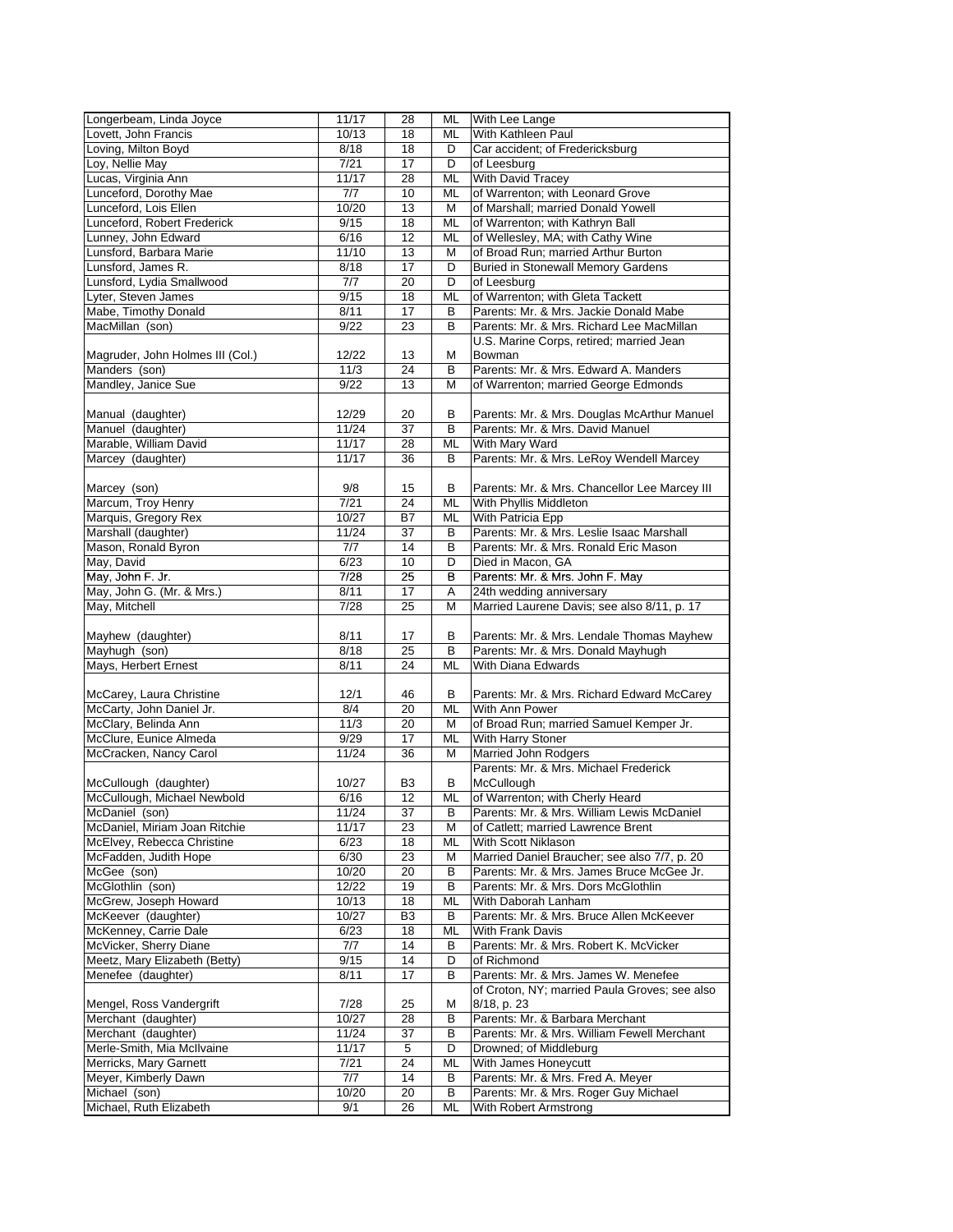| Middleton, Phyllis Jane       | 7/21  | 24              | ML        | With Troy Marcum                               |
|-------------------------------|-------|-----------------|-----------|------------------------------------------------|
| Middleton, Warren David       | 7/28  | 8               | D         | of Ashburn                                     |
| Midgette, Martha James        | 10/27 | 21              | М         | of Catlett; married Peter Orndorff             |
| Miehm, John Albert            | 8/25  | 23              | ML        | With Jeanne Ripple                             |
| Milbourne, Brent Allen        | 12/1  | 46              | В         | Parents: Mr. & Mrs. Louie Delaney Milbourne    |
| Miller (daughter)             | 9/1   | 28              | В         | Parents: Mr. & Mrs. Eddie Kenneth Miller       |
| Miller (daughter)             | 9/1   | 28              | B         | Parents: Mr. & Mrs. Donald Hugh Miller         |
| Miller (son)                  | 8/18  | 25              | В         | Parents: Mr. & Mrs. Reuben Miller              |
| Miller (son)                  | 10/27 | B <sub>3</sub>  | В         | Parents: Mr. & Mrs. Charles Ray Miller         |
|                               |       |                 |           |                                                |
| Miller, J. Clark              | 6/2   | 11              | D         | of Manassas                                    |
| Miller, Joan Ann              | 11/24 | 33              | М         | <b>Married Bernard Feaganes</b>                |
| Miller, John                  | 9/1   | 21              | D         | Funeral in Washington DC                       |
| Miller, Trina Lynn            | 8/11  | 17              | В         | Parents: Mr. & Mrs. Tommy Alexamder Miller     |
| Miller, Waller R.             | 8/25  | 11              | D         | Funeral in Washington DC                       |
| Mills (son)                   | 10/20 | 20              | В         | Parents: Mr. & Mrs. Edward Earl Mills          |
| Mills, Wilburn Hampton Jr.    | 10/27 | 2, 24           | D         | Car accident; age 18                           |
| Minor, David Franklin Jr.     | 9/15  | 18              | ML        | of Warrenton; with Ann Robinson                |
| Mock, Richard William Jr.     | 6/23  | 18              | ML        | With Betsy Studemaker                          |
| Moffett, Nancy Ellen          | 6/16  | 12              | ML        | of Marshall; with Donald Hall                  |
|                               |       |                 |           | of The Plains; married Francis Weeks; see also |
| Moore, Carolyn Sue            | 9/1   | 21              | М         | 9/8, p. 21                                     |
| Moore, Peggy Joan             | 9/1   | 12, 23          | М         | Married Marshall Eltman                        |
| Morgan (daughter)             | 12/1  | 46              | В         | Parents: Mr. & Mrs. Fred Morgan                |
| Moriarty (son)                | 10/20 | 20              | В         | Parents: Mr. & Mrs. Thomas Baylor Moriarty     |
| Moriarty, Deborah Sue         | 6/23  | 18              | ML        | With Leonard Cross                             |
| Moriarty, Richard Joseph      | 8/11  | 10              | D         | of The Plains                                  |
|                               |       | $\overline{22}$ |           |                                                |
| Morris, Henry Bradford        | 7/28  |                 | <b>ML</b> | With Evelyn Cook                               |
| Morris, Ida Proffit           | 10/27 | 21              | D         | of Aldie                                       |
| Morton (son)                  | 10/20 | 20              | В         | Parents: Mr. & Mrs. Charles John Morton        |
| Mowrey (daughter)             | 9/22  | 23              | В         | Parents: Mr. & Mrs. Daniel Baker Mowrey        |
| Mudd, Marva Tiffanie          | 12/1  | 46              | B         | Parents: Mr. & Mrs. Russell Randolph Mudd      |
| Mullens, Ronald Eugene        | 11/24 | 36              | м         | Married Linda Spurlock                         |
| Mullins (daughter)            | 10/27 | B <sub>3</sub>  | В         | Parents: Mr. & Mrs. Jerry Wayne Mullins        |
| Mullins (son)                 | 9/22  | 23              | В         | Parents: Mr. & Mrs. Hollis Wayne Mullins       |
| Munson, Earl Leslie           | 10/27 | B7              | ML        | With Joyce Day                                 |
| Myers, Phyllis Louise         | 8/11  | 24              | ML        | With William Gheen                             |
| Nalls, Ellie Glascock         | 6/30  | 25              | D         | of Hume                                        |
| Neale (son)                   | 9/22  | 23              | B         | Parents: Mr. & Mrs. James Neale Jr.            |
| Neale, Kathleen R.            | 5/19  | 13              | М         | Married Carl Willingham; see also 6/16, p. 12  |
| Neff Anna Virginia            | 8/11  | 24              | ML        | With Ronald Kesour                             |
| Nelson, Martin Arnold         | 9/22  | 13              | м         | of Warrenton; married Ok Sun Yi                |
| Nestor, Henry Alwyn           | 7/7   | 8               | ML        | With Janet Throckmorton                        |
| Newell (daughter)             | 8/11  | 17              | В         | Parents: Mr. & Mrs. Lyle Howard Newell         |
| Newman, Scott Edward          | 11/17 | 36              | B         | Parents: Mr. & Mrs. Howard T. Newman           |
| Ney, Cheryll Jean             | 7/7   | 10              | <b>ML</b> | of Warrenton; with Henry Green                 |
| Nicholas (son)                | 8/18  | 25              | В         | Parents: Mr. & Mrs. Farrell Nicholas           |
| Nicholas, Ronald Louis        | 7/7   | 14              | B         | Parents: Mr. & Mrs. Ronald Festes Nicholas     |
|                               |       |                 |           |                                                |
| Niklason, Scott Francis       | 6/23  | 18              | ML        | With Rebecca McElvey                           |
| Nyce (son)                    | 11/24 | 37              | В         | Parents: Mr. & Mrs. Lester Oliver Nyce         |
| O'Bannon, George T.           | 6/23  | 12              | D         | of Marshall                                    |
| O'Banon, Lawyer Lord          | 11/3  | 8               | D         | of Marshall                                    |
| Oestreich (daughter)          | 9/22  | 23              | В         | Parents: Mr. & Mrs. Phillip William Oestreich  |
| Oliver, Wilson Lee            | 7/21  | 24              | ML        | With Clara Warner                              |
| O'Neil, Edward Clark          | 8/11  | 24              | ML        | With Constance Leonard                         |
| O'Neill (son)                 | 11/3  | 24              | В         | Parents: Mr. & Mrs. Shaun O'Neill              |
| Ontko, Elizabeth Nancy        | 11/3  | 22              | ML        | With Robert Hendershot                         |
| Orme, Becky Louise            | 10/27 | B7              | ML        | With William Russell                           |
| Orndorff, Peter James         | 10/27 | 21              | М         | of Fairfax County; married Martha Midgette     |
| Orren (daughter)              | 8/11  | 17              | В         | Parents: Mr. & Mrs. Roy Lee Orren              |
| Ortmyer (daughter)            | 5/26  | 16              | В         | Parents: Mr. & Mrs. Harvey Ortmyer             |
| Oster, Svea Sarah             | 8/25  | 23              | ML        | With Arnold Katz                               |
| Overturf (son)                | 10/27 | B <sub>3</sub>  | В         | Parents: Mr. & Mrs. James Albert Overturf      |
| Owen, Frances Peters          | 11/17 | 36              | М         | <b>Married Cornelius Snodgrass</b>             |
| Owens (son)                   | 8/18  | 25              | В         | Parents: Mr. & Mrs. Connie Owens               |
| Owens, Matthew Corey          | 11/17 |                 |           | Parents: Mr. & Mrs. Ronald Victor Owens        |
|                               |       | 36              | В         |                                                |
| Owens, W. B. (Mr. & Mrs.) Sr. | 4/28  | 22              | Α         | 37th wedding anniversary                       |
| Oxendine (son)                | 9/1   | 28              | в         | Parents: Mr. & Mrs. Willie Oxendine            |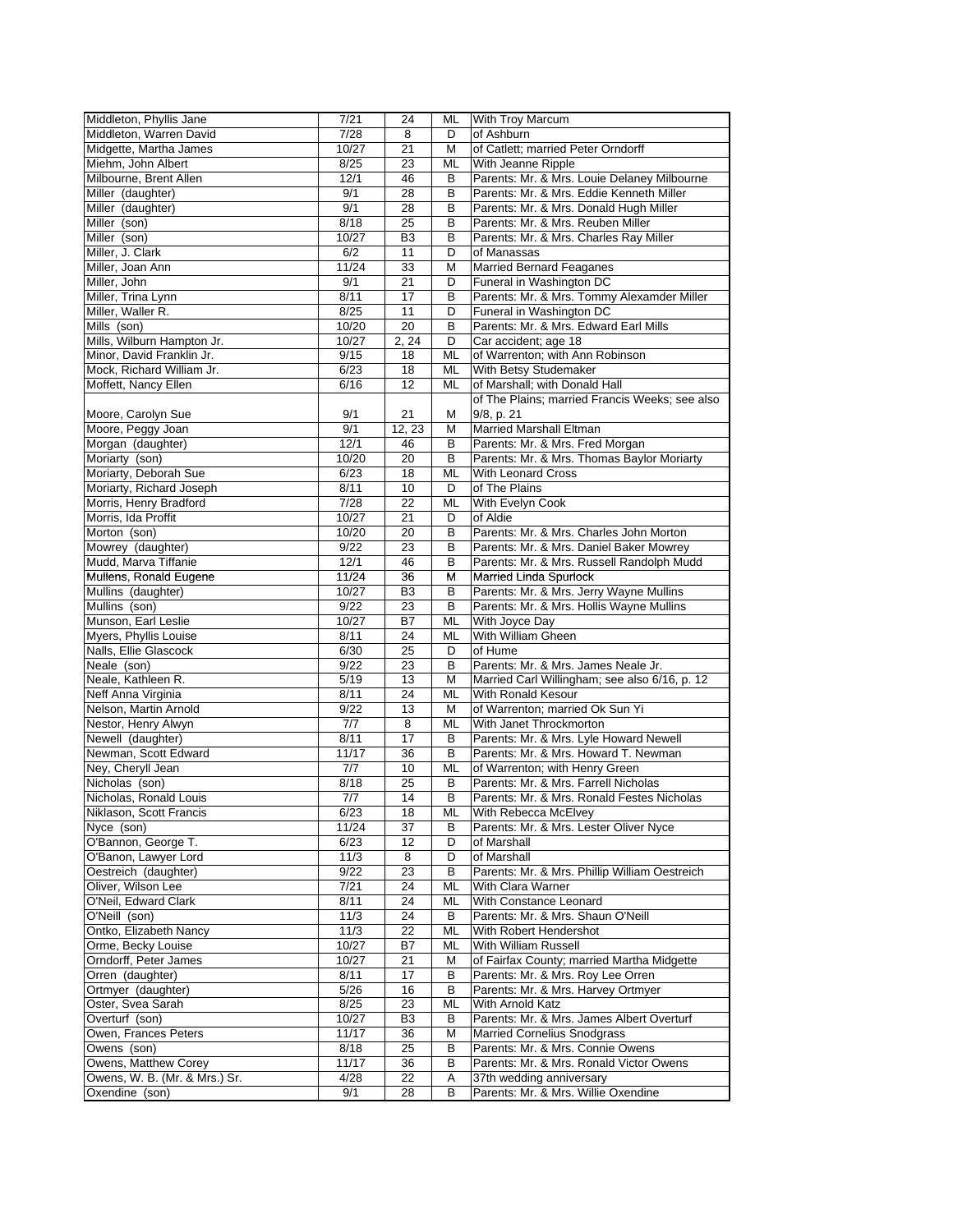| Palmer, Lauren April                        | 7/7         | 14         | в         | Parents: Mr. & Mrs. Wade Hampton Palmer III     |
|---------------------------------------------|-------------|------------|-----------|-------------------------------------------------|
| Palmer, Sarah Turner                        | 8/11        | 17         | B         | Parents: Mr. & Mrs. John Claiborne Palmer Jr.   |
| Palmer, Stanley Eugene                      | 8/4         | 20         | ML        | With Frances Fincham                            |
| Parsons, Marjory Ann                        | 9/22        | 13         | М         | of Calverton; married Bruce Campbell            |
| Partlow, Elizabeth May                      | 10/27       | B7         | ML        | With Thomas Cooke                               |
| Pask, Rodney                                | 6/9         | 19         | M         | Married Nancy Thompson                          |
| Patch, Mary Whitmer                         | 12/8        | 46         | D         | of Daytona Beach, FL                            |
| Paul, Kathleen Theresa                      | 10/13       | 18         | ML        | With John Lovett                                |
| Payne (daughter)                            | 9/1         | 28         | B         | Parents: Mr. & Mrs. Calvin Payne                |
| Payne, Alfred Dean                          | 8/25        | 23         | ML        | With Shirley Davenport                          |
| Payne, Charles Venable Jr.                  | 6/30        | 22         | ML        | of Culpeper County; with Dianne Cassell         |
| Payne, Kerlin R. (Mr. & Mrs.)               | 12/15       | 17         | A         | 30th wedding anniversary                        |
| Payne, Linda Ann                            | 6/9         | 17         | ML        | of Marshall, with John Thorpe Jr.               |
| Payne, Robert                               | 6/16        | 17         | D         |                                                 |
| Payton (daughter)                           | 7/21        | 23         | B         | Parents: Mr. & Mrs. William Mitchell Payton     |
| Peake, Gerald Donald                        | 12/22       | 28         | D         | Car accident                                    |
| Pearson (daughter)                          | 7/7         | 14         | B         | Parents: Mr. & Mrs. James Louis Pearson         |
| Pearson (daughter)                          | 11/17       | 36         | B         | Parents: Mr. & Mrs. Cary David Pearson          |
| Pearson, Harrison William                   | 7/28        | 22         | ML        | With Janice Church                              |
| Pearson, James Elwood                       | 9/22        | 21         | ML        | With Cynthia Craun                              |
| Pearson, Linda Anne                         | 12/29       | 24         | D         | of Orlean                                       |
|                                             |             |            |           | of Bealeton; with Sidney Taylor; see also 9/15, |
| Penn, Rose Ann                              | 9/8         | 21         | ML        | p. 18                                           |
| Pennie, John Crymes III                     | 6/16        | 3          | D         | Car accident                                    |
| Pennie, Lynda Clark                         | 9/15        | 18         | ML        | of Broad Run; with John Toler                   |
| Perry, Marie                                | 6/9         | 19         | м         | Married Mr. Shifflett                           |
| Perryman (daughter)                         | 9/1         | 28         | B         | Parents: Mr. & Mrs. William Perryman Jr.        |
| Peters, Lincoln John                        | 12/29       | 8          | D         | of Gainesville                                  |
| Petry (daughter)                            | 12/29       | 20         | В         | Parents: Mr. & Mrs. Earl Lacy Petry             |
| Phelps, Joe                                 | 7/7         | 8          | М         | Married Jeanie?                                 |
| Phelps, Joseph Nelson                       | 6/9         | 17         | ML        | of Middleburg; with Emily Glascock              |
| Pierson, Carl William Douglas               | 11/17       | 28         | ML        | With Rachel Smoot                               |
| Pikel, Janet May                            | 7/7         | 14         | В         | Parents: Mr. & Mrs. Warren E. Pikel             |
| Pilcher, Robert Moore                       | 7/28        | 25         | ML        | of Midland; with Sandra Hoffman                 |
| Pilcher, Theodore Graham                    | 7/21        | 21         | ML        | of Midland; with Betty Jo Putnam                |
|                                             |             |            |           |                                                 |
| Pinkard (son)                               | 11/3        | 24         | В         | Parents: Mr. & Mrs. Douglas Thomas Pinkard      |
| Pirrone (son)                               | 10/20       | 20         | В         | Parents: Mr. & Mrs. Anthony Frank Pirrone       |
| Pitts, William Hugh                         | 10/13       | 18         | ML        | With Norma D'Elis                               |
| Pitzer, Sandra Mae                          | 8/18        | 17         | м         | of Warrenton; married Cecil Simpson Jr.         |
| Poland, Karen Ann                           | 7/7         | 14         | B         | Parents: Mr. & Mrs. Clinton Hubert Poland       |
| Poland, Mae Davis                           | 8/11        | 24         | ML        | <b>With Theodore Schultz</b>                    |
| Pope, Larry Webster                         | 7/7         | 8          | ML        | <b>With Kittie Ricker</b>                       |
| Popkins, Preston Leroy                      | 11/3<br>7/7 | 20<br>14   | M         | of Middleburg; married Deborah Darnell          |
| Porter (daughter)                           |             |            | В         | Parents: Mr. & Mrs. LaVerne Melvin              |
| Poteete, Janet Lynn                         | 11/10       | $\epsilon$ | M         | <b>Married Jeffrey Warren</b>                   |
| Potts, Allan Derrick<br>Power, Ann Harrison | 6/23<br>8/4 | 18<br>20   | ML<br>ML  | With Lannie Price<br>With John McCarty Jr.      |
| Prater, Harold Francis                      | 7/21        | 24         | ML        | With Brenda Jacobs                              |
| Preble, Marilyn Louise                      | 6/23        | 18         | ML        | With Thomas Watson                              |
| Preece, Stewart                             | 6/2         | 5          | D         | of Middleburg                                   |
| Prestidge, Kenneth Alan                     | 12/1        | 46         | В         | Parents: Mr. & Mrs. Ron R. Prestidge            |
| Price (daughter)                            | 12/1        | 46         | В         | Parents: Mr. & Mrs. Larry Price                 |
| Price, Lannie Marjorie                      | 6/23        | 18         | ML        | With Allan Potts                                |
| Pruitt (daughter)                           | 12/22       | 19         | в         | Parents: Mr. & Mrs. James Pruitt                |
| Putnam, Betty Jo                            | 7/21        | 21         | ML        | of Warrenton; with Theodore Pilcher             |
| Quinn (son)                                 | 9/1         | 28         | В         | Parents: Mr. & Mrs. Edward Daniel Quinn         |
| Radcliffe (son)                             | 10/20       | 20         | В         | Parents: Mr. & Mrs. Joseph James Radcliffe      |
| Raftery (daughter)                          | 9/8         | 15         | В         | Parents: Mr. & Mrs. Michael William Raftery     |
| Ramaley, Dorothy Ann                        | 7/21        | 24         | ML        | With Victor Jenkins                             |
| Ramey, Michael Thomas                       | 7/21        | 24         | ML        | With Susan Woodrow                              |
| Randall, Gary Patrick                       | 8/25        | 24         | ML        | of Manassas; with Diane Dwyer                   |
| Ratliff (daughter)                          | 11/24       | 37         | В         | Parents: Mr. & Mrs. Jarrell Wayne Ratliff       |
| Ray, Robin Marie                            | 10/20       | 12         | <b>ML</b> | With David Holbert                              |
| Raymond (daughter)                          | 9/22        | 23         | В         | Parents: Mr. & Mrs. Lionel Albert Raymond       |
| Rector (daughter)                           | 9/1         | 28         | B         | Parents: Mr. & Mrs. Randolph Rector             |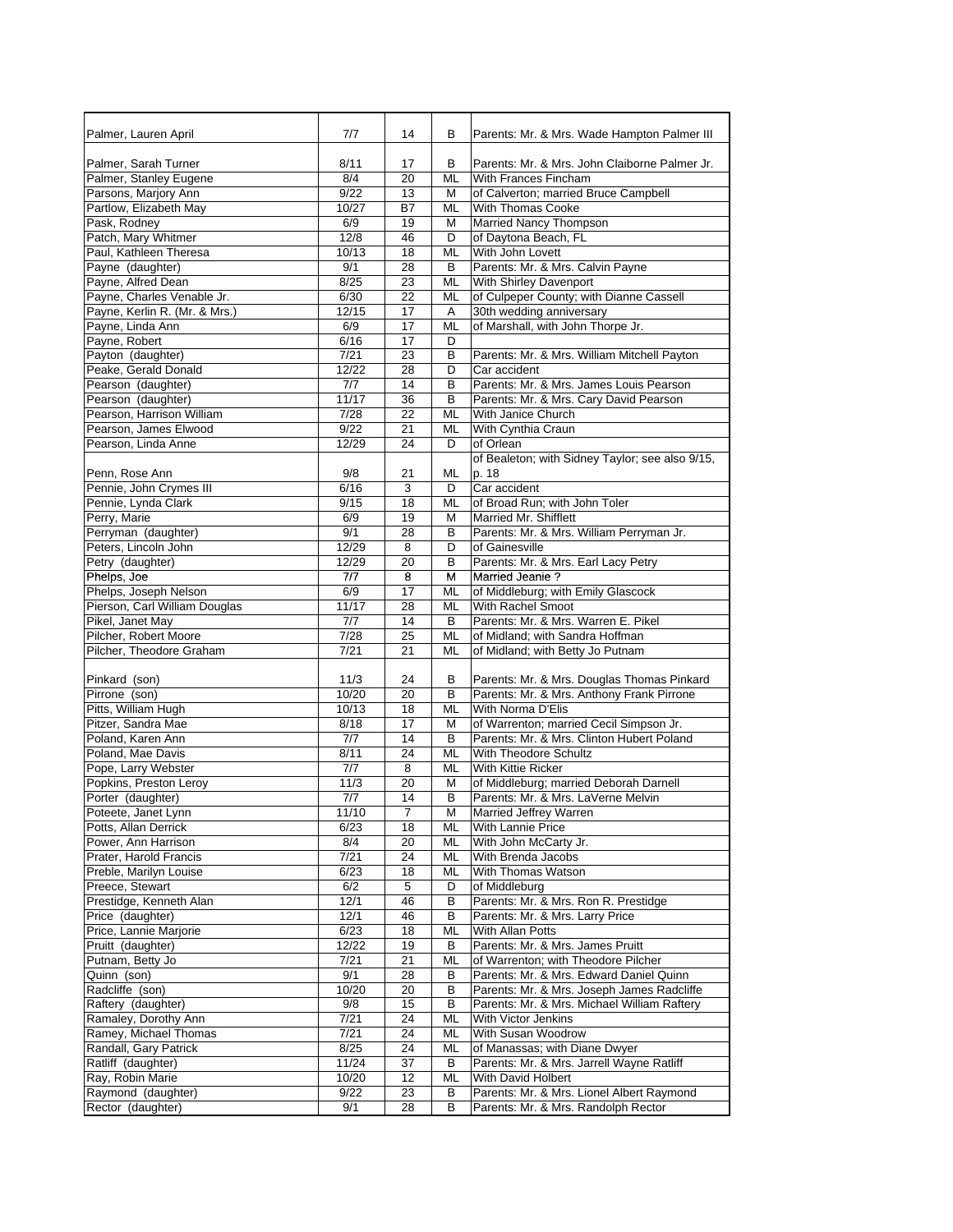| 9/22<br>23<br>В<br>Parents: Mr. & Mrs. John Michael Reddington<br>8/11<br>17<br>Parents: Mr. & Mrs. James William Reed<br>В<br>8/11<br>24<br>ML<br>With Cindy Sappington<br>Parents: Mr. & Mrs. Charles Hayden Reedy<br>11/24<br>37<br>B<br>Parents: Mr. & Mrs. James Reid<br>9/1<br>28<br>B<br>Parents: Mr. & Mrs. Charles William Reid<br>8/11<br>17<br>B<br>Reiner, Sandra<br>$\overline{21}$<br>5/19<br>D<br>of Washington, DC; hit by car<br>8/25<br>19<br>of Leesburg<br>D<br>Rheiner, Helen D.<br>8/25<br>25<br>D<br>of Hume<br>Rhodes, Duncan John<br>11/10<br>23<br>With Stephanie Witmer<br>ML<br>Rice, Leslie Earla<br>12/1<br>35<br>Married Robert Holm<br>M<br>Rich, Robert<br>7/21<br>20<br>M<br><b>Married Susan Hoff</b><br>Rich, Robert Walden<br>8/11<br>24<br>ML<br>of Remington; with Susan Froff<br>Ricker, Kittie Louise<br>$\overline{7/7}$<br>8<br>ML<br><b>With Larry Pope</b><br>Riddle, Emily Mann<br>10/13<br>18<br>ML<br>With Thomas Guignon<br>Rigg, Donna Louise<br>of Warrenton; with Jerry Hopkins<br>7/28<br>25<br>ML<br>Riley, Thomas<br>of Rectortown<br>8/25<br>28<br>D<br>$\overline{23}$<br>Ripple, Jeanne Frances<br>8/25<br>ML<br>With John Miehm<br>Ritchie, Carolyn Diane<br>6/16<br>12<br>ML<br>of Warrenton; with Allen Chacey<br>Roach (son)<br>9/22<br>23<br>Parents: Mr. & Mrs. John Roach Jr.<br>B<br>Robertson, Robert James<br>11/17<br>28<br>ML<br>With Mary Brown<br>of Bealeton: married Warren Elkins<br>Robins, Anita Carol<br>9/22<br>13<br>M<br>Robinson, Ann Vernall<br>9/15<br>18<br>of Warrenton; with David Minor Jr.<br>ML<br>Robinson, Damarious Curtis<br>12/29<br>8<br>of Warrenton; married Thomas Gaines<br>М<br>Robinson, Edward Harrison<br>4/21<br>13<br>of Upperville, hit by car<br>D<br>Robinson, Elizabeth Ann<br>11/24<br>33<br>M<br>of Midland; married Clarence DeGrafton F.<br>6/2<br>18<br>Age 14; father: Claude B. Robinson<br>D<br>Robinson, Sara Ella<br>8/4<br>20<br>ML<br>With Calvin Sheppard<br><b>Buried in Warrenton Cemetery</b><br>10/13<br>34<br>D<br>Rodgers, John Hanley<br>11/24<br>36<br>M<br>Married Nancy McCracken<br>9/1<br>16<br>D<br>World War II veteran<br>9/29<br>$\overline{17}$<br>Rogers, Willis Dwain<br>ML<br>With Jeannie Lipari<br>Rollins (son)<br>7/21<br>Parents: Mr. & Mrs. Albert Mathias Rollins<br>23<br>В<br>8/18<br>18<br>D<br>Car accident; of Takoma Park, MD<br>Rose (daughter)<br>12/22<br>19<br>B<br>Parents: Mr. & Mrs. Harlan Rose<br>Rosenberger, Edna Merle<br>of Remington; with Floyd Weakley<br>7/7<br>10<br>ML<br>Stabbed by his wife, Esther Rowe; see also<br>Rowe, Norman<br>D<br>2/2/1972, p. 5<br>8/18<br>18<br>11/17<br><b>With Ervin Torrez</b><br>Rumler, Teresa Lynn<br>28<br>ML<br>Russell, William Bruce<br>10/27<br><b>B7</b><br>ML<br>With Becky Orme<br>Parents: Mr. & Mrs. Roger D. Ryman<br>Ryman, Faith Ann<br>7/7<br>14<br>В<br>11/17<br>Salvards (son)<br>36<br>B<br>Parents: Mr. & Mrs. Joseph Earl Salyards<br>Sandiford, Ralph Benjamin<br>9/22<br>13<br>M<br>of The Plains; married Becky Baker<br>Sandridge (son)<br>8/11<br>17<br>B<br>Parents: Mr. & Mrs. Joseph Samuel Sandridge<br>Sappington, Cindy<br>8/11<br>24<br>ML<br>With William Reed Jr.<br>of Fort Lauderdale, FL; with Joan Hensley<br>Schneider, Randall William<br>6/30<br>22<br>ML<br>Parents: Mr. & Mrs. Clarence Eugene Schultz<br>B<br>Schultz, Angela Marie<br>11/17<br>36<br>Jr.<br>Schultz, Theodore Arthur<br><b>ML</b><br>With Mae Poland<br>8/11<br>24<br>Schweitzer, Noel Allan<br>of Warrenton; with Mary Tiffany<br>6/9<br>17<br>ML<br>Scordellis, Mark Douglas<br>11/17<br>With Nancy Bowman<br>28<br>ML<br>Parents: Mr. & Mrs. Michael Wilson Scott<br>15<br>Scott (son)<br>9/8<br>В<br>Sedell (son)<br>Parents: Mr. & Mrs. Larry James Sedell<br>8/18<br>25<br>в<br>Selander, Mary Louise<br>7/21<br>ML<br>With Harry Chandler Jr.<br>24<br>Shackelford, Stephen Curtis<br>9/22<br>21<br>With Doris Black<br>ML<br>Shackleford, John William<br>of Warrenton; with Linda Dodson<br>8/25<br>24<br>ML<br>Shafer (son)<br>11/24<br>Parents: Mr. & Mrs. Kenneth Wayne Shafer<br>37<br>В<br><b>ML</b><br>With Virginia Compher<br>6/23<br>18<br>11/3<br>24<br>Parents: Mr. & Mrs. Gerald William Sheets Sr.<br>в<br>9/1<br>В<br>Parents: Mr. & Mrs. Jerry Lee Sheetz<br>28<br>12/22<br>19<br>в<br>Parents: Mr. & Mrs. Louis Shelton<br>8/4<br>With Sara Robinson<br>20<br>ML<br>Shewbridge, Patti Sue<br>With David Hershey<br>7/28<br>22<br>ML<br>Parents: Mr. & Mrs. David Shifflett Jr.<br>9/8<br>15<br>В | Rector, Major Battle     | 9/1 | 26 | D | of Delaplane |
|---------------------------------------------------------------------------------------------------------------------------------------------------------------------------------------------------------------------------------------------------------------------------------------------------------------------------------------------------------------------------------------------------------------------------------------------------------------------------------------------------------------------------------------------------------------------------------------------------------------------------------------------------------------------------------------------------------------------------------------------------------------------------------------------------------------------------------------------------------------------------------------------------------------------------------------------------------------------------------------------------------------------------------------------------------------------------------------------------------------------------------------------------------------------------------------------------------------------------------------------------------------------------------------------------------------------------------------------------------------------------------------------------------------------------------------------------------------------------------------------------------------------------------------------------------------------------------------------------------------------------------------------------------------------------------------------------------------------------------------------------------------------------------------------------------------------------------------------------------------------------------------------------------------------------------------------------------------------------------------------------------------------------------------------------------------------------------------------------------------------------------------------------------------------------------------------------------------------------------------------------------------------------------------------------------------------------------------------------------------------------------------------------------------------------------------------------------------------------------------------------------------------------------------------------------------------------------------------------------------------------------------------------------------------------------------------------------------------------------------------------------------------------------------------------------------------------------------------------------------------------------------------------------------------------------------------------------------------------------------------------------------------------------------------------------------------------------------------------------------------------------------------------------------------------------------------------------------------------------------------------------------------------------------------------------------------------------------------------------------------------------------------------------------------------------------------------------------------------------------------------------------------------------------------------------------------------------------------------------------------------------------------------------------------------------------------------------------------------------------------------------------------------------------------------------------------------------------------------------------------------------------------------------------------------------------------------------------------------------------------------------------------------------------------------------------------------------------------------------------------------------------------------------------------------------------------------------------------------------------------------------------------------------------------------------------------------------------------------------------------------------------------------------------------------------------------------------------------------------------------------------------------------------------------------------|--------------------------|-----|----|---|--------------|
|                                                                                                                                                                                                                                                                                                                                                                                                                                                                                                                                                                                                                                                                                                                                                                                                                                                                                                                                                                                                                                                                                                                                                                                                                                                                                                                                                                                                                                                                                                                                                                                                                                                                                                                                                                                                                                                                                                                                                                                                                                                                                                                                                                                                                                                                                                                                                                                                                                                                                                                                                                                                                                                                                                                                                                                                                                                                                                                                                                                                                                                                                                                                                                                                                                                                                                                                                                                                                                                                                                                                                                                                                                                                                                                                                                                                                                                                                                                                                                                                                                                                                                                                                                                                                                                                                                                                                                                                                                                                                                                                                         |                          |     |    |   |              |
|                                                                                                                                                                                                                                                                                                                                                                                                                                                                                                                                                                                                                                                                                                                                                                                                                                                                                                                                                                                                                                                                                                                                                                                                                                                                                                                                                                                                                                                                                                                                                                                                                                                                                                                                                                                                                                                                                                                                                                                                                                                                                                                                                                                                                                                                                                                                                                                                                                                                                                                                                                                                                                                                                                                                                                                                                                                                                                                                                                                                                                                                                                                                                                                                                                                                                                                                                                                                                                                                                                                                                                                                                                                                                                                                                                                                                                                                                                                                                                                                                                                                                                                                                                                                                                                                                                                                                                                                                                                                                                                                                         | Reddington (son)         |     |    |   |              |
|                                                                                                                                                                                                                                                                                                                                                                                                                                                                                                                                                                                                                                                                                                                                                                                                                                                                                                                                                                                                                                                                                                                                                                                                                                                                                                                                                                                                                                                                                                                                                                                                                                                                                                                                                                                                                                                                                                                                                                                                                                                                                                                                                                                                                                                                                                                                                                                                                                                                                                                                                                                                                                                                                                                                                                                                                                                                                                                                                                                                                                                                                                                                                                                                                                                                                                                                                                                                                                                                                                                                                                                                                                                                                                                                                                                                                                                                                                                                                                                                                                                                                                                                                                                                                                                                                                                                                                                                                                                                                                                                                         | Reed (son)               |     |    |   |              |
|                                                                                                                                                                                                                                                                                                                                                                                                                                                                                                                                                                                                                                                                                                                                                                                                                                                                                                                                                                                                                                                                                                                                                                                                                                                                                                                                                                                                                                                                                                                                                                                                                                                                                                                                                                                                                                                                                                                                                                                                                                                                                                                                                                                                                                                                                                                                                                                                                                                                                                                                                                                                                                                                                                                                                                                                                                                                                                                                                                                                                                                                                                                                                                                                                                                                                                                                                                                                                                                                                                                                                                                                                                                                                                                                                                                                                                                                                                                                                                                                                                                                                                                                                                                                                                                                                                                                                                                                                                                                                                                                                         | Reed, William Harmon Jr. |     |    |   |              |
|                                                                                                                                                                                                                                                                                                                                                                                                                                                                                                                                                                                                                                                                                                                                                                                                                                                                                                                                                                                                                                                                                                                                                                                                                                                                                                                                                                                                                                                                                                                                                                                                                                                                                                                                                                                                                                                                                                                                                                                                                                                                                                                                                                                                                                                                                                                                                                                                                                                                                                                                                                                                                                                                                                                                                                                                                                                                                                                                                                                                                                                                                                                                                                                                                                                                                                                                                                                                                                                                                                                                                                                                                                                                                                                                                                                                                                                                                                                                                                                                                                                                                                                                                                                                                                                                                                                                                                                                                                                                                                                                                         | Reedy (son)              |     |    |   |              |
|                                                                                                                                                                                                                                                                                                                                                                                                                                                                                                                                                                                                                                                                                                                                                                                                                                                                                                                                                                                                                                                                                                                                                                                                                                                                                                                                                                                                                                                                                                                                                                                                                                                                                                                                                                                                                                                                                                                                                                                                                                                                                                                                                                                                                                                                                                                                                                                                                                                                                                                                                                                                                                                                                                                                                                                                                                                                                                                                                                                                                                                                                                                                                                                                                                                                                                                                                                                                                                                                                                                                                                                                                                                                                                                                                                                                                                                                                                                                                                                                                                                                                                                                                                                                                                                                                                                                                                                                                                                                                                                                                         | Reid (daughter)          |     |    |   |              |
|                                                                                                                                                                                                                                                                                                                                                                                                                                                                                                                                                                                                                                                                                                                                                                                                                                                                                                                                                                                                                                                                                                                                                                                                                                                                                                                                                                                                                                                                                                                                                                                                                                                                                                                                                                                                                                                                                                                                                                                                                                                                                                                                                                                                                                                                                                                                                                                                                                                                                                                                                                                                                                                                                                                                                                                                                                                                                                                                                                                                                                                                                                                                                                                                                                                                                                                                                                                                                                                                                                                                                                                                                                                                                                                                                                                                                                                                                                                                                                                                                                                                                                                                                                                                                                                                                                                                                                                                                                                                                                                                                         | Reid, Christopher Allen  |     |    |   |              |
|                                                                                                                                                                                                                                                                                                                                                                                                                                                                                                                                                                                                                                                                                                                                                                                                                                                                                                                                                                                                                                                                                                                                                                                                                                                                                                                                                                                                                                                                                                                                                                                                                                                                                                                                                                                                                                                                                                                                                                                                                                                                                                                                                                                                                                                                                                                                                                                                                                                                                                                                                                                                                                                                                                                                                                                                                                                                                                                                                                                                                                                                                                                                                                                                                                                                                                                                                                                                                                                                                                                                                                                                                                                                                                                                                                                                                                                                                                                                                                                                                                                                                                                                                                                                                                                                                                                                                                                                                                                                                                                                                         |                          |     |    |   |              |
|                                                                                                                                                                                                                                                                                                                                                                                                                                                                                                                                                                                                                                                                                                                                                                                                                                                                                                                                                                                                                                                                                                                                                                                                                                                                                                                                                                                                                                                                                                                                                                                                                                                                                                                                                                                                                                                                                                                                                                                                                                                                                                                                                                                                                                                                                                                                                                                                                                                                                                                                                                                                                                                                                                                                                                                                                                                                                                                                                                                                                                                                                                                                                                                                                                                                                                                                                                                                                                                                                                                                                                                                                                                                                                                                                                                                                                                                                                                                                                                                                                                                                                                                                                                                                                                                                                                                                                                                                                                                                                                                                         | Rhea, Frances H.         |     |    |   |              |
|                                                                                                                                                                                                                                                                                                                                                                                                                                                                                                                                                                                                                                                                                                                                                                                                                                                                                                                                                                                                                                                                                                                                                                                                                                                                                                                                                                                                                                                                                                                                                                                                                                                                                                                                                                                                                                                                                                                                                                                                                                                                                                                                                                                                                                                                                                                                                                                                                                                                                                                                                                                                                                                                                                                                                                                                                                                                                                                                                                                                                                                                                                                                                                                                                                                                                                                                                                                                                                                                                                                                                                                                                                                                                                                                                                                                                                                                                                                                                                                                                                                                                                                                                                                                                                                                                                                                                                                                                                                                                                                                                         |                          |     |    |   |              |
|                                                                                                                                                                                                                                                                                                                                                                                                                                                                                                                                                                                                                                                                                                                                                                                                                                                                                                                                                                                                                                                                                                                                                                                                                                                                                                                                                                                                                                                                                                                                                                                                                                                                                                                                                                                                                                                                                                                                                                                                                                                                                                                                                                                                                                                                                                                                                                                                                                                                                                                                                                                                                                                                                                                                                                                                                                                                                                                                                                                                                                                                                                                                                                                                                                                                                                                                                                                                                                                                                                                                                                                                                                                                                                                                                                                                                                                                                                                                                                                                                                                                                                                                                                                                                                                                                                                                                                                                                                                                                                                                                         |                          |     |    |   |              |
|                                                                                                                                                                                                                                                                                                                                                                                                                                                                                                                                                                                                                                                                                                                                                                                                                                                                                                                                                                                                                                                                                                                                                                                                                                                                                                                                                                                                                                                                                                                                                                                                                                                                                                                                                                                                                                                                                                                                                                                                                                                                                                                                                                                                                                                                                                                                                                                                                                                                                                                                                                                                                                                                                                                                                                                                                                                                                                                                                                                                                                                                                                                                                                                                                                                                                                                                                                                                                                                                                                                                                                                                                                                                                                                                                                                                                                                                                                                                                                                                                                                                                                                                                                                                                                                                                                                                                                                                                                                                                                                                                         |                          |     |    |   |              |
|                                                                                                                                                                                                                                                                                                                                                                                                                                                                                                                                                                                                                                                                                                                                                                                                                                                                                                                                                                                                                                                                                                                                                                                                                                                                                                                                                                                                                                                                                                                                                                                                                                                                                                                                                                                                                                                                                                                                                                                                                                                                                                                                                                                                                                                                                                                                                                                                                                                                                                                                                                                                                                                                                                                                                                                                                                                                                                                                                                                                                                                                                                                                                                                                                                                                                                                                                                                                                                                                                                                                                                                                                                                                                                                                                                                                                                                                                                                                                                                                                                                                                                                                                                                                                                                                                                                                                                                                                                                                                                                                                         |                          |     |    |   |              |
|                                                                                                                                                                                                                                                                                                                                                                                                                                                                                                                                                                                                                                                                                                                                                                                                                                                                                                                                                                                                                                                                                                                                                                                                                                                                                                                                                                                                                                                                                                                                                                                                                                                                                                                                                                                                                                                                                                                                                                                                                                                                                                                                                                                                                                                                                                                                                                                                                                                                                                                                                                                                                                                                                                                                                                                                                                                                                                                                                                                                                                                                                                                                                                                                                                                                                                                                                                                                                                                                                                                                                                                                                                                                                                                                                                                                                                                                                                                                                                                                                                                                                                                                                                                                                                                                                                                                                                                                                                                                                                                                                         |                          |     |    |   |              |
|                                                                                                                                                                                                                                                                                                                                                                                                                                                                                                                                                                                                                                                                                                                                                                                                                                                                                                                                                                                                                                                                                                                                                                                                                                                                                                                                                                                                                                                                                                                                                                                                                                                                                                                                                                                                                                                                                                                                                                                                                                                                                                                                                                                                                                                                                                                                                                                                                                                                                                                                                                                                                                                                                                                                                                                                                                                                                                                                                                                                                                                                                                                                                                                                                                                                                                                                                                                                                                                                                                                                                                                                                                                                                                                                                                                                                                                                                                                                                                                                                                                                                                                                                                                                                                                                                                                                                                                                                                                                                                                                                         |                          |     |    |   |              |
|                                                                                                                                                                                                                                                                                                                                                                                                                                                                                                                                                                                                                                                                                                                                                                                                                                                                                                                                                                                                                                                                                                                                                                                                                                                                                                                                                                                                                                                                                                                                                                                                                                                                                                                                                                                                                                                                                                                                                                                                                                                                                                                                                                                                                                                                                                                                                                                                                                                                                                                                                                                                                                                                                                                                                                                                                                                                                                                                                                                                                                                                                                                                                                                                                                                                                                                                                                                                                                                                                                                                                                                                                                                                                                                                                                                                                                                                                                                                                                                                                                                                                                                                                                                                                                                                                                                                                                                                                                                                                                                                                         |                          |     |    |   |              |
|                                                                                                                                                                                                                                                                                                                                                                                                                                                                                                                                                                                                                                                                                                                                                                                                                                                                                                                                                                                                                                                                                                                                                                                                                                                                                                                                                                                                                                                                                                                                                                                                                                                                                                                                                                                                                                                                                                                                                                                                                                                                                                                                                                                                                                                                                                                                                                                                                                                                                                                                                                                                                                                                                                                                                                                                                                                                                                                                                                                                                                                                                                                                                                                                                                                                                                                                                                                                                                                                                                                                                                                                                                                                                                                                                                                                                                                                                                                                                                                                                                                                                                                                                                                                                                                                                                                                                                                                                                                                                                                                                         |                          |     |    |   |              |
|                                                                                                                                                                                                                                                                                                                                                                                                                                                                                                                                                                                                                                                                                                                                                                                                                                                                                                                                                                                                                                                                                                                                                                                                                                                                                                                                                                                                                                                                                                                                                                                                                                                                                                                                                                                                                                                                                                                                                                                                                                                                                                                                                                                                                                                                                                                                                                                                                                                                                                                                                                                                                                                                                                                                                                                                                                                                                                                                                                                                                                                                                                                                                                                                                                                                                                                                                                                                                                                                                                                                                                                                                                                                                                                                                                                                                                                                                                                                                                                                                                                                                                                                                                                                                                                                                                                                                                                                                                                                                                                                                         |                          |     |    |   |              |
|                                                                                                                                                                                                                                                                                                                                                                                                                                                                                                                                                                                                                                                                                                                                                                                                                                                                                                                                                                                                                                                                                                                                                                                                                                                                                                                                                                                                                                                                                                                                                                                                                                                                                                                                                                                                                                                                                                                                                                                                                                                                                                                                                                                                                                                                                                                                                                                                                                                                                                                                                                                                                                                                                                                                                                                                                                                                                                                                                                                                                                                                                                                                                                                                                                                                                                                                                                                                                                                                                                                                                                                                                                                                                                                                                                                                                                                                                                                                                                                                                                                                                                                                                                                                                                                                                                                                                                                                                                                                                                                                                         |                          |     |    |   |              |
|                                                                                                                                                                                                                                                                                                                                                                                                                                                                                                                                                                                                                                                                                                                                                                                                                                                                                                                                                                                                                                                                                                                                                                                                                                                                                                                                                                                                                                                                                                                                                                                                                                                                                                                                                                                                                                                                                                                                                                                                                                                                                                                                                                                                                                                                                                                                                                                                                                                                                                                                                                                                                                                                                                                                                                                                                                                                                                                                                                                                                                                                                                                                                                                                                                                                                                                                                                                                                                                                                                                                                                                                                                                                                                                                                                                                                                                                                                                                                                                                                                                                                                                                                                                                                                                                                                                                                                                                                                                                                                                                                         |                          |     |    |   |              |
|                                                                                                                                                                                                                                                                                                                                                                                                                                                                                                                                                                                                                                                                                                                                                                                                                                                                                                                                                                                                                                                                                                                                                                                                                                                                                                                                                                                                                                                                                                                                                                                                                                                                                                                                                                                                                                                                                                                                                                                                                                                                                                                                                                                                                                                                                                                                                                                                                                                                                                                                                                                                                                                                                                                                                                                                                                                                                                                                                                                                                                                                                                                                                                                                                                                                                                                                                                                                                                                                                                                                                                                                                                                                                                                                                                                                                                                                                                                                                                                                                                                                                                                                                                                                                                                                                                                                                                                                                                                                                                                                                         |                          |     |    |   |              |
|                                                                                                                                                                                                                                                                                                                                                                                                                                                                                                                                                                                                                                                                                                                                                                                                                                                                                                                                                                                                                                                                                                                                                                                                                                                                                                                                                                                                                                                                                                                                                                                                                                                                                                                                                                                                                                                                                                                                                                                                                                                                                                                                                                                                                                                                                                                                                                                                                                                                                                                                                                                                                                                                                                                                                                                                                                                                                                                                                                                                                                                                                                                                                                                                                                                                                                                                                                                                                                                                                                                                                                                                                                                                                                                                                                                                                                                                                                                                                                                                                                                                                                                                                                                                                                                                                                                                                                                                                                                                                                                                                         |                          |     |    |   |              |
|                                                                                                                                                                                                                                                                                                                                                                                                                                                                                                                                                                                                                                                                                                                                                                                                                                                                                                                                                                                                                                                                                                                                                                                                                                                                                                                                                                                                                                                                                                                                                                                                                                                                                                                                                                                                                                                                                                                                                                                                                                                                                                                                                                                                                                                                                                                                                                                                                                                                                                                                                                                                                                                                                                                                                                                                                                                                                                                                                                                                                                                                                                                                                                                                                                                                                                                                                                                                                                                                                                                                                                                                                                                                                                                                                                                                                                                                                                                                                                                                                                                                                                                                                                                                                                                                                                                                                                                                                                                                                                                                                         |                          |     |    |   |              |
|                                                                                                                                                                                                                                                                                                                                                                                                                                                                                                                                                                                                                                                                                                                                                                                                                                                                                                                                                                                                                                                                                                                                                                                                                                                                                                                                                                                                                                                                                                                                                                                                                                                                                                                                                                                                                                                                                                                                                                                                                                                                                                                                                                                                                                                                                                                                                                                                                                                                                                                                                                                                                                                                                                                                                                                                                                                                                                                                                                                                                                                                                                                                                                                                                                                                                                                                                                                                                                                                                                                                                                                                                                                                                                                                                                                                                                                                                                                                                                                                                                                                                                                                                                                                                                                                                                                                                                                                                                                                                                                                                         |                          |     |    |   |              |
|                                                                                                                                                                                                                                                                                                                                                                                                                                                                                                                                                                                                                                                                                                                                                                                                                                                                                                                                                                                                                                                                                                                                                                                                                                                                                                                                                                                                                                                                                                                                                                                                                                                                                                                                                                                                                                                                                                                                                                                                                                                                                                                                                                                                                                                                                                                                                                                                                                                                                                                                                                                                                                                                                                                                                                                                                                                                                                                                                                                                                                                                                                                                                                                                                                                                                                                                                                                                                                                                                                                                                                                                                                                                                                                                                                                                                                                                                                                                                                                                                                                                                                                                                                                                                                                                                                                                                                                                                                                                                                                                                         |                          |     |    |   |              |
|                                                                                                                                                                                                                                                                                                                                                                                                                                                                                                                                                                                                                                                                                                                                                                                                                                                                                                                                                                                                                                                                                                                                                                                                                                                                                                                                                                                                                                                                                                                                                                                                                                                                                                                                                                                                                                                                                                                                                                                                                                                                                                                                                                                                                                                                                                                                                                                                                                                                                                                                                                                                                                                                                                                                                                                                                                                                                                                                                                                                                                                                                                                                                                                                                                                                                                                                                                                                                                                                                                                                                                                                                                                                                                                                                                                                                                                                                                                                                                                                                                                                                                                                                                                                                                                                                                                                                                                                                                                                                                                                                         |                          |     |    |   |              |
|                                                                                                                                                                                                                                                                                                                                                                                                                                                                                                                                                                                                                                                                                                                                                                                                                                                                                                                                                                                                                                                                                                                                                                                                                                                                                                                                                                                                                                                                                                                                                                                                                                                                                                                                                                                                                                                                                                                                                                                                                                                                                                                                                                                                                                                                                                                                                                                                                                                                                                                                                                                                                                                                                                                                                                                                                                                                                                                                                                                                                                                                                                                                                                                                                                                                                                                                                                                                                                                                                                                                                                                                                                                                                                                                                                                                                                                                                                                                                                                                                                                                                                                                                                                                                                                                                                                                                                                                                                                                                                                                                         |                          |     |    |   |              |
|                                                                                                                                                                                                                                                                                                                                                                                                                                                                                                                                                                                                                                                                                                                                                                                                                                                                                                                                                                                                                                                                                                                                                                                                                                                                                                                                                                                                                                                                                                                                                                                                                                                                                                                                                                                                                                                                                                                                                                                                                                                                                                                                                                                                                                                                                                                                                                                                                                                                                                                                                                                                                                                                                                                                                                                                                                                                                                                                                                                                                                                                                                                                                                                                                                                                                                                                                                                                                                                                                                                                                                                                                                                                                                                                                                                                                                                                                                                                                                                                                                                                                                                                                                                                                                                                                                                                                                                                                                                                                                                                                         |                          |     |    |   |              |
|                                                                                                                                                                                                                                                                                                                                                                                                                                                                                                                                                                                                                                                                                                                                                                                                                                                                                                                                                                                                                                                                                                                                                                                                                                                                                                                                                                                                                                                                                                                                                                                                                                                                                                                                                                                                                                                                                                                                                                                                                                                                                                                                                                                                                                                                                                                                                                                                                                                                                                                                                                                                                                                                                                                                                                                                                                                                                                                                                                                                                                                                                                                                                                                                                                                                                                                                                                                                                                                                                                                                                                                                                                                                                                                                                                                                                                                                                                                                                                                                                                                                                                                                                                                                                                                                                                                                                                                                                                                                                                                                                         | Robinson, Larry Dean     |     |    |   |              |
|                                                                                                                                                                                                                                                                                                                                                                                                                                                                                                                                                                                                                                                                                                                                                                                                                                                                                                                                                                                                                                                                                                                                                                                                                                                                                                                                                                                                                                                                                                                                                                                                                                                                                                                                                                                                                                                                                                                                                                                                                                                                                                                                                                                                                                                                                                                                                                                                                                                                                                                                                                                                                                                                                                                                                                                                                                                                                                                                                                                                                                                                                                                                                                                                                                                                                                                                                                                                                                                                                                                                                                                                                                                                                                                                                                                                                                                                                                                                                                                                                                                                                                                                                                                                                                                                                                                                                                                                                                                                                                                                                         |                          |     |    |   |              |
|                                                                                                                                                                                                                                                                                                                                                                                                                                                                                                                                                                                                                                                                                                                                                                                                                                                                                                                                                                                                                                                                                                                                                                                                                                                                                                                                                                                                                                                                                                                                                                                                                                                                                                                                                                                                                                                                                                                                                                                                                                                                                                                                                                                                                                                                                                                                                                                                                                                                                                                                                                                                                                                                                                                                                                                                                                                                                                                                                                                                                                                                                                                                                                                                                                                                                                                                                                                                                                                                                                                                                                                                                                                                                                                                                                                                                                                                                                                                                                                                                                                                                                                                                                                                                                                                                                                                                                                                                                                                                                                                                         | Robinson, Walter Aguilla |     |    |   |              |
|                                                                                                                                                                                                                                                                                                                                                                                                                                                                                                                                                                                                                                                                                                                                                                                                                                                                                                                                                                                                                                                                                                                                                                                                                                                                                                                                                                                                                                                                                                                                                                                                                                                                                                                                                                                                                                                                                                                                                                                                                                                                                                                                                                                                                                                                                                                                                                                                                                                                                                                                                                                                                                                                                                                                                                                                                                                                                                                                                                                                                                                                                                                                                                                                                                                                                                                                                                                                                                                                                                                                                                                                                                                                                                                                                                                                                                                                                                                                                                                                                                                                                                                                                                                                                                                                                                                                                                                                                                                                                                                                                         |                          |     |    |   |              |
|                                                                                                                                                                                                                                                                                                                                                                                                                                                                                                                                                                                                                                                                                                                                                                                                                                                                                                                                                                                                                                                                                                                                                                                                                                                                                                                                                                                                                                                                                                                                                                                                                                                                                                                                                                                                                                                                                                                                                                                                                                                                                                                                                                                                                                                                                                                                                                                                                                                                                                                                                                                                                                                                                                                                                                                                                                                                                                                                                                                                                                                                                                                                                                                                                                                                                                                                                                                                                                                                                                                                                                                                                                                                                                                                                                                                                                                                                                                                                                                                                                                                                                                                                                                                                                                                                                                                                                                                                                                                                                                                                         | Roge, Harold C.          |     |    |   |              |
|                                                                                                                                                                                                                                                                                                                                                                                                                                                                                                                                                                                                                                                                                                                                                                                                                                                                                                                                                                                                                                                                                                                                                                                                                                                                                                                                                                                                                                                                                                                                                                                                                                                                                                                                                                                                                                                                                                                                                                                                                                                                                                                                                                                                                                                                                                                                                                                                                                                                                                                                                                                                                                                                                                                                                                                                                                                                                                                                                                                                                                                                                                                                                                                                                                                                                                                                                                                                                                                                                                                                                                                                                                                                                                                                                                                                                                                                                                                                                                                                                                                                                                                                                                                                                                                                                                                                                                                                                                                                                                                                                         |                          |     |    |   |              |
|                                                                                                                                                                                                                                                                                                                                                                                                                                                                                                                                                                                                                                                                                                                                                                                                                                                                                                                                                                                                                                                                                                                                                                                                                                                                                                                                                                                                                                                                                                                                                                                                                                                                                                                                                                                                                                                                                                                                                                                                                                                                                                                                                                                                                                                                                                                                                                                                                                                                                                                                                                                                                                                                                                                                                                                                                                                                                                                                                                                                                                                                                                                                                                                                                                                                                                                                                                                                                                                                                                                                                                                                                                                                                                                                                                                                                                                                                                                                                                                                                                                                                                                                                                                                                                                                                                                                                                                                                                                                                                                                                         |                          |     |    |   |              |
|                                                                                                                                                                                                                                                                                                                                                                                                                                                                                                                                                                                                                                                                                                                                                                                                                                                                                                                                                                                                                                                                                                                                                                                                                                                                                                                                                                                                                                                                                                                                                                                                                                                                                                                                                                                                                                                                                                                                                                                                                                                                                                                                                                                                                                                                                                                                                                                                                                                                                                                                                                                                                                                                                                                                                                                                                                                                                                                                                                                                                                                                                                                                                                                                                                                                                                                                                                                                                                                                                                                                                                                                                                                                                                                                                                                                                                                                                                                                                                                                                                                                                                                                                                                                                                                                                                                                                                                                                                                                                                                                                         | Rollins, Wilmore L.      |     |    |   |              |
|                                                                                                                                                                                                                                                                                                                                                                                                                                                                                                                                                                                                                                                                                                                                                                                                                                                                                                                                                                                                                                                                                                                                                                                                                                                                                                                                                                                                                                                                                                                                                                                                                                                                                                                                                                                                                                                                                                                                                                                                                                                                                                                                                                                                                                                                                                                                                                                                                                                                                                                                                                                                                                                                                                                                                                                                                                                                                                                                                                                                                                                                                                                                                                                                                                                                                                                                                                                                                                                                                                                                                                                                                                                                                                                                                                                                                                                                                                                                                                                                                                                                                                                                                                                                                                                                                                                                                                                                                                                                                                                                                         |                          |     |    |   |              |
|                                                                                                                                                                                                                                                                                                                                                                                                                                                                                                                                                                                                                                                                                                                                                                                                                                                                                                                                                                                                                                                                                                                                                                                                                                                                                                                                                                                                                                                                                                                                                                                                                                                                                                                                                                                                                                                                                                                                                                                                                                                                                                                                                                                                                                                                                                                                                                                                                                                                                                                                                                                                                                                                                                                                                                                                                                                                                                                                                                                                                                                                                                                                                                                                                                                                                                                                                                                                                                                                                                                                                                                                                                                                                                                                                                                                                                                                                                                                                                                                                                                                                                                                                                                                                                                                                                                                                                                                                                                                                                                                                         |                          |     |    |   |              |
|                                                                                                                                                                                                                                                                                                                                                                                                                                                                                                                                                                                                                                                                                                                                                                                                                                                                                                                                                                                                                                                                                                                                                                                                                                                                                                                                                                                                                                                                                                                                                                                                                                                                                                                                                                                                                                                                                                                                                                                                                                                                                                                                                                                                                                                                                                                                                                                                                                                                                                                                                                                                                                                                                                                                                                                                                                                                                                                                                                                                                                                                                                                                                                                                                                                                                                                                                                                                                                                                                                                                                                                                                                                                                                                                                                                                                                                                                                                                                                                                                                                                                                                                                                                                                                                                                                                                                                                                                                                                                                                                                         |                          |     |    |   |              |
|                                                                                                                                                                                                                                                                                                                                                                                                                                                                                                                                                                                                                                                                                                                                                                                                                                                                                                                                                                                                                                                                                                                                                                                                                                                                                                                                                                                                                                                                                                                                                                                                                                                                                                                                                                                                                                                                                                                                                                                                                                                                                                                                                                                                                                                                                                                                                                                                                                                                                                                                                                                                                                                                                                                                                                                                                                                                                                                                                                                                                                                                                                                                                                                                                                                                                                                                                                                                                                                                                                                                                                                                                                                                                                                                                                                                                                                                                                                                                                                                                                                                                                                                                                                                                                                                                                                                                                                                                                                                                                                                                         |                          |     |    |   |              |
|                                                                                                                                                                                                                                                                                                                                                                                                                                                                                                                                                                                                                                                                                                                                                                                                                                                                                                                                                                                                                                                                                                                                                                                                                                                                                                                                                                                                                                                                                                                                                                                                                                                                                                                                                                                                                                                                                                                                                                                                                                                                                                                                                                                                                                                                                                                                                                                                                                                                                                                                                                                                                                                                                                                                                                                                                                                                                                                                                                                                                                                                                                                                                                                                                                                                                                                                                                                                                                                                                                                                                                                                                                                                                                                                                                                                                                                                                                                                                                                                                                                                                                                                                                                                                                                                                                                                                                                                                                                                                                                                                         |                          |     |    |   |              |
|                                                                                                                                                                                                                                                                                                                                                                                                                                                                                                                                                                                                                                                                                                                                                                                                                                                                                                                                                                                                                                                                                                                                                                                                                                                                                                                                                                                                                                                                                                                                                                                                                                                                                                                                                                                                                                                                                                                                                                                                                                                                                                                                                                                                                                                                                                                                                                                                                                                                                                                                                                                                                                                                                                                                                                                                                                                                                                                                                                                                                                                                                                                                                                                                                                                                                                                                                                                                                                                                                                                                                                                                                                                                                                                                                                                                                                                                                                                                                                                                                                                                                                                                                                                                                                                                                                                                                                                                                                                                                                                                                         |                          |     |    |   |              |
|                                                                                                                                                                                                                                                                                                                                                                                                                                                                                                                                                                                                                                                                                                                                                                                                                                                                                                                                                                                                                                                                                                                                                                                                                                                                                                                                                                                                                                                                                                                                                                                                                                                                                                                                                                                                                                                                                                                                                                                                                                                                                                                                                                                                                                                                                                                                                                                                                                                                                                                                                                                                                                                                                                                                                                                                                                                                                                                                                                                                                                                                                                                                                                                                                                                                                                                                                                                                                                                                                                                                                                                                                                                                                                                                                                                                                                                                                                                                                                                                                                                                                                                                                                                                                                                                                                                                                                                                                                                                                                                                                         |                          |     |    |   |              |
|                                                                                                                                                                                                                                                                                                                                                                                                                                                                                                                                                                                                                                                                                                                                                                                                                                                                                                                                                                                                                                                                                                                                                                                                                                                                                                                                                                                                                                                                                                                                                                                                                                                                                                                                                                                                                                                                                                                                                                                                                                                                                                                                                                                                                                                                                                                                                                                                                                                                                                                                                                                                                                                                                                                                                                                                                                                                                                                                                                                                                                                                                                                                                                                                                                                                                                                                                                                                                                                                                                                                                                                                                                                                                                                                                                                                                                                                                                                                                                                                                                                                                                                                                                                                                                                                                                                                                                                                                                                                                                                                                         |                          |     |    |   |              |
|                                                                                                                                                                                                                                                                                                                                                                                                                                                                                                                                                                                                                                                                                                                                                                                                                                                                                                                                                                                                                                                                                                                                                                                                                                                                                                                                                                                                                                                                                                                                                                                                                                                                                                                                                                                                                                                                                                                                                                                                                                                                                                                                                                                                                                                                                                                                                                                                                                                                                                                                                                                                                                                                                                                                                                                                                                                                                                                                                                                                                                                                                                                                                                                                                                                                                                                                                                                                                                                                                                                                                                                                                                                                                                                                                                                                                                                                                                                                                                                                                                                                                                                                                                                                                                                                                                                                                                                                                                                                                                                                                         |                          |     |    |   |              |
|                                                                                                                                                                                                                                                                                                                                                                                                                                                                                                                                                                                                                                                                                                                                                                                                                                                                                                                                                                                                                                                                                                                                                                                                                                                                                                                                                                                                                                                                                                                                                                                                                                                                                                                                                                                                                                                                                                                                                                                                                                                                                                                                                                                                                                                                                                                                                                                                                                                                                                                                                                                                                                                                                                                                                                                                                                                                                                                                                                                                                                                                                                                                                                                                                                                                                                                                                                                                                                                                                                                                                                                                                                                                                                                                                                                                                                                                                                                                                                                                                                                                                                                                                                                                                                                                                                                                                                                                                                                                                                                                                         |                          |     |    |   |              |
|                                                                                                                                                                                                                                                                                                                                                                                                                                                                                                                                                                                                                                                                                                                                                                                                                                                                                                                                                                                                                                                                                                                                                                                                                                                                                                                                                                                                                                                                                                                                                                                                                                                                                                                                                                                                                                                                                                                                                                                                                                                                                                                                                                                                                                                                                                                                                                                                                                                                                                                                                                                                                                                                                                                                                                                                                                                                                                                                                                                                                                                                                                                                                                                                                                                                                                                                                                                                                                                                                                                                                                                                                                                                                                                                                                                                                                                                                                                                                                                                                                                                                                                                                                                                                                                                                                                                                                                                                                                                                                                                                         |                          |     |    |   |              |
|                                                                                                                                                                                                                                                                                                                                                                                                                                                                                                                                                                                                                                                                                                                                                                                                                                                                                                                                                                                                                                                                                                                                                                                                                                                                                                                                                                                                                                                                                                                                                                                                                                                                                                                                                                                                                                                                                                                                                                                                                                                                                                                                                                                                                                                                                                                                                                                                                                                                                                                                                                                                                                                                                                                                                                                                                                                                                                                                                                                                                                                                                                                                                                                                                                                                                                                                                                                                                                                                                                                                                                                                                                                                                                                                                                                                                                                                                                                                                                                                                                                                                                                                                                                                                                                                                                                                                                                                                                                                                                                                                         |                          |     |    |   |              |
|                                                                                                                                                                                                                                                                                                                                                                                                                                                                                                                                                                                                                                                                                                                                                                                                                                                                                                                                                                                                                                                                                                                                                                                                                                                                                                                                                                                                                                                                                                                                                                                                                                                                                                                                                                                                                                                                                                                                                                                                                                                                                                                                                                                                                                                                                                                                                                                                                                                                                                                                                                                                                                                                                                                                                                                                                                                                                                                                                                                                                                                                                                                                                                                                                                                                                                                                                                                                                                                                                                                                                                                                                                                                                                                                                                                                                                                                                                                                                                                                                                                                                                                                                                                                                                                                                                                                                                                                                                                                                                                                                         |                          |     |    |   |              |
|                                                                                                                                                                                                                                                                                                                                                                                                                                                                                                                                                                                                                                                                                                                                                                                                                                                                                                                                                                                                                                                                                                                                                                                                                                                                                                                                                                                                                                                                                                                                                                                                                                                                                                                                                                                                                                                                                                                                                                                                                                                                                                                                                                                                                                                                                                                                                                                                                                                                                                                                                                                                                                                                                                                                                                                                                                                                                                                                                                                                                                                                                                                                                                                                                                                                                                                                                                                                                                                                                                                                                                                                                                                                                                                                                                                                                                                                                                                                                                                                                                                                                                                                                                                                                                                                                                                                                                                                                                                                                                                                                         |                          |     |    |   |              |
|                                                                                                                                                                                                                                                                                                                                                                                                                                                                                                                                                                                                                                                                                                                                                                                                                                                                                                                                                                                                                                                                                                                                                                                                                                                                                                                                                                                                                                                                                                                                                                                                                                                                                                                                                                                                                                                                                                                                                                                                                                                                                                                                                                                                                                                                                                                                                                                                                                                                                                                                                                                                                                                                                                                                                                                                                                                                                                                                                                                                                                                                                                                                                                                                                                                                                                                                                                                                                                                                                                                                                                                                                                                                                                                                                                                                                                                                                                                                                                                                                                                                                                                                                                                                                                                                                                                                                                                                                                                                                                                                                         |                          |     |    |   |              |
|                                                                                                                                                                                                                                                                                                                                                                                                                                                                                                                                                                                                                                                                                                                                                                                                                                                                                                                                                                                                                                                                                                                                                                                                                                                                                                                                                                                                                                                                                                                                                                                                                                                                                                                                                                                                                                                                                                                                                                                                                                                                                                                                                                                                                                                                                                                                                                                                                                                                                                                                                                                                                                                                                                                                                                                                                                                                                                                                                                                                                                                                                                                                                                                                                                                                                                                                                                                                                                                                                                                                                                                                                                                                                                                                                                                                                                                                                                                                                                                                                                                                                                                                                                                                                                                                                                                                                                                                                                                                                                                                                         |                          |     |    |   |              |
|                                                                                                                                                                                                                                                                                                                                                                                                                                                                                                                                                                                                                                                                                                                                                                                                                                                                                                                                                                                                                                                                                                                                                                                                                                                                                                                                                                                                                                                                                                                                                                                                                                                                                                                                                                                                                                                                                                                                                                                                                                                                                                                                                                                                                                                                                                                                                                                                                                                                                                                                                                                                                                                                                                                                                                                                                                                                                                                                                                                                                                                                                                                                                                                                                                                                                                                                                                                                                                                                                                                                                                                                                                                                                                                                                                                                                                                                                                                                                                                                                                                                                                                                                                                                                                                                                                                                                                                                                                                                                                                                                         |                          |     |    |   |              |
|                                                                                                                                                                                                                                                                                                                                                                                                                                                                                                                                                                                                                                                                                                                                                                                                                                                                                                                                                                                                                                                                                                                                                                                                                                                                                                                                                                                                                                                                                                                                                                                                                                                                                                                                                                                                                                                                                                                                                                                                                                                                                                                                                                                                                                                                                                                                                                                                                                                                                                                                                                                                                                                                                                                                                                                                                                                                                                                                                                                                                                                                                                                                                                                                                                                                                                                                                                                                                                                                                                                                                                                                                                                                                                                                                                                                                                                                                                                                                                                                                                                                                                                                                                                                                                                                                                                                                                                                                                                                                                                                                         |                          |     |    |   |              |
|                                                                                                                                                                                                                                                                                                                                                                                                                                                                                                                                                                                                                                                                                                                                                                                                                                                                                                                                                                                                                                                                                                                                                                                                                                                                                                                                                                                                                                                                                                                                                                                                                                                                                                                                                                                                                                                                                                                                                                                                                                                                                                                                                                                                                                                                                                                                                                                                                                                                                                                                                                                                                                                                                                                                                                                                                                                                                                                                                                                                                                                                                                                                                                                                                                                                                                                                                                                                                                                                                                                                                                                                                                                                                                                                                                                                                                                                                                                                                                                                                                                                                                                                                                                                                                                                                                                                                                                                                                                                                                                                                         |                          |     |    |   |              |
|                                                                                                                                                                                                                                                                                                                                                                                                                                                                                                                                                                                                                                                                                                                                                                                                                                                                                                                                                                                                                                                                                                                                                                                                                                                                                                                                                                                                                                                                                                                                                                                                                                                                                                                                                                                                                                                                                                                                                                                                                                                                                                                                                                                                                                                                                                                                                                                                                                                                                                                                                                                                                                                                                                                                                                                                                                                                                                                                                                                                                                                                                                                                                                                                                                                                                                                                                                                                                                                                                                                                                                                                                                                                                                                                                                                                                                                                                                                                                                                                                                                                                                                                                                                                                                                                                                                                                                                                                                                                                                                                                         |                          |     |    |   |              |
|                                                                                                                                                                                                                                                                                                                                                                                                                                                                                                                                                                                                                                                                                                                                                                                                                                                                                                                                                                                                                                                                                                                                                                                                                                                                                                                                                                                                                                                                                                                                                                                                                                                                                                                                                                                                                                                                                                                                                                                                                                                                                                                                                                                                                                                                                                                                                                                                                                                                                                                                                                                                                                                                                                                                                                                                                                                                                                                                                                                                                                                                                                                                                                                                                                                                                                                                                                                                                                                                                                                                                                                                                                                                                                                                                                                                                                                                                                                                                                                                                                                                                                                                                                                                                                                                                                                                                                                                                                                                                                                                                         |                          |     |    |   |              |
|                                                                                                                                                                                                                                                                                                                                                                                                                                                                                                                                                                                                                                                                                                                                                                                                                                                                                                                                                                                                                                                                                                                                                                                                                                                                                                                                                                                                                                                                                                                                                                                                                                                                                                                                                                                                                                                                                                                                                                                                                                                                                                                                                                                                                                                                                                                                                                                                                                                                                                                                                                                                                                                                                                                                                                                                                                                                                                                                                                                                                                                                                                                                                                                                                                                                                                                                                                                                                                                                                                                                                                                                                                                                                                                                                                                                                                                                                                                                                                                                                                                                                                                                                                                                                                                                                                                                                                                                                                                                                                                                                         |                          |     |    |   |              |
|                                                                                                                                                                                                                                                                                                                                                                                                                                                                                                                                                                                                                                                                                                                                                                                                                                                                                                                                                                                                                                                                                                                                                                                                                                                                                                                                                                                                                                                                                                                                                                                                                                                                                                                                                                                                                                                                                                                                                                                                                                                                                                                                                                                                                                                                                                                                                                                                                                                                                                                                                                                                                                                                                                                                                                                                                                                                                                                                                                                                                                                                                                                                                                                                                                                                                                                                                                                                                                                                                                                                                                                                                                                                                                                                                                                                                                                                                                                                                                                                                                                                                                                                                                                                                                                                                                                                                                                                                                                                                                                                                         |                          |     |    |   |              |
|                                                                                                                                                                                                                                                                                                                                                                                                                                                                                                                                                                                                                                                                                                                                                                                                                                                                                                                                                                                                                                                                                                                                                                                                                                                                                                                                                                                                                                                                                                                                                                                                                                                                                                                                                                                                                                                                                                                                                                                                                                                                                                                                                                                                                                                                                                                                                                                                                                                                                                                                                                                                                                                                                                                                                                                                                                                                                                                                                                                                                                                                                                                                                                                                                                                                                                                                                                                                                                                                                                                                                                                                                                                                                                                                                                                                                                                                                                                                                                                                                                                                                                                                                                                                                                                                                                                                                                                                                                                                                                                                                         |                          |     |    |   |              |
|                                                                                                                                                                                                                                                                                                                                                                                                                                                                                                                                                                                                                                                                                                                                                                                                                                                                                                                                                                                                                                                                                                                                                                                                                                                                                                                                                                                                                                                                                                                                                                                                                                                                                                                                                                                                                                                                                                                                                                                                                                                                                                                                                                                                                                                                                                                                                                                                                                                                                                                                                                                                                                                                                                                                                                                                                                                                                                                                                                                                                                                                                                                                                                                                                                                                                                                                                                                                                                                                                                                                                                                                                                                                                                                                                                                                                                                                                                                                                                                                                                                                                                                                                                                                                                                                                                                                                                                                                                                                                                                                                         |                          |     |    |   |              |
|                                                                                                                                                                                                                                                                                                                                                                                                                                                                                                                                                                                                                                                                                                                                                                                                                                                                                                                                                                                                                                                                                                                                                                                                                                                                                                                                                                                                                                                                                                                                                                                                                                                                                                                                                                                                                                                                                                                                                                                                                                                                                                                                                                                                                                                                                                                                                                                                                                                                                                                                                                                                                                                                                                                                                                                                                                                                                                                                                                                                                                                                                                                                                                                                                                                                                                                                                                                                                                                                                                                                                                                                                                                                                                                                                                                                                                                                                                                                                                                                                                                                                                                                                                                                                                                                                                                                                                                                                                                                                                                                                         | Shaulis, George Mitchell |     |    |   |              |
|                                                                                                                                                                                                                                                                                                                                                                                                                                                                                                                                                                                                                                                                                                                                                                                                                                                                                                                                                                                                                                                                                                                                                                                                                                                                                                                                                                                                                                                                                                                                                                                                                                                                                                                                                                                                                                                                                                                                                                                                                                                                                                                                                                                                                                                                                                                                                                                                                                                                                                                                                                                                                                                                                                                                                                                                                                                                                                                                                                                                                                                                                                                                                                                                                                                                                                                                                                                                                                                                                                                                                                                                                                                                                                                                                                                                                                                                                                                                                                                                                                                                                                                                                                                                                                                                                                                                                                                                                                                                                                                                                         |                          |     |    |   |              |
|                                                                                                                                                                                                                                                                                                                                                                                                                                                                                                                                                                                                                                                                                                                                                                                                                                                                                                                                                                                                                                                                                                                                                                                                                                                                                                                                                                                                                                                                                                                                                                                                                                                                                                                                                                                                                                                                                                                                                                                                                                                                                                                                                                                                                                                                                                                                                                                                                                                                                                                                                                                                                                                                                                                                                                                                                                                                                                                                                                                                                                                                                                                                                                                                                                                                                                                                                                                                                                                                                                                                                                                                                                                                                                                                                                                                                                                                                                                                                                                                                                                                                                                                                                                                                                                                                                                                                                                                                                                                                                                                                         | Sheets (son)             |     |    |   |              |
|                                                                                                                                                                                                                                                                                                                                                                                                                                                                                                                                                                                                                                                                                                                                                                                                                                                                                                                                                                                                                                                                                                                                                                                                                                                                                                                                                                                                                                                                                                                                                                                                                                                                                                                                                                                                                                                                                                                                                                                                                                                                                                                                                                                                                                                                                                                                                                                                                                                                                                                                                                                                                                                                                                                                                                                                                                                                                                                                                                                                                                                                                                                                                                                                                                                                                                                                                                                                                                                                                                                                                                                                                                                                                                                                                                                                                                                                                                                                                                                                                                                                                                                                                                                                                                                                                                                                                                                                                                                                                                                                                         | Sheetz (son)             |     |    |   |              |
|                                                                                                                                                                                                                                                                                                                                                                                                                                                                                                                                                                                                                                                                                                                                                                                                                                                                                                                                                                                                                                                                                                                                                                                                                                                                                                                                                                                                                                                                                                                                                                                                                                                                                                                                                                                                                                                                                                                                                                                                                                                                                                                                                                                                                                                                                                                                                                                                                                                                                                                                                                                                                                                                                                                                                                                                                                                                                                                                                                                                                                                                                                                                                                                                                                                                                                                                                                                                                                                                                                                                                                                                                                                                                                                                                                                                                                                                                                                                                                                                                                                                                                                                                                                                                                                                                                                                                                                                                                                                                                                                                         | Shelton (daughter)       |     |    |   |              |
|                                                                                                                                                                                                                                                                                                                                                                                                                                                                                                                                                                                                                                                                                                                                                                                                                                                                                                                                                                                                                                                                                                                                                                                                                                                                                                                                                                                                                                                                                                                                                                                                                                                                                                                                                                                                                                                                                                                                                                                                                                                                                                                                                                                                                                                                                                                                                                                                                                                                                                                                                                                                                                                                                                                                                                                                                                                                                                                                                                                                                                                                                                                                                                                                                                                                                                                                                                                                                                                                                                                                                                                                                                                                                                                                                                                                                                                                                                                                                                                                                                                                                                                                                                                                                                                                                                                                                                                                                                                                                                                                                         | Sheppard, Calvin Maurice |     |    |   |              |
|                                                                                                                                                                                                                                                                                                                                                                                                                                                                                                                                                                                                                                                                                                                                                                                                                                                                                                                                                                                                                                                                                                                                                                                                                                                                                                                                                                                                                                                                                                                                                                                                                                                                                                                                                                                                                                                                                                                                                                                                                                                                                                                                                                                                                                                                                                                                                                                                                                                                                                                                                                                                                                                                                                                                                                                                                                                                                                                                                                                                                                                                                                                                                                                                                                                                                                                                                                                                                                                                                                                                                                                                                                                                                                                                                                                                                                                                                                                                                                                                                                                                                                                                                                                                                                                                                                                                                                                                                                                                                                                                                         |                          |     |    |   |              |
|                                                                                                                                                                                                                                                                                                                                                                                                                                                                                                                                                                                                                                                                                                                                                                                                                                                                                                                                                                                                                                                                                                                                                                                                                                                                                                                                                                                                                                                                                                                                                                                                                                                                                                                                                                                                                                                                                                                                                                                                                                                                                                                                                                                                                                                                                                                                                                                                                                                                                                                                                                                                                                                                                                                                                                                                                                                                                                                                                                                                                                                                                                                                                                                                                                                                                                                                                                                                                                                                                                                                                                                                                                                                                                                                                                                                                                                                                                                                                                                                                                                                                                                                                                                                                                                                                                                                                                                                                                                                                                                                                         | Shifflett (daughter)     |     |    |   |              |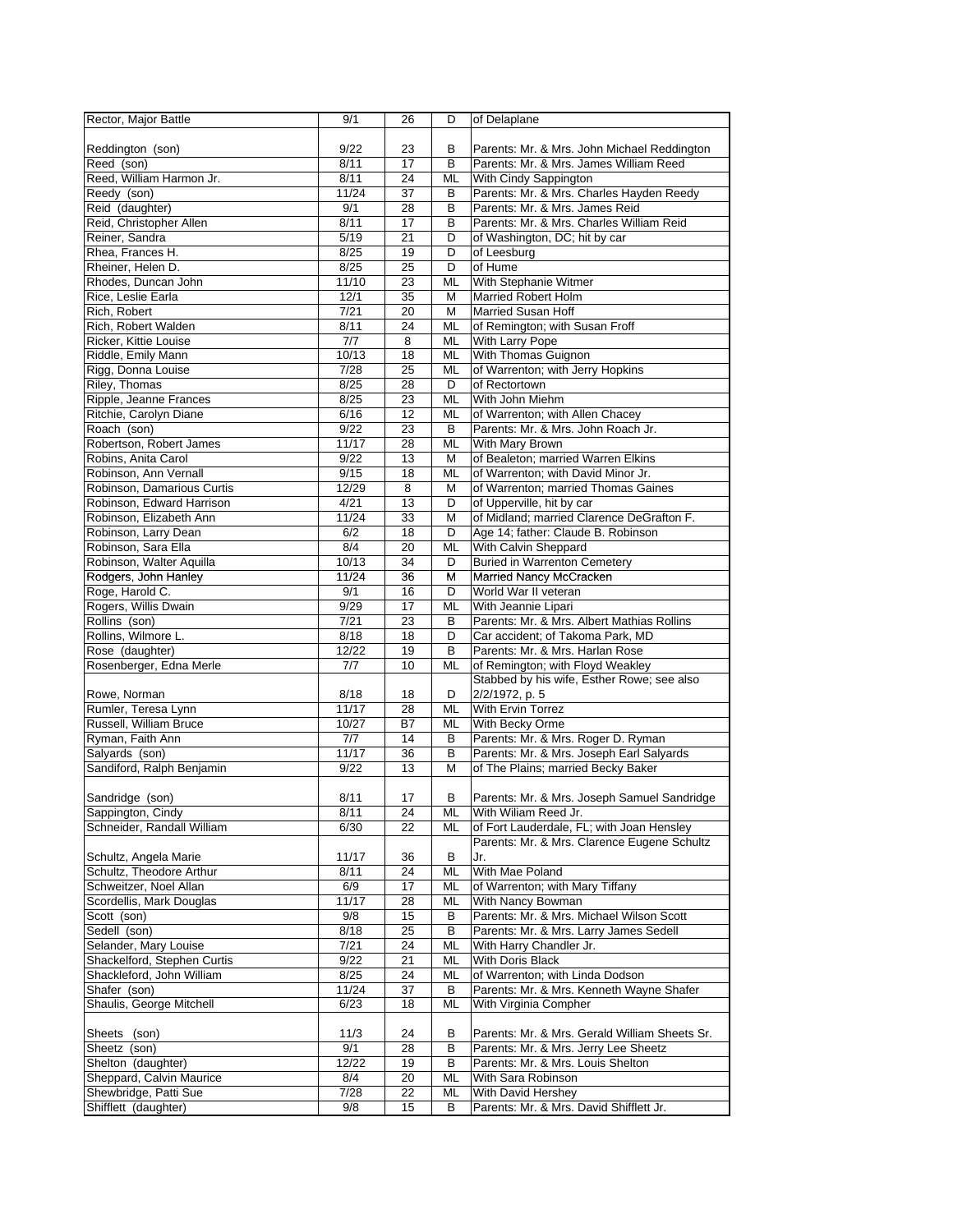| Shifflett, (Mr.)                       | 6/9   | 19              | М         | <b>Married Marie Perry</b>                      |
|----------------------------------------|-------|-----------------|-----------|-------------------------------------------------|
|                                        |       |                 |           |                                                 |
| Shimmel (son)                          | 7/21  | 23              | B         | Parents: Mr. & Mrs. William Edward Shimmel      |
| Shipp, Quenten Alex Melrose            | 7/14  | 18              | ML        | of Bealeton; with Mary Sudduth                  |
| Shipp, Sam Godfrey Jr.                 | 10/20 | 13              | M         | of Bealeton; married Daisey Doggett             |
| Shoemaker, Vicke Lynn                  | 6/23  | 18              | <b>ML</b> | With William White                              |
| Shriver, Shannon Renee                 | 9/1   | 26              | ML        | <b>With Paul Buskirk</b>                        |
| Shugars, Michelle Denise               | 8/11  | $\overline{17}$ | В         | Parents: Mr. & Mrs. Wayne Adrian Shugars        |
| Shumaker, Marcella Kay                 | 9/8   | 21              | ML        | of Warrenton; with Kenneth Williams             |
|                                        |       |                 |           |                                                 |
| Shumate (son)                          | 9/1   | 28              | В         | Parents: Mr. & Mrs. Jesse Theodore Shumate      |
| Siebert, William Chester               | 11/3  | $\overline{22}$ | ML        | With Sidney Gaynor                              |
| Sikes (son)                            | 8/11  | 17              | B         | Parents: Mr. & Mrs. Albert Lee Sikes            |
| Simpson (daughter)                     | 9/22  | 23              | В         | Parents: Mr. & Mrs. Stuart Jay Simpson          |
| Simpson, Cecil Clark Jr.               | 8/18  | 17              | М         | of Warrenton; married Sandra Pitzer             |
| Sinha (daughter)                       | 9/22  | 23              | B         | Parents: Mr. & Mrs. Sunil K. Sinha              |
| Skinker, Ann MacDonald                 | 6/2   | 23              | M         | Married Bruce Bowman; see also 6/9, p. 17       |
| Skinner (daughter)                     | 11/24 | 37              | B         | Parents: Mr. & Mrs. Steward Lewis Skinner       |
|                                        |       |                 |           |                                                 |
| Smallwood, Mae Virginia                | 7/7   | 14              | В         | Parents: Mr. & Mrs. Harvey Aldridge Smallwood   |
| Smith (daughter)                       | 7/7   | 14              | В         | Parents: Mr. & Mrs. Neal David Smith            |
| Smith (daughter)                       | 9/1   | 28              | В         | Parents: Mr. & Mrs. Irving Smith                |
| Smith (daughter)                       | 9/22  | 23              | B         | Parents: Mr. & Mrs. Jessie Smith                |
| Smith (son)                            | 9/1   | 28              | В         | Parents: Mr. & Mrs. Darryl Conrad Smith         |
| Smith, Jesse Alonzo Braddock Smith III | 6/16  | 12              | ML        | of Warrenton; with Cherly Helms                 |
|                                        |       |                 |           | of Warrenton; with James Austin; see also 6/16, |
| Smith, Judith Ann                      | 6/9   | 17              | ML        | p. 12                                           |
| Smith, Karry Marie                     | 12/1  | 46              | B         | Parents: Mr. & Mrs. James Leonard Smith         |
| Smith, Kenneth Harner II               | 11/10 | 15              | М         | <b>Married Linda Todd</b>                       |
| Smith, Martha Margaret                 | 9/8   | 21              | ML        | of Catlett; with John Williams                  |
| Smith, Wendolyn Evans                  | 9/22  | 21              | ML        | <b>With Frederick Tetlow</b>                    |
| Smoot (daughter)                       | 11/24 | 37              | в         | Parents: Mr. & Mrs. Isiah Smoot                 |
| Smoot, Rachel                          | 11/17 | 28              | <b>ML</b> | With Carl Pierson                               |
| Smott, Arthur Ray                      | 7/14  | $\overline{18}$ |           |                                                 |
|                                        |       |                 | ML        | of Warrenton; with Ann Helm                     |
| Snodgrass, Cornelius Stribling         | 11/17 | 36              | м         | Married Frances Owen                            |
| Soaper (daughter)                      | 9/22  | 23              | В         | Parents: Mr. & Mrs. Thomas Soaper               |
| Somers, Debra Kay                      | 8/25  | $\overline{24}$ | ML        | of Delaplane; with Roger Wright                 |
| Sottosanti (son)                       | 8/18  | 25              | B         | Parents: Mr. & Mrs. Michael Lee Sottosanti      |
|                                        |       |                 |           | Parents: Mr. & Mrs. Thomas Franklin             |
| Southerland (daughter)                 | 9/22  | 23              | В         | Southerland                                     |
| Spafford, Deborah Ann                  | 8/25  | 23              | ML        | With Gary Kelly                                 |
| Sperduto, Nancy Jo                     | 8/25  | 16              | M         | <b>Married Donald Fowler</b>                    |
| Spickler, Ralph Garner Jr.             | 7/7   | 14              | В         | Parents: Mr. & Mrs. Ralph G. Spickler           |
| Spinks, Vicky Diane                    | 8/4   | $\overline{20}$ | ML        | With Thomas Lockhart                            |
| Splendorio, Valerie Jeanne             | 7/21  | 24              | ML        | With Dale Beales                                |
| Spring, James Carleton                 | 9/1   | 21              | M         | of Warrenton; married Shirley Waddell           |
| Spurlock, Linda Lou                    | 11/24 | 36              | M         | <b>Married Ronald Mullens</b>                   |
| St. Clair (son)                        | 12/22 | 19              | в         | Parents: Mr. & Mrs. James St. Clair             |
| Stanley (son)                          | 9/8   | 15              | В         | Parents: Mr. & Mrs. Thomas Conley Stanley       |
| Stanley, Carter Wayne                  | 11/3  | 22              | ML        | With Margaret Browning                          |
| Stanley, Philip Valgene                | 9/8   | 21              | ML        | of Annandale; with Kathy Hanback                |
| Stevens (son)                          | 7/21  | 23              | В         | Parents: Mr. & Mrs. Larry Joe Stevens           |
| Stevenson, Nancy Anne                  | 8/25  | 19              | D         | of Warrenton                                    |
| Stever (daughter)                      | 8/11  | 17              | В         | Parents: Mr. & Mrs. Lawrence Duane Stever       |
| Stewart, O'Neal Howard                 | 12/1  | 35              | M         | <b>Married Julia Terrell</b>                    |
| Stewart, Sandra Dell                   | 11/10 | 23              | ML        | With Robert Darby                               |
| Stidham (son)                          | 8/11  | 17              | В         | Parents: Mr. & Mrs. Roy Lee Stidham             |
| Stine, Thomas Ray                      | 8/11  | 24              | ML        | With Stephanie Lamm                             |
| Stoner, Harry Charles                  | 9/29  | 17              | ML        | With Eunice McClure                             |
| Storey, Mary Patricia                  | 11/17 | 36              | В         | Parents: Mr. & Mrs. Duane Allen Storey          |
| Stubbs, James Laurence                 | 12/29 | 8               | M         | of Warrenton; married Shirley Jones             |
| Studebake, Betsy Jo                    | 6/23  | 18              | ML        | With Richard Mock                               |
| Suddueth, Billy Ashby 2nd              | 7/7   | 14              | В         | Parents: Mr. & Mrs. Billy Ashby Suddueth        |
| Sudduth, Mary Ellen                    | 7/14  | 18              | <b>ML</b> | of Warrenton; with Quenten Shipp                |
| Sullivan (daughter)                    | 12/22 | 19              | В         | Parents: Mr. & Mrs. Harold Sullivan             |
| Summers, Linds Joann                   | 6/30  | 22              | ML        | of Fauquier County; with Eugene Cook            |
| Szego, Deirdre Alexandra               | 8/4   | 16              | M         | Married Timothy Lee                             |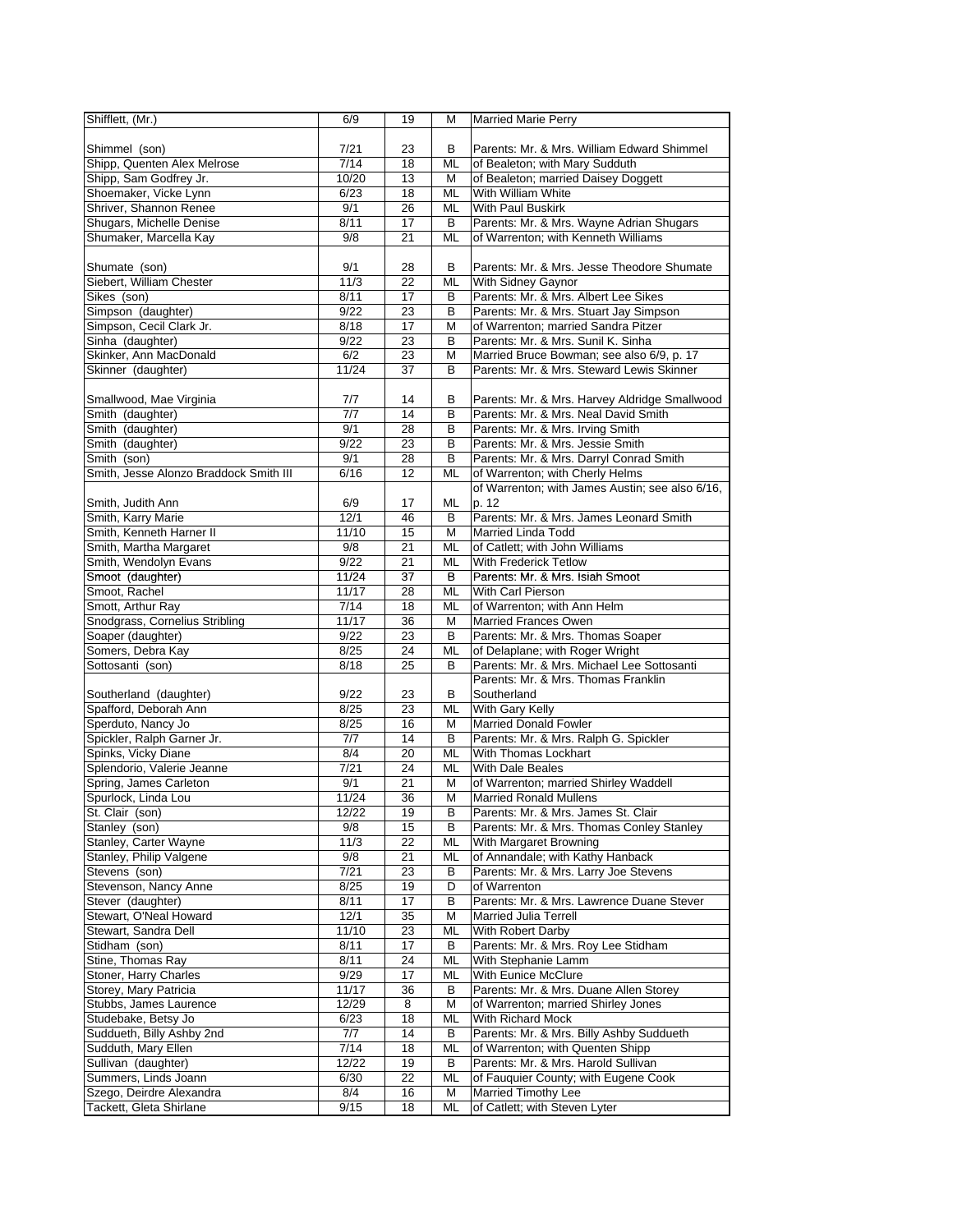| Taylor, Debra Elaine<br>11/17<br>23<br>of Marshall; married Renato Garcia<br>м<br>9/8<br>Taylor, Sidney Bernard<br>21<br>ML<br>18<br>Taylor, Virginia Ann<br>7/21<br>24<br>ML<br>With David Wood<br>Tennyson (son)<br>7/21<br>23<br>Parents: Mr. & Mrs. Daniel Wayne Tennyson<br>B<br>Terrell, Julia Alise<br>12/1<br>35<br>M<br>Married O'Neal Stewart<br>Tetlow, Frederick Theodore<br>9/22<br>21<br>ML<br>With Wendolyn Smith<br>6/23<br>18<br>ML<br>Thomas, Samuel Eugene<br>With Sonja Jones<br>of The Plains<br>Thompson, Clara Louise<br>5/12<br>8<br>D<br>of Fauquier County; with Edward French<br>6/30<br>22<br>ML<br>Thompson, Edna<br>6/9<br>Thompson, G. W. (Mr. & Mrs.)<br>16<br>60th wedding anniversary<br>A<br>7/14<br>of Delaplane; with Harvey Heflin<br>Thompson, Katie Bernice<br>18<br>ML<br>Thompson, Nancy Hartwell<br>6/9<br>19<br><b>Married Rodney Pask</b><br>м<br>9/1<br>$\overline{21}$<br>of Warrenton; married Carroll Webb<br>Thompson, Nancy Lee<br>М<br>Thomson (son)<br>8/18<br>25<br>В<br>Parents: Mr. & Mrs. Stephen Gary Thomson<br>Thoroman, Ruth Ellen<br>9/15<br>18<br>of Warrenton; with Bruce Hart<br>ML<br>9/22<br>23<br>B<br>Parents: Mr. & Mrs. James Richard Thorpe<br>Thorpe (son)<br>Thorpe (son)<br>12/1<br>46<br>В<br>Parents: Mr. & Mrs. Ricky Thorpe<br>6/9<br>17<br>Thorpe, John Carlin Jr.<br>ML<br>of Marshall; with Linda Payne<br>Thorpe, Larry Lee<br>6/30<br>22<br>ML<br>of Fauquier County; with Jackie Wine<br>Throckmorton, Frankie<br>11/17<br><b>Married Rowland Adamson</b><br>36<br>М<br>Throckmorton, Janet Ann<br>7/7<br>8<br>ML<br>With Henry Nestor<br>Tibbs (son)<br>12/22<br>19<br>Parents: Mr. & Mrs. Russell Tibbs Jr.<br>В<br>Tiffany, Mary L.<br>6/9<br>17<br>ML<br>of Warrenton; with Noel Schweitzer<br>Timbers (daughter)<br>9/8<br>15<br>Parents: Mr. & Mrs. Jesse Timbers<br>B<br>Tinsman, Clarence Edward Jr.<br>7/21<br>21<br>of The Plains; car accident<br>D<br>Titus, Mary Patricia<br>11/17<br>36<br>В<br>Parents: Mr. & Mrs. Clarence Terry Titus<br>Parents: Mr. & Mrs. Donald Lee Todd<br>Todd (daughter)<br>11/24<br>37<br>B<br>Married Kenneth Smith II<br>Todd, Linda Sue<br>11/10<br>15<br>М<br>Toler, John Thomas<br>9/15<br>18<br>of Warrenton; with Lynda Pennie<br>ML<br>9/8<br>15<br>Parents: Mr. & Mrs. Thomas Elwood Tomlin<br>Tomlin (son)<br>в<br>12/8<br>31<br>D<br>of The Plains<br>Toone, Sue Ann<br>Torrez, Ervin Eugene<br>11/17<br>28<br>ML<br>With Teresa Rumler<br>Tracey, David Anthony<br>11/17<br>28<br>With Virginia Lucas<br>ML<br>Parents: Mr. & Mrs. Durwood Lee Trammell<br>Trammell (daughter)<br>8/11<br>17<br>B<br>Trammell, Elwood William Jr.<br>$\overline{22}$<br>11/3<br>ML<br>With Deborah Watkins<br>Trego, Margaret Elaine<br>11/3<br>22<br><b>ML</b><br>With Larry Findley<br>Parents: Mr. & Mrs. Robert Trosper<br>9/8<br>Trosper (daughter)<br>15<br>B<br>9/22<br>21<br>ML<br>With Roy Flippo Jr.<br>Tsujii, Sachiko<br>Tyler, John Enoch Jr.<br>8/25<br>19<br>of Bealeton<br>D<br>Tyler, Susannah<br>9/8<br>21<br>ML<br>of Warrenton; with Bruce Herndon<br>Tyner, Claude Christian<br>7/7<br>14<br>Parents: Mr. & Mrs. Claude Tyner Jr.<br>В<br>Tyson, James Edward<br>7/28<br>22<br>ML<br>With Linda Kiehl<br>9/22<br>Parents: Mr. & Mrs. Jack William Urbani<br>Urbani (son)<br>23<br>B<br>9/8<br>В<br>Parents: Mr. & Mrs. Ronald Leslie Utz<br>Utz (son)<br>15<br>VanDusen (son)<br>8/11<br>17<br>B<br>Parents: Mr. & Mrs. William Ross VanDusen<br>Varı, Arthur Lee<br>11/10<br>13<br>M<br>of Broad Run; married Barbara Lunstord<br>Parents: Mr. & Mrs. James Vermilyea<br>Vermilyea (son)<br>9/22<br>23<br>в<br>Veverka, Thomas William<br>With Vicki Charron<br>9/29<br>17<br>ML<br>Vickery, Betsy Fleet<br>9/1<br>21<br>of Warrenton; married Rodney Griepentreg<br>М<br>9/1<br>of Broad Run; married James Spring<br>Waddell, Shirley Ann<br>21<br>М<br>Walker, Susan Carol<br>11/17<br>36<br>М<br>Married Don Baker<br>Wall, Brenda Faye<br>10/27<br>21<br>of Warrenton; married Norma Gough<br>М<br>Walls (son)<br>9/22<br>23<br>Parents: Mr. & Mrs. Roger Wayne Walls<br>в<br>Walters, Randolph Charles<br>Parents: Mr. & Mrs. Franklin B. Walters<br>12/1<br>46<br>в<br>Ward (son)<br>Parents: Mr. & Mrs. Clyde Miller Ward Jr.<br>8/11<br>17<br>В<br>Ward, E.O. Sr. (Mr. & Mrs.)<br>9/1<br>22<br>Α<br>49th wedding anniversary<br>11/17<br><b>ML</b><br>Ward, Mary Margaret<br>28<br>With William Marable<br>Warner (daughter)<br>10/20<br>Parents: Mr. & Mrs. James Stoney Warner<br>20<br>в<br>В<br>Warner (son)<br>9/22<br>23<br>Parents: Mr. & Mrs. Major Warner Sr.<br>Warner, Clara Rose<br>With Wilson Oliver<br>7/21<br>24<br>ML<br>Warner, Pauline Mildred<br>of Linden; with William Harris<br>9/15<br>18<br>ML<br>Warren, Jeffrey Mitchell<br>11/10<br><b>Married Janet Poteete</b><br>7<br>М<br>Washington (son)<br>7/21<br>23<br>В | of Warrenton; with Rose Penn; see also 9/15, p.<br>Parents: Mr. & Mrs. Larry Augustus Washington<br>Washington, Wayne Eudon<br>10/13<br>18<br>ML<br>With Gloria Haley<br>Watkins, Deborah Lynn<br>11/3<br>With Elwood Trammell Jr.<br>22<br>ML | Taylor, Bradley Spencer | 7/7 | 14 | B | Parents: Mr. & Mrs. Robert H. Taylor |
|--------------------------------------------------------------------------------------------------------------------------------------------------------------------------------------------------------------------------------------------------------------------------------------------------------------------------------------------------------------------------------------------------------------------------------------------------------------------------------------------------------------------------------------------------------------------------------------------------------------------------------------------------------------------------------------------------------------------------------------------------------------------------------------------------------------------------------------------------------------------------------------------------------------------------------------------------------------------------------------------------------------------------------------------------------------------------------------------------------------------------------------------------------------------------------------------------------------------------------------------------------------------------------------------------------------------------------------------------------------------------------------------------------------------------------------------------------------------------------------------------------------------------------------------------------------------------------------------------------------------------------------------------------------------------------------------------------------------------------------------------------------------------------------------------------------------------------------------------------------------------------------------------------------------------------------------------------------------------------------------------------------------------------------------------------------------------------------------------------------------------------------------------------------------------------------------------------------------------------------------------------------------------------------------------------------------------------------------------------------------------------------------------------------------------------------------------------------------------------------------------------------------------------------------------------------------------------------------------------------------------------------------------------------------------------------------------------------------------------------------------------------------------------------------------------------------------------------------------------------------------------------------------------------------------------------------------------------------------------------------------------------------------------------------------------------------------------------------------------------------------------------------------------------------------------------------------------------------------------------------------------------------------------------------------------------------------------------------------------------------------------------------------------------------------------------------------------------------------------------------------------------------------------------------------------------------------------------------------------------------------------------------------------------------------------------------------------------------------------------------------------------------------------------------------------------------------------------------------------------------------------------------------------------------------------------------------------------------------------------------------------------------------------------------------------------------------------------------------------------------------------------------------------------------------------------------------------------------------------------------------------------------------------------------------------------------------------------------------------------------------------------------------------------------------------------------------------------------------------------------------------------------------------------------------------------------------------------------------------------------------------------------------------------------------------------------------------------------------------------------------------------------------------------------------------------------------------------------------------------------------------------------------------|------------------------------------------------------------------------------------------------------------------------------------------------------------------------------------------------------------------------------------------------|-------------------------|-----|----|---|--------------------------------------|
|                                                                                                                                                                                                                                                                                                                                                                                                                                                                                                                                                                                                                                                                                                                                                                                                                                                                                                                                                                                                                                                                                                                                                                                                                                                                                                                                                                                                                                                                                                                                                                                                                                                                                                                                                                                                                                                                                                                                                                                                                                                                                                                                                                                                                                                                                                                                                                                                                                                                                                                                                                                                                                                                                                                                                                                                                                                                                                                                                                                                                                                                                                                                                                                                                                                                                                                                                                                                                                                                                                                                                                                                                                                                                                                                                                                                                                                                                                                                                                                                                                                                                                                                                                                                                                                                                                                                                                                                                                                                                                                                                                                                                                                                                                                                                                                                                                                                                                        |                                                                                                                                                                                                                                                |                         |     |    |   |                                      |
|                                                                                                                                                                                                                                                                                                                                                                                                                                                                                                                                                                                                                                                                                                                                                                                                                                                                                                                                                                                                                                                                                                                                                                                                                                                                                                                                                                                                                                                                                                                                                                                                                                                                                                                                                                                                                                                                                                                                                                                                                                                                                                                                                                                                                                                                                                                                                                                                                                                                                                                                                                                                                                                                                                                                                                                                                                                                                                                                                                                                                                                                                                                                                                                                                                                                                                                                                                                                                                                                                                                                                                                                                                                                                                                                                                                                                                                                                                                                                                                                                                                                                                                                                                                                                                                                                                                                                                                                                                                                                                                                                                                                                                                                                                                                                                                                                                                                                                        |                                                                                                                                                                                                                                                |                         |     |    |   |                                      |
|                                                                                                                                                                                                                                                                                                                                                                                                                                                                                                                                                                                                                                                                                                                                                                                                                                                                                                                                                                                                                                                                                                                                                                                                                                                                                                                                                                                                                                                                                                                                                                                                                                                                                                                                                                                                                                                                                                                                                                                                                                                                                                                                                                                                                                                                                                                                                                                                                                                                                                                                                                                                                                                                                                                                                                                                                                                                                                                                                                                                                                                                                                                                                                                                                                                                                                                                                                                                                                                                                                                                                                                                                                                                                                                                                                                                                                                                                                                                                                                                                                                                                                                                                                                                                                                                                                                                                                                                                                                                                                                                                                                                                                                                                                                                                                                                                                                                                                        |                                                                                                                                                                                                                                                |                         |     |    |   |                                      |
|                                                                                                                                                                                                                                                                                                                                                                                                                                                                                                                                                                                                                                                                                                                                                                                                                                                                                                                                                                                                                                                                                                                                                                                                                                                                                                                                                                                                                                                                                                                                                                                                                                                                                                                                                                                                                                                                                                                                                                                                                                                                                                                                                                                                                                                                                                                                                                                                                                                                                                                                                                                                                                                                                                                                                                                                                                                                                                                                                                                                                                                                                                                                                                                                                                                                                                                                                                                                                                                                                                                                                                                                                                                                                                                                                                                                                                                                                                                                                                                                                                                                                                                                                                                                                                                                                                                                                                                                                                                                                                                                                                                                                                                                                                                                                                                                                                                                                                        |                                                                                                                                                                                                                                                |                         |     |    |   |                                      |
|                                                                                                                                                                                                                                                                                                                                                                                                                                                                                                                                                                                                                                                                                                                                                                                                                                                                                                                                                                                                                                                                                                                                                                                                                                                                                                                                                                                                                                                                                                                                                                                                                                                                                                                                                                                                                                                                                                                                                                                                                                                                                                                                                                                                                                                                                                                                                                                                                                                                                                                                                                                                                                                                                                                                                                                                                                                                                                                                                                                                                                                                                                                                                                                                                                                                                                                                                                                                                                                                                                                                                                                                                                                                                                                                                                                                                                                                                                                                                                                                                                                                                                                                                                                                                                                                                                                                                                                                                                                                                                                                                                                                                                                                                                                                                                                                                                                                                                        |                                                                                                                                                                                                                                                |                         |     |    |   |                                      |
|                                                                                                                                                                                                                                                                                                                                                                                                                                                                                                                                                                                                                                                                                                                                                                                                                                                                                                                                                                                                                                                                                                                                                                                                                                                                                                                                                                                                                                                                                                                                                                                                                                                                                                                                                                                                                                                                                                                                                                                                                                                                                                                                                                                                                                                                                                                                                                                                                                                                                                                                                                                                                                                                                                                                                                                                                                                                                                                                                                                                                                                                                                                                                                                                                                                                                                                                                                                                                                                                                                                                                                                                                                                                                                                                                                                                                                                                                                                                                                                                                                                                                                                                                                                                                                                                                                                                                                                                                                                                                                                                                                                                                                                                                                                                                                                                                                                                                                        |                                                                                                                                                                                                                                                |                         |     |    |   |                                      |
|                                                                                                                                                                                                                                                                                                                                                                                                                                                                                                                                                                                                                                                                                                                                                                                                                                                                                                                                                                                                                                                                                                                                                                                                                                                                                                                                                                                                                                                                                                                                                                                                                                                                                                                                                                                                                                                                                                                                                                                                                                                                                                                                                                                                                                                                                                                                                                                                                                                                                                                                                                                                                                                                                                                                                                                                                                                                                                                                                                                                                                                                                                                                                                                                                                                                                                                                                                                                                                                                                                                                                                                                                                                                                                                                                                                                                                                                                                                                                                                                                                                                                                                                                                                                                                                                                                                                                                                                                                                                                                                                                                                                                                                                                                                                                                                                                                                                                                        |                                                                                                                                                                                                                                                |                         |     |    |   |                                      |
|                                                                                                                                                                                                                                                                                                                                                                                                                                                                                                                                                                                                                                                                                                                                                                                                                                                                                                                                                                                                                                                                                                                                                                                                                                                                                                                                                                                                                                                                                                                                                                                                                                                                                                                                                                                                                                                                                                                                                                                                                                                                                                                                                                                                                                                                                                                                                                                                                                                                                                                                                                                                                                                                                                                                                                                                                                                                                                                                                                                                                                                                                                                                                                                                                                                                                                                                                                                                                                                                                                                                                                                                                                                                                                                                                                                                                                                                                                                                                                                                                                                                                                                                                                                                                                                                                                                                                                                                                                                                                                                                                                                                                                                                                                                                                                                                                                                                                                        |                                                                                                                                                                                                                                                |                         |     |    |   |                                      |
|                                                                                                                                                                                                                                                                                                                                                                                                                                                                                                                                                                                                                                                                                                                                                                                                                                                                                                                                                                                                                                                                                                                                                                                                                                                                                                                                                                                                                                                                                                                                                                                                                                                                                                                                                                                                                                                                                                                                                                                                                                                                                                                                                                                                                                                                                                                                                                                                                                                                                                                                                                                                                                                                                                                                                                                                                                                                                                                                                                                                                                                                                                                                                                                                                                                                                                                                                                                                                                                                                                                                                                                                                                                                                                                                                                                                                                                                                                                                                                                                                                                                                                                                                                                                                                                                                                                                                                                                                                                                                                                                                                                                                                                                                                                                                                                                                                                                                                        |                                                                                                                                                                                                                                                |                         |     |    |   |                                      |
|                                                                                                                                                                                                                                                                                                                                                                                                                                                                                                                                                                                                                                                                                                                                                                                                                                                                                                                                                                                                                                                                                                                                                                                                                                                                                                                                                                                                                                                                                                                                                                                                                                                                                                                                                                                                                                                                                                                                                                                                                                                                                                                                                                                                                                                                                                                                                                                                                                                                                                                                                                                                                                                                                                                                                                                                                                                                                                                                                                                                                                                                                                                                                                                                                                                                                                                                                                                                                                                                                                                                                                                                                                                                                                                                                                                                                                                                                                                                                                                                                                                                                                                                                                                                                                                                                                                                                                                                                                                                                                                                                                                                                                                                                                                                                                                                                                                                                                        |                                                                                                                                                                                                                                                |                         |     |    |   |                                      |
|                                                                                                                                                                                                                                                                                                                                                                                                                                                                                                                                                                                                                                                                                                                                                                                                                                                                                                                                                                                                                                                                                                                                                                                                                                                                                                                                                                                                                                                                                                                                                                                                                                                                                                                                                                                                                                                                                                                                                                                                                                                                                                                                                                                                                                                                                                                                                                                                                                                                                                                                                                                                                                                                                                                                                                                                                                                                                                                                                                                                                                                                                                                                                                                                                                                                                                                                                                                                                                                                                                                                                                                                                                                                                                                                                                                                                                                                                                                                                                                                                                                                                                                                                                                                                                                                                                                                                                                                                                                                                                                                                                                                                                                                                                                                                                                                                                                                                                        |                                                                                                                                                                                                                                                |                         |     |    |   |                                      |
|                                                                                                                                                                                                                                                                                                                                                                                                                                                                                                                                                                                                                                                                                                                                                                                                                                                                                                                                                                                                                                                                                                                                                                                                                                                                                                                                                                                                                                                                                                                                                                                                                                                                                                                                                                                                                                                                                                                                                                                                                                                                                                                                                                                                                                                                                                                                                                                                                                                                                                                                                                                                                                                                                                                                                                                                                                                                                                                                                                                                                                                                                                                                                                                                                                                                                                                                                                                                                                                                                                                                                                                                                                                                                                                                                                                                                                                                                                                                                                                                                                                                                                                                                                                                                                                                                                                                                                                                                                                                                                                                                                                                                                                                                                                                                                                                                                                                                                        |                                                                                                                                                                                                                                                |                         |     |    |   |                                      |
|                                                                                                                                                                                                                                                                                                                                                                                                                                                                                                                                                                                                                                                                                                                                                                                                                                                                                                                                                                                                                                                                                                                                                                                                                                                                                                                                                                                                                                                                                                                                                                                                                                                                                                                                                                                                                                                                                                                                                                                                                                                                                                                                                                                                                                                                                                                                                                                                                                                                                                                                                                                                                                                                                                                                                                                                                                                                                                                                                                                                                                                                                                                                                                                                                                                                                                                                                                                                                                                                                                                                                                                                                                                                                                                                                                                                                                                                                                                                                                                                                                                                                                                                                                                                                                                                                                                                                                                                                                                                                                                                                                                                                                                                                                                                                                                                                                                                                                        |                                                                                                                                                                                                                                                |                         |     |    |   |                                      |
|                                                                                                                                                                                                                                                                                                                                                                                                                                                                                                                                                                                                                                                                                                                                                                                                                                                                                                                                                                                                                                                                                                                                                                                                                                                                                                                                                                                                                                                                                                                                                                                                                                                                                                                                                                                                                                                                                                                                                                                                                                                                                                                                                                                                                                                                                                                                                                                                                                                                                                                                                                                                                                                                                                                                                                                                                                                                                                                                                                                                                                                                                                                                                                                                                                                                                                                                                                                                                                                                                                                                                                                                                                                                                                                                                                                                                                                                                                                                                                                                                                                                                                                                                                                                                                                                                                                                                                                                                                                                                                                                                                                                                                                                                                                                                                                                                                                                                                        |                                                                                                                                                                                                                                                |                         |     |    |   |                                      |
|                                                                                                                                                                                                                                                                                                                                                                                                                                                                                                                                                                                                                                                                                                                                                                                                                                                                                                                                                                                                                                                                                                                                                                                                                                                                                                                                                                                                                                                                                                                                                                                                                                                                                                                                                                                                                                                                                                                                                                                                                                                                                                                                                                                                                                                                                                                                                                                                                                                                                                                                                                                                                                                                                                                                                                                                                                                                                                                                                                                                                                                                                                                                                                                                                                                                                                                                                                                                                                                                                                                                                                                                                                                                                                                                                                                                                                                                                                                                                                                                                                                                                                                                                                                                                                                                                                                                                                                                                                                                                                                                                                                                                                                                                                                                                                                                                                                                                                        |                                                                                                                                                                                                                                                |                         |     |    |   |                                      |
|                                                                                                                                                                                                                                                                                                                                                                                                                                                                                                                                                                                                                                                                                                                                                                                                                                                                                                                                                                                                                                                                                                                                                                                                                                                                                                                                                                                                                                                                                                                                                                                                                                                                                                                                                                                                                                                                                                                                                                                                                                                                                                                                                                                                                                                                                                                                                                                                                                                                                                                                                                                                                                                                                                                                                                                                                                                                                                                                                                                                                                                                                                                                                                                                                                                                                                                                                                                                                                                                                                                                                                                                                                                                                                                                                                                                                                                                                                                                                                                                                                                                                                                                                                                                                                                                                                                                                                                                                                                                                                                                                                                                                                                                                                                                                                                                                                                                                                        |                                                                                                                                                                                                                                                |                         |     |    |   |                                      |
|                                                                                                                                                                                                                                                                                                                                                                                                                                                                                                                                                                                                                                                                                                                                                                                                                                                                                                                                                                                                                                                                                                                                                                                                                                                                                                                                                                                                                                                                                                                                                                                                                                                                                                                                                                                                                                                                                                                                                                                                                                                                                                                                                                                                                                                                                                                                                                                                                                                                                                                                                                                                                                                                                                                                                                                                                                                                                                                                                                                                                                                                                                                                                                                                                                                                                                                                                                                                                                                                                                                                                                                                                                                                                                                                                                                                                                                                                                                                                                                                                                                                                                                                                                                                                                                                                                                                                                                                                                                                                                                                                                                                                                                                                                                                                                                                                                                                                                        |                                                                                                                                                                                                                                                |                         |     |    |   |                                      |
|                                                                                                                                                                                                                                                                                                                                                                                                                                                                                                                                                                                                                                                                                                                                                                                                                                                                                                                                                                                                                                                                                                                                                                                                                                                                                                                                                                                                                                                                                                                                                                                                                                                                                                                                                                                                                                                                                                                                                                                                                                                                                                                                                                                                                                                                                                                                                                                                                                                                                                                                                                                                                                                                                                                                                                                                                                                                                                                                                                                                                                                                                                                                                                                                                                                                                                                                                                                                                                                                                                                                                                                                                                                                                                                                                                                                                                                                                                                                                                                                                                                                                                                                                                                                                                                                                                                                                                                                                                                                                                                                                                                                                                                                                                                                                                                                                                                                                                        |                                                                                                                                                                                                                                                |                         |     |    |   |                                      |
|                                                                                                                                                                                                                                                                                                                                                                                                                                                                                                                                                                                                                                                                                                                                                                                                                                                                                                                                                                                                                                                                                                                                                                                                                                                                                                                                                                                                                                                                                                                                                                                                                                                                                                                                                                                                                                                                                                                                                                                                                                                                                                                                                                                                                                                                                                                                                                                                                                                                                                                                                                                                                                                                                                                                                                                                                                                                                                                                                                                                                                                                                                                                                                                                                                                                                                                                                                                                                                                                                                                                                                                                                                                                                                                                                                                                                                                                                                                                                                                                                                                                                                                                                                                                                                                                                                                                                                                                                                                                                                                                                                                                                                                                                                                                                                                                                                                                                                        |                                                                                                                                                                                                                                                |                         |     |    |   |                                      |
|                                                                                                                                                                                                                                                                                                                                                                                                                                                                                                                                                                                                                                                                                                                                                                                                                                                                                                                                                                                                                                                                                                                                                                                                                                                                                                                                                                                                                                                                                                                                                                                                                                                                                                                                                                                                                                                                                                                                                                                                                                                                                                                                                                                                                                                                                                                                                                                                                                                                                                                                                                                                                                                                                                                                                                                                                                                                                                                                                                                                                                                                                                                                                                                                                                                                                                                                                                                                                                                                                                                                                                                                                                                                                                                                                                                                                                                                                                                                                                                                                                                                                                                                                                                                                                                                                                                                                                                                                                                                                                                                                                                                                                                                                                                                                                                                                                                                                                        |                                                                                                                                                                                                                                                |                         |     |    |   |                                      |
|                                                                                                                                                                                                                                                                                                                                                                                                                                                                                                                                                                                                                                                                                                                                                                                                                                                                                                                                                                                                                                                                                                                                                                                                                                                                                                                                                                                                                                                                                                                                                                                                                                                                                                                                                                                                                                                                                                                                                                                                                                                                                                                                                                                                                                                                                                                                                                                                                                                                                                                                                                                                                                                                                                                                                                                                                                                                                                                                                                                                                                                                                                                                                                                                                                                                                                                                                                                                                                                                                                                                                                                                                                                                                                                                                                                                                                                                                                                                                                                                                                                                                                                                                                                                                                                                                                                                                                                                                                                                                                                                                                                                                                                                                                                                                                                                                                                                                                        |                                                                                                                                                                                                                                                |                         |     |    |   |                                      |
|                                                                                                                                                                                                                                                                                                                                                                                                                                                                                                                                                                                                                                                                                                                                                                                                                                                                                                                                                                                                                                                                                                                                                                                                                                                                                                                                                                                                                                                                                                                                                                                                                                                                                                                                                                                                                                                                                                                                                                                                                                                                                                                                                                                                                                                                                                                                                                                                                                                                                                                                                                                                                                                                                                                                                                                                                                                                                                                                                                                                                                                                                                                                                                                                                                                                                                                                                                                                                                                                                                                                                                                                                                                                                                                                                                                                                                                                                                                                                                                                                                                                                                                                                                                                                                                                                                                                                                                                                                                                                                                                                                                                                                                                                                                                                                                                                                                                                                        |                                                                                                                                                                                                                                                |                         |     |    |   |                                      |
|                                                                                                                                                                                                                                                                                                                                                                                                                                                                                                                                                                                                                                                                                                                                                                                                                                                                                                                                                                                                                                                                                                                                                                                                                                                                                                                                                                                                                                                                                                                                                                                                                                                                                                                                                                                                                                                                                                                                                                                                                                                                                                                                                                                                                                                                                                                                                                                                                                                                                                                                                                                                                                                                                                                                                                                                                                                                                                                                                                                                                                                                                                                                                                                                                                                                                                                                                                                                                                                                                                                                                                                                                                                                                                                                                                                                                                                                                                                                                                                                                                                                                                                                                                                                                                                                                                                                                                                                                                                                                                                                                                                                                                                                                                                                                                                                                                                                                                        |                                                                                                                                                                                                                                                |                         |     |    |   |                                      |
|                                                                                                                                                                                                                                                                                                                                                                                                                                                                                                                                                                                                                                                                                                                                                                                                                                                                                                                                                                                                                                                                                                                                                                                                                                                                                                                                                                                                                                                                                                                                                                                                                                                                                                                                                                                                                                                                                                                                                                                                                                                                                                                                                                                                                                                                                                                                                                                                                                                                                                                                                                                                                                                                                                                                                                                                                                                                                                                                                                                                                                                                                                                                                                                                                                                                                                                                                                                                                                                                                                                                                                                                                                                                                                                                                                                                                                                                                                                                                                                                                                                                                                                                                                                                                                                                                                                                                                                                                                                                                                                                                                                                                                                                                                                                                                                                                                                                                                        |                                                                                                                                                                                                                                                |                         |     |    |   |                                      |
|                                                                                                                                                                                                                                                                                                                                                                                                                                                                                                                                                                                                                                                                                                                                                                                                                                                                                                                                                                                                                                                                                                                                                                                                                                                                                                                                                                                                                                                                                                                                                                                                                                                                                                                                                                                                                                                                                                                                                                                                                                                                                                                                                                                                                                                                                                                                                                                                                                                                                                                                                                                                                                                                                                                                                                                                                                                                                                                                                                                                                                                                                                                                                                                                                                                                                                                                                                                                                                                                                                                                                                                                                                                                                                                                                                                                                                                                                                                                                                                                                                                                                                                                                                                                                                                                                                                                                                                                                                                                                                                                                                                                                                                                                                                                                                                                                                                                                                        |                                                                                                                                                                                                                                                |                         |     |    |   |                                      |
|                                                                                                                                                                                                                                                                                                                                                                                                                                                                                                                                                                                                                                                                                                                                                                                                                                                                                                                                                                                                                                                                                                                                                                                                                                                                                                                                                                                                                                                                                                                                                                                                                                                                                                                                                                                                                                                                                                                                                                                                                                                                                                                                                                                                                                                                                                                                                                                                                                                                                                                                                                                                                                                                                                                                                                                                                                                                                                                                                                                                                                                                                                                                                                                                                                                                                                                                                                                                                                                                                                                                                                                                                                                                                                                                                                                                                                                                                                                                                                                                                                                                                                                                                                                                                                                                                                                                                                                                                                                                                                                                                                                                                                                                                                                                                                                                                                                                                                        |                                                                                                                                                                                                                                                |                         |     |    |   |                                      |
|                                                                                                                                                                                                                                                                                                                                                                                                                                                                                                                                                                                                                                                                                                                                                                                                                                                                                                                                                                                                                                                                                                                                                                                                                                                                                                                                                                                                                                                                                                                                                                                                                                                                                                                                                                                                                                                                                                                                                                                                                                                                                                                                                                                                                                                                                                                                                                                                                                                                                                                                                                                                                                                                                                                                                                                                                                                                                                                                                                                                                                                                                                                                                                                                                                                                                                                                                                                                                                                                                                                                                                                                                                                                                                                                                                                                                                                                                                                                                                                                                                                                                                                                                                                                                                                                                                                                                                                                                                                                                                                                                                                                                                                                                                                                                                                                                                                                                                        |                                                                                                                                                                                                                                                |                         |     |    |   |                                      |
|                                                                                                                                                                                                                                                                                                                                                                                                                                                                                                                                                                                                                                                                                                                                                                                                                                                                                                                                                                                                                                                                                                                                                                                                                                                                                                                                                                                                                                                                                                                                                                                                                                                                                                                                                                                                                                                                                                                                                                                                                                                                                                                                                                                                                                                                                                                                                                                                                                                                                                                                                                                                                                                                                                                                                                                                                                                                                                                                                                                                                                                                                                                                                                                                                                                                                                                                                                                                                                                                                                                                                                                                                                                                                                                                                                                                                                                                                                                                                                                                                                                                                                                                                                                                                                                                                                                                                                                                                                                                                                                                                                                                                                                                                                                                                                                                                                                                                                        |                                                                                                                                                                                                                                                |                         |     |    |   |                                      |
|                                                                                                                                                                                                                                                                                                                                                                                                                                                                                                                                                                                                                                                                                                                                                                                                                                                                                                                                                                                                                                                                                                                                                                                                                                                                                                                                                                                                                                                                                                                                                                                                                                                                                                                                                                                                                                                                                                                                                                                                                                                                                                                                                                                                                                                                                                                                                                                                                                                                                                                                                                                                                                                                                                                                                                                                                                                                                                                                                                                                                                                                                                                                                                                                                                                                                                                                                                                                                                                                                                                                                                                                                                                                                                                                                                                                                                                                                                                                                                                                                                                                                                                                                                                                                                                                                                                                                                                                                                                                                                                                                                                                                                                                                                                                                                                                                                                                                                        |                                                                                                                                                                                                                                                |                         |     |    |   |                                      |
|                                                                                                                                                                                                                                                                                                                                                                                                                                                                                                                                                                                                                                                                                                                                                                                                                                                                                                                                                                                                                                                                                                                                                                                                                                                                                                                                                                                                                                                                                                                                                                                                                                                                                                                                                                                                                                                                                                                                                                                                                                                                                                                                                                                                                                                                                                                                                                                                                                                                                                                                                                                                                                                                                                                                                                                                                                                                                                                                                                                                                                                                                                                                                                                                                                                                                                                                                                                                                                                                                                                                                                                                                                                                                                                                                                                                                                                                                                                                                                                                                                                                                                                                                                                                                                                                                                                                                                                                                                                                                                                                                                                                                                                                                                                                                                                                                                                                                                        |                                                                                                                                                                                                                                                |                         |     |    |   |                                      |
|                                                                                                                                                                                                                                                                                                                                                                                                                                                                                                                                                                                                                                                                                                                                                                                                                                                                                                                                                                                                                                                                                                                                                                                                                                                                                                                                                                                                                                                                                                                                                                                                                                                                                                                                                                                                                                                                                                                                                                                                                                                                                                                                                                                                                                                                                                                                                                                                                                                                                                                                                                                                                                                                                                                                                                                                                                                                                                                                                                                                                                                                                                                                                                                                                                                                                                                                                                                                                                                                                                                                                                                                                                                                                                                                                                                                                                                                                                                                                                                                                                                                                                                                                                                                                                                                                                                                                                                                                                                                                                                                                                                                                                                                                                                                                                                                                                                                                                        |                                                                                                                                                                                                                                                |                         |     |    |   |                                      |
|                                                                                                                                                                                                                                                                                                                                                                                                                                                                                                                                                                                                                                                                                                                                                                                                                                                                                                                                                                                                                                                                                                                                                                                                                                                                                                                                                                                                                                                                                                                                                                                                                                                                                                                                                                                                                                                                                                                                                                                                                                                                                                                                                                                                                                                                                                                                                                                                                                                                                                                                                                                                                                                                                                                                                                                                                                                                                                                                                                                                                                                                                                                                                                                                                                                                                                                                                                                                                                                                                                                                                                                                                                                                                                                                                                                                                                                                                                                                                                                                                                                                                                                                                                                                                                                                                                                                                                                                                                                                                                                                                                                                                                                                                                                                                                                                                                                                                                        |                                                                                                                                                                                                                                                |                         |     |    |   |                                      |
|                                                                                                                                                                                                                                                                                                                                                                                                                                                                                                                                                                                                                                                                                                                                                                                                                                                                                                                                                                                                                                                                                                                                                                                                                                                                                                                                                                                                                                                                                                                                                                                                                                                                                                                                                                                                                                                                                                                                                                                                                                                                                                                                                                                                                                                                                                                                                                                                                                                                                                                                                                                                                                                                                                                                                                                                                                                                                                                                                                                                                                                                                                                                                                                                                                                                                                                                                                                                                                                                                                                                                                                                                                                                                                                                                                                                                                                                                                                                                                                                                                                                                                                                                                                                                                                                                                                                                                                                                                                                                                                                                                                                                                                                                                                                                                                                                                                                                                        |                                                                                                                                                                                                                                                |                         |     |    |   |                                      |
|                                                                                                                                                                                                                                                                                                                                                                                                                                                                                                                                                                                                                                                                                                                                                                                                                                                                                                                                                                                                                                                                                                                                                                                                                                                                                                                                                                                                                                                                                                                                                                                                                                                                                                                                                                                                                                                                                                                                                                                                                                                                                                                                                                                                                                                                                                                                                                                                                                                                                                                                                                                                                                                                                                                                                                                                                                                                                                                                                                                                                                                                                                                                                                                                                                                                                                                                                                                                                                                                                                                                                                                                                                                                                                                                                                                                                                                                                                                                                                                                                                                                                                                                                                                                                                                                                                                                                                                                                                                                                                                                                                                                                                                                                                                                                                                                                                                                                                        |                                                                                                                                                                                                                                                |                         |     |    |   |                                      |
|                                                                                                                                                                                                                                                                                                                                                                                                                                                                                                                                                                                                                                                                                                                                                                                                                                                                                                                                                                                                                                                                                                                                                                                                                                                                                                                                                                                                                                                                                                                                                                                                                                                                                                                                                                                                                                                                                                                                                                                                                                                                                                                                                                                                                                                                                                                                                                                                                                                                                                                                                                                                                                                                                                                                                                                                                                                                                                                                                                                                                                                                                                                                                                                                                                                                                                                                                                                                                                                                                                                                                                                                                                                                                                                                                                                                                                                                                                                                                                                                                                                                                                                                                                                                                                                                                                                                                                                                                                                                                                                                                                                                                                                                                                                                                                                                                                                                                                        |                                                                                                                                                                                                                                                |                         |     |    |   |                                      |
|                                                                                                                                                                                                                                                                                                                                                                                                                                                                                                                                                                                                                                                                                                                                                                                                                                                                                                                                                                                                                                                                                                                                                                                                                                                                                                                                                                                                                                                                                                                                                                                                                                                                                                                                                                                                                                                                                                                                                                                                                                                                                                                                                                                                                                                                                                                                                                                                                                                                                                                                                                                                                                                                                                                                                                                                                                                                                                                                                                                                                                                                                                                                                                                                                                                                                                                                                                                                                                                                                                                                                                                                                                                                                                                                                                                                                                                                                                                                                                                                                                                                                                                                                                                                                                                                                                                                                                                                                                                                                                                                                                                                                                                                                                                                                                                                                                                                                                        |                                                                                                                                                                                                                                                |                         |     |    |   |                                      |
|                                                                                                                                                                                                                                                                                                                                                                                                                                                                                                                                                                                                                                                                                                                                                                                                                                                                                                                                                                                                                                                                                                                                                                                                                                                                                                                                                                                                                                                                                                                                                                                                                                                                                                                                                                                                                                                                                                                                                                                                                                                                                                                                                                                                                                                                                                                                                                                                                                                                                                                                                                                                                                                                                                                                                                                                                                                                                                                                                                                                                                                                                                                                                                                                                                                                                                                                                                                                                                                                                                                                                                                                                                                                                                                                                                                                                                                                                                                                                                                                                                                                                                                                                                                                                                                                                                                                                                                                                                                                                                                                                                                                                                                                                                                                                                                                                                                                                                        |                                                                                                                                                                                                                                                |                         |     |    |   |                                      |
|                                                                                                                                                                                                                                                                                                                                                                                                                                                                                                                                                                                                                                                                                                                                                                                                                                                                                                                                                                                                                                                                                                                                                                                                                                                                                                                                                                                                                                                                                                                                                                                                                                                                                                                                                                                                                                                                                                                                                                                                                                                                                                                                                                                                                                                                                                                                                                                                                                                                                                                                                                                                                                                                                                                                                                                                                                                                                                                                                                                                                                                                                                                                                                                                                                                                                                                                                                                                                                                                                                                                                                                                                                                                                                                                                                                                                                                                                                                                                                                                                                                                                                                                                                                                                                                                                                                                                                                                                                                                                                                                                                                                                                                                                                                                                                                                                                                                                                        |                                                                                                                                                                                                                                                |                         |     |    |   |                                      |
|                                                                                                                                                                                                                                                                                                                                                                                                                                                                                                                                                                                                                                                                                                                                                                                                                                                                                                                                                                                                                                                                                                                                                                                                                                                                                                                                                                                                                                                                                                                                                                                                                                                                                                                                                                                                                                                                                                                                                                                                                                                                                                                                                                                                                                                                                                                                                                                                                                                                                                                                                                                                                                                                                                                                                                                                                                                                                                                                                                                                                                                                                                                                                                                                                                                                                                                                                                                                                                                                                                                                                                                                                                                                                                                                                                                                                                                                                                                                                                                                                                                                                                                                                                                                                                                                                                                                                                                                                                                                                                                                                                                                                                                                                                                                                                                                                                                                                                        |                                                                                                                                                                                                                                                |                         |     |    |   |                                      |
|                                                                                                                                                                                                                                                                                                                                                                                                                                                                                                                                                                                                                                                                                                                                                                                                                                                                                                                                                                                                                                                                                                                                                                                                                                                                                                                                                                                                                                                                                                                                                                                                                                                                                                                                                                                                                                                                                                                                                                                                                                                                                                                                                                                                                                                                                                                                                                                                                                                                                                                                                                                                                                                                                                                                                                                                                                                                                                                                                                                                                                                                                                                                                                                                                                                                                                                                                                                                                                                                                                                                                                                                                                                                                                                                                                                                                                                                                                                                                                                                                                                                                                                                                                                                                                                                                                                                                                                                                                                                                                                                                                                                                                                                                                                                                                                                                                                                                                        |                                                                                                                                                                                                                                                |                         |     |    |   |                                      |
|                                                                                                                                                                                                                                                                                                                                                                                                                                                                                                                                                                                                                                                                                                                                                                                                                                                                                                                                                                                                                                                                                                                                                                                                                                                                                                                                                                                                                                                                                                                                                                                                                                                                                                                                                                                                                                                                                                                                                                                                                                                                                                                                                                                                                                                                                                                                                                                                                                                                                                                                                                                                                                                                                                                                                                                                                                                                                                                                                                                                                                                                                                                                                                                                                                                                                                                                                                                                                                                                                                                                                                                                                                                                                                                                                                                                                                                                                                                                                                                                                                                                                                                                                                                                                                                                                                                                                                                                                                                                                                                                                                                                                                                                                                                                                                                                                                                                                                        |                                                                                                                                                                                                                                                |                         |     |    |   |                                      |
|                                                                                                                                                                                                                                                                                                                                                                                                                                                                                                                                                                                                                                                                                                                                                                                                                                                                                                                                                                                                                                                                                                                                                                                                                                                                                                                                                                                                                                                                                                                                                                                                                                                                                                                                                                                                                                                                                                                                                                                                                                                                                                                                                                                                                                                                                                                                                                                                                                                                                                                                                                                                                                                                                                                                                                                                                                                                                                                                                                                                                                                                                                                                                                                                                                                                                                                                                                                                                                                                                                                                                                                                                                                                                                                                                                                                                                                                                                                                                                                                                                                                                                                                                                                                                                                                                                                                                                                                                                                                                                                                                                                                                                                                                                                                                                                                                                                                                                        |                                                                                                                                                                                                                                                |                         |     |    |   |                                      |
|                                                                                                                                                                                                                                                                                                                                                                                                                                                                                                                                                                                                                                                                                                                                                                                                                                                                                                                                                                                                                                                                                                                                                                                                                                                                                                                                                                                                                                                                                                                                                                                                                                                                                                                                                                                                                                                                                                                                                                                                                                                                                                                                                                                                                                                                                                                                                                                                                                                                                                                                                                                                                                                                                                                                                                                                                                                                                                                                                                                                                                                                                                                                                                                                                                                                                                                                                                                                                                                                                                                                                                                                                                                                                                                                                                                                                                                                                                                                                                                                                                                                                                                                                                                                                                                                                                                                                                                                                                                                                                                                                                                                                                                                                                                                                                                                                                                                                                        |                                                                                                                                                                                                                                                |                         |     |    |   |                                      |
|                                                                                                                                                                                                                                                                                                                                                                                                                                                                                                                                                                                                                                                                                                                                                                                                                                                                                                                                                                                                                                                                                                                                                                                                                                                                                                                                                                                                                                                                                                                                                                                                                                                                                                                                                                                                                                                                                                                                                                                                                                                                                                                                                                                                                                                                                                                                                                                                                                                                                                                                                                                                                                                                                                                                                                                                                                                                                                                                                                                                                                                                                                                                                                                                                                                                                                                                                                                                                                                                                                                                                                                                                                                                                                                                                                                                                                                                                                                                                                                                                                                                                                                                                                                                                                                                                                                                                                                                                                                                                                                                                                                                                                                                                                                                                                                                                                                                                                        |                                                                                                                                                                                                                                                |                         |     |    |   |                                      |
|                                                                                                                                                                                                                                                                                                                                                                                                                                                                                                                                                                                                                                                                                                                                                                                                                                                                                                                                                                                                                                                                                                                                                                                                                                                                                                                                                                                                                                                                                                                                                                                                                                                                                                                                                                                                                                                                                                                                                                                                                                                                                                                                                                                                                                                                                                                                                                                                                                                                                                                                                                                                                                                                                                                                                                                                                                                                                                                                                                                                                                                                                                                                                                                                                                                                                                                                                                                                                                                                                                                                                                                                                                                                                                                                                                                                                                                                                                                                                                                                                                                                                                                                                                                                                                                                                                                                                                                                                                                                                                                                                                                                                                                                                                                                                                                                                                                                                                        |                                                                                                                                                                                                                                                |                         |     |    |   |                                      |
|                                                                                                                                                                                                                                                                                                                                                                                                                                                                                                                                                                                                                                                                                                                                                                                                                                                                                                                                                                                                                                                                                                                                                                                                                                                                                                                                                                                                                                                                                                                                                                                                                                                                                                                                                                                                                                                                                                                                                                                                                                                                                                                                                                                                                                                                                                                                                                                                                                                                                                                                                                                                                                                                                                                                                                                                                                                                                                                                                                                                                                                                                                                                                                                                                                                                                                                                                                                                                                                                                                                                                                                                                                                                                                                                                                                                                                                                                                                                                                                                                                                                                                                                                                                                                                                                                                                                                                                                                                                                                                                                                                                                                                                                                                                                                                                                                                                                                                        |                                                                                                                                                                                                                                                |                         |     |    |   |                                      |
|                                                                                                                                                                                                                                                                                                                                                                                                                                                                                                                                                                                                                                                                                                                                                                                                                                                                                                                                                                                                                                                                                                                                                                                                                                                                                                                                                                                                                                                                                                                                                                                                                                                                                                                                                                                                                                                                                                                                                                                                                                                                                                                                                                                                                                                                                                                                                                                                                                                                                                                                                                                                                                                                                                                                                                                                                                                                                                                                                                                                                                                                                                                                                                                                                                                                                                                                                                                                                                                                                                                                                                                                                                                                                                                                                                                                                                                                                                                                                                                                                                                                                                                                                                                                                                                                                                                                                                                                                                                                                                                                                                                                                                                                                                                                                                                                                                                                                                        |                                                                                                                                                                                                                                                |                         |     |    |   |                                      |
|                                                                                                                                                                                                                                                                                                                                                                                                                                                                                                                                                                                                                                                                                                                                                                                                                                                                                                                                                                                                                                                                                                                                                                                                                                                                                                                                                                                                                                                                                                                                                                                                                                                                                                                                                                                                                                                                                                                                                                                                                                                                                                                                                                                                                                                                                                                                                                                                                                                                                                                                                                                                                                                                                                                                                                                                                                                                                                                                                                                                                                                                                                                                                                                                                                                                                                                                                                                                                                                                                                                                                                                                                                                                                                                                                                                                                                                                                                                                                                                                                                                                                                                                                                                                                                                                                                                                                                                                                                                                                                                                                                                                                                                                                                                                                                                                                                                                                                        |                                                                                                                                                                                                                                                |                         |     |    |   |                                      |
|                                                                                                                                                                                                                                                                                                                                                                                                                                                                                                                                                                                                                                                                                                                                                                                                                                                                                                                                                                                                                                                                                                                                                                                                                                                                                                                                                                                                                                                                                                                                                                                                                                                                                                                                                                                                                                                                                                                                                                                                                                                                                                                                                                                                                                                                                                                                                                                                                                                                                                                                                                                                                                                                                                                                                                                                                                                                                                                                                                                                                                                                                                                                                                                                                                                                                                                                                                                                                                                                                                                                                                                                                                                                                                                                                                                                                                                                                                                                                                                                                                                                                                                                                                                                                                                                                                                                                                                                                                                                                                                                                                                                                                                                                                                                                                                                                                                                                                        |                                                                                                                                                                                                                                                |                         |     |    |   |                                      |
|                                                                                                                                                                                                                                                                                                                                                                                                                                                                                                                                                                                                                                                                                                                                                                                                                                                                                                                                                                                                                                                                                                                                                                                                                                                                                                                                                                                                                                                                                                                                                                                                                                                                                                                                                                                                                                                                                                                                                                                                                                                                                                                                                                                                                                                                                                                                                                                                                                                                                                                                                                                                                                                                                                                                                                                                                                                                                                                                                                                                                                                                                                                                                                                                                                                                                                                                                                                                                                                                                                                                                                                                                                                                                                                                                                                                                                                                                                                                                                                                                                                                                                                                                                                                                                                                                                                                                                                                                                                                                                                                                                                                                                                                                                                                                                                                                                                                                                        |                                                                                                                                                                                                                                                |                         |     |    |   |                                      |
|                                                                                                                                                                                                                                                                                                                                                                                                                                                                                                                                                                                                                                                                                                                                                                                                                                                                                                                                                                                                                                                                                                                                                                                                                                                                                                                                                                                                                                                                                                                                                                                                                                                                                                                                                                                                                                                                                                                                                                                                                                                                                                                                                                                                                                                                                                                                                                                                                                                                                                                                                                                                                                                                                                                                                                                                                                                                                                                                                                                                                                                                                                                                                                                                                                                                                                                                                                                                                                                                                                                                                                                                                                                                                                                                                                                                                                                                                                                                                                                                                                                                                                                                                                                                                                                                                                                                                                                                                                                                                                                                                                                                                                                                                                                                                                                                                                                                                                        |                                                                                                                                                                                                                                                |                         |     |    |   |                                      |
|                                                                                                                                                                                                                                                                                                                                                                                                                                                                                                                                                                                                                                                                                                                                                                                                                                                                                                                                                                                                                                                                                                                                                                                                                                                                                                                                                                                                                                                                                                                                                                                                                                                                                                                                                                                                                                                                                                                                                                                                                                                                                                                                                                                                                                                                                                                                                                                                                                                                                                                                                                                                                                                                                                                                                                                                                                                                                                                                                                                                                                                                                                                                                                                                                                                                                                                                                                                                                                                                                                                                                                                                                                                                                                                                                                                                                                                                                                                                                                                                                                                                                                                                                                                                                                                                                                                                                                                                                                                                                                                                                                                                                                                                                                                                                                                                                                                                                                        |                                                                                                                                                                                                                                                |                         |     |    |   |                                      |
|                                                                                                                                                                                                                                                                                                                                                                                                                                                                                                                                                                                                                                                                                                                                                                                                                                                                                                                                                                                                                                                                                                                                                                                                                                                                                                                                                                                                                                                                                                                                                                                                                                                                                                                                                                                                                                                                                                                                                                                                                                                                                                                                                                                                                                                                                                                                                                                                                                                                                                                                                                                                                                                                                                                                                                                                                                                                                                                                                                                                                                                                                                                                                                                                                                                                                                                                                                                                                                                                                                                                                                                                                                                                                                                                                                                                                                                                                                                                                                                                                                                                                                                                                                                                                                                                                                                                                                                                                                                                                                                                                                                                                                                                                                                                                                                                                                                                                                        |                                                                                                                                                                                                                                                |                         |     |    |   |                                      |
|                                                                                                                                                                                                                                                                                                                                                                                                                                                                                                                                                                                                                                                                                                                                                                                                                                                                                                                                                                                                                                                                                                                                                                                                                                                                                                                                                                                                                                                                                                                                                                                                                                                                                                                                                                                                                                                                                                                                                                                                                                                                                                                                                                                                                                                                                                                                                                                                                                                                                                                                                                                                                                                                                                                                                                                                                                                                                                                                                                                                                                                                                                                                                                                                                                                                                                                                                                                                                                                                                                                                                                                                                                                                                                                                                                                                                                                                                                                                                                                                                                                                                                                                                                                                                                                                                                                                                                                                                                                                                                                                                                                                                                                                                                                                                                                                                                                                                                        |                                                                                                                                                                                                                                                |                         |     |    |   |                                      |
|                                                                                                                                                                                                                                                                                                                                                                                                                                                                                                                                                                                                                                                                                                                                                                                                                                                                                                                                                                                                                                                                                                                                                                                                                                                                                                                                                                                                                                                                                                                                                                                                                                                                                                                                                                                                                                                                                                                                                                                                                                                                                                                                                                                                                                                                                                                                                                                                                                                                                                                                                                                                                                                                                                                                                                                                                                                                                                                                                                                                                                                                                                                                                                                                                                                                                                                                                                                                                                                                                                                                                                                                                                                                                                                                                                                                                                                                                                                                                                                                                                                                                                                                                                                                                                                                                                                                                                                                                                                                                                                                                                                                                                                                                                                                                                                                                                                                                                        |                                                                                                                                                                                                                                                |                         |     |    |   |                                      |
|                                                                                                                                                                                                                                                                                                                                                                                                                                                                                                                                                                                                                                                                                                                                                                                                                                                                                                                                                                                                                                                                                                                                                                                                                                                                                                                                                                                                                                                                                                                                                                                                                                                                                                                                                                                                                                                                                                                                                                                                                                                                                                                                                                                                                                                                                                                                                                                                                                                                                                                                                                                                                                                                                                                                                                                                                                                                                                                                                                                                                                                                                                                                                                                                                                                                                                                                                                                                                                                                                                                                                                                                                                                                                                                                                                                                                                                                                                                                                                                                                                                                                                                                                                                                                                                                                                                                                                                                                                                                                                                                                                                                                                                                                                                                                                                                                                                                                                        |                                                                                                                                                                                                                                                |                         |     |    |   |                                      |
|                                                                                                                                                                                                                                                                                                                                                                                                                                                                                                                                                                                                                                                                                                                                                                                                                                                                                                                                                                                                                                                                                                                                                                                                                                                                                                                                                                                                                                                                                                                                                                                                                                                                                                                                                                                                                                                                                                                                                                                                                                                                                                                                                                                                                                                                                                                                                                                                                                                                                                                                                                                                                                                                                                                                                                                                                                                                                                                                                                                                                                                                                                                                                                                                                                                                                                                                                                                                                                                                                                                                                                                                                                                                                                                                                                                                                                                                                                                                                                                                                                                                                                                                                                                                                                                                                                                                                                                                                                                                                                                                                                                                                                                                                                                                                                                                                                                                                                        |                                                                                                                                                                                                                                                |                         |     |    |   |                                      |
|                                                                                                                                                                                                                                                                                                                                                                                                                                                                                                                                                                                                                                                                                                                                                                                                                                                                                                                                                                                                                                                                                                                                                                                                                                                                                                                                                                                                                                                                                                                                                                                                                                                                                                                                                                                                                                                                                                                                                                                                                                                                                                                                                                                                                                                                                                                                                                                                                                                                                                                                                                                                                                                                                                                                                                                                                                                                                                                                                                                                                                                                                                                                                                                                                                                                                                                                                                                                                                                                                                                                                                                                                                                                                                                                                                                                                                                                                                                                                                                                                                                                                                                                                                                                                                                                                                                                                                                                                                                                                                                                                                                                                                                                                                                                                                                                                                                                                                        |                                                                                                                                                                                                                                                |                         |     |    |   |                                      |
|                                                                                                                                                                                                                                                                                                                                                                                                                                                                                                                                                                                                                                                                                                                                                                                                                                                                                                                                                                                                                                                                                                                                                                                                                                                                                                                                                                                                                                                                                                                                                                                                                                                                                                                                                                                                                                                                                                                                                                                                                                                                                                                                                                                                                                                                                                                                                                                                                                                                                                                                                                                                                                                                                                                                                                                                                                                                                                                                                                                                                                                                                                                                                                                                                                                                                                                                                                                                                                                                                                                                                                                                                                                                                                                                                                                                                                                                                                                                                                                                                                                                                                                                                                                                                                                                                                                                                                                                                                                                                                                                                                                                                                                                                                                                                                                                                                                                                                        |                                                                                                                                                                                                                                                |                         |     |    |   |                                      |
|                                                                                                                                                                                                                                                                                                                                                                                                                                                                                                                                                                                                                                                                                                                                                                                                                                                                                                                                                                                                                                                                                                                                                                                                                                                                                                                                                                                                                                                                                                                                                                                                                                                                                                                                                                                                                                                                                                                                                                                                                                                                                                                                                                                                                                                                                                                                                                                                                                                                                                                                                                                                                                                                                                                                                                                                                                                                                                                                                                                                                                                                                                                                                                                                                                                                                                                                                                                                                                                                                                                                                                                                                                                                                                                                                                                                                                                                                                                                                                                                                                                                                                                                                                                                                                                                                                                                                                                                                                                                                                                                                                                                                                                                                                                                                                                                                                                                                                        |                                                                                                                                                                                                                                                |                         |     |    |   |                                      |
|                                                                                                                                                                                                                                                                                                                                                                                                                                                                                                                                                                                                                                                                                                                                                                                                                                                                                                                                                                                                                                                                                                                                                                                                                                                                                                                                                                                                                                                                                                                                                                                                                                                                                                                                                                                                                                                                                                                                                                                                                                                                                                                                                                                                                                                                                                                                                                                                                                                                                                                                                                                                                                                                                                                                                                                                                                                                                                                                                                                                                                                                                                                                                                                                                                                                                                                                                                                                                                                                                                                                                                                                                                                                                                                                                                                                                                                                                                                                                                                                                                                                                                                                                                                                                                                                                                                                                                                                                                                                                                                                                                                                                                                                                                                                                                                                                                                                                                        |                                                                                                                                                                                                                                                |                         |     |    |   |                                      |
|                                                                                                                                                                                                                                                                                                                                                                                                                                                                                                                                                                                                                                                                                                                                                                                                                                                                                                                                                                                                                                                                                                                                                                                                                                                                                                                                                                                                                                                                                                                                                                                                                                                                                                                                                                                                                                                                                                                                                                                                                                                                                                                                                                                                                                                                                                                                                                                                                                                                                                                                                                                                                                                                                                                                                                                                                                                                                                                                                                                                                                                                                                                                                                                                                                                                                                                                                                                                                                                                                                                                                                                                                                                                                                                                                                                                                                                                                                                                                                                                                                                                                                                                                                                                                                                                                                                                                                                                                                                                                                                                                                                                                                                                                                                                                                                                                                                                                                        |                                                                                                                                                                                                                                                |                         |     |    |   |                                      |
|                                                                                                                                                                                                                                                                                                                                                                                                                                                                                                                                                                                                                                                                                                                                                                                                                                                                                                                                                                                                                                                                                                                                                                                                                                                                                                                                                                                                                                                                                                                                                                                                                                                                                                                                                                                                                                                                                                                                                                                                                                                                                                                                                                                                                                                                                                                                                                                                                                                                                                                                                                                                                                                                                                                                                                                                                                                                                                                                                                                                                                                                                                                                                                                                                                                                                                                                                                                                                                                                                                                                                                                                                                                                                                                                                                                                                                                                                                                                                                                                                                                                                                                                                                                                                                                                                                                                                                                                                                                                                                                                                                                                                                                                                                                                                                                                                                                                                                        |                                                                                                                                                                                                                                                |                         |     |    |   |                                      |
|                                                                                                                                                                                                                                                                                                                                                                                                                                                                                                                                                                                                                                                                                                                                                                                                                                                                                                                                                                                                                                                                                                                                                                                                                                                                                                                                                                                                                                                                                                                                                                                                                                                                                                                                                                                                                                                                                                                                                                                                                                                                                                                                                                                                                                                                                                                                                                                                                                                                                                                                                                                                                                                                                                                                                                                                                                                                                                                                                                                                                                                                                                                                                                                                                                                                                                                                                                                                                                                                                                                                                                                                                                                                                                                                                                                                                                                                                                                                                                                                                                                                                                                                                                                                                                                                                                                                                                                                                                                                                                                                                                                                                                                                                                                                                                                                                                                                                                        |                                                                                                                                                                                                                                                |                         |     |    |   |                                      |
|                                                                                                                                                                                                                                                                                                                                                                                                                                                                                                                                                                                                                                                                                                                                                                                                                                                                                                                                                                                                                                                                                                                                                                                                                                                                                                                                                                                                                                                                                                                                                                                                                                                                                                                                                                                                                                                                                                                                                                                                                                                                                                                                                                                                                                                                                                                                                                                                                                                                                                                                                                                                                                                                                                                                                                                                                                                                                                                                                                                                                                                                                                                                                                                                                                                                                                                                                                                                                                                                                                                                                                                                                                                                                                                                                                                                                                                                                                                                                                                                                                                                                                                                                                                                                                                                                                                                                                                                                                                                                                                                                                                                                                                                                                                                                                                                                                                                                                        |                                                                                                                                                                                                                                                |                         |     |    |   |                                      |
|                                                                                                                                                                                                                                                                                                                                                                                                                                                                                                                                                                                                                                                                                                                                                                                                                                                                                                                                                                                                                                                                                                                                                                                                                                                                                                                                                                                                                                                                                                                                                                                                                                                                                                                                                                                                                                                                                                                                                                                                                                                                                                                                                                                                                                                                                                                                                                                                                                                                                                                                                                                                                                                                                                                                                                                                                                                                                                                                                                                                                                                                                                                                                                                                                                                                                                                                                                                                                                                                                                                                                                                                                                                                                                                                                                                                                                                                                                                                                                                                                                                                                                                                                                                                                                                                                                                                                                                                                                                                                                                                                                                                                                                                                                                                                                                                                                                                                                        |                                                                                                                                                                                                                                                |                         |     |    |   |                                      |
|                                                                                                                                                                                                                                                                                                                                                                                                                                                                                                                                                                                                                                                                                                                                                                                                                                                                                                                                                                                                                                                                                                                                                                                                                                                                                                                                                                                                                                                                                                                                                                                                                                                                                                                                                                                                                                                                                                                                                                                                                                                                                                                                                                                                                                                                                                                                                                                                                                                                                                                                                                                                                                                                                                                                                                                                                                                                                                                                                                                                                                                                                                                                                                                                                                                                                                                                                                                                                                                                                                                                                                                                                                                                                                                                                                                                                                                                                                                                                                                                                                                                                                                                                                                                                                                                                                                                                                                                                                                                                                                                                                                                                                                                                                                                                                                                                                                                                                        |                                                                                                                                                                                                                                                |                         |     |    |   |                                      |
|                                                                                                                                                                                                                                                                                                                                                                                                                                                                                                                                                                                                                                                                                                                                                                                                                                                                                                                                                                                                                                                                                                                                                                                                                                                                                                                                                                                                                                                                                                                                                                                                                                                                                                                                                                                                                                                                                                                                                                                                                                                                                                                                                                                                                                                                                                                                                                                                                                                                                                                                                                                                                                                                                                                                                                                                                                                                                                                                                                                                                                                                                                                                                                                                                                                                                                                                                                                                                                                                                                                                                                                                                                                                                                                                                                                                                                                                                                                                                                                                                                                                                                                                                                                                                                                                                                                                                                                                                                                                                                                                                                                                                                                                                                                                                                                                                                                                                                        |                                                                                                                                                                                                                                                |                         |     |    |   |                                      |
|                                                                                                                                                                                                                                                                                                                                                                                                                                                                                                                                                                                                                                                                                                                                                                                                                                                                                                                                                                                                                                                                                                                                                                                                                                                                                                                                                                                                                                                                                                                                                                                                                                                                                                                                                                                                                                                                                                                                                                                                                                                                                                                                                                                                                                                                                                                                                                                                                                                                                                                                                                                                                                                                                                                                                                                                                                                                                                                                                                                                                                                                                                                                                                                                                                                                                                                                                                                                                                                                                                                                                                                                                                                                                                                                                                                                                                                                                                                                                                                                                                                                                                                                                                                                                                                                                                                                                                                                                                                                                                                                                                                                                                                                                                                                                                                                                                                                                                        |                                                                                                                                                                                                                                                |                         |     |    |   |                                      |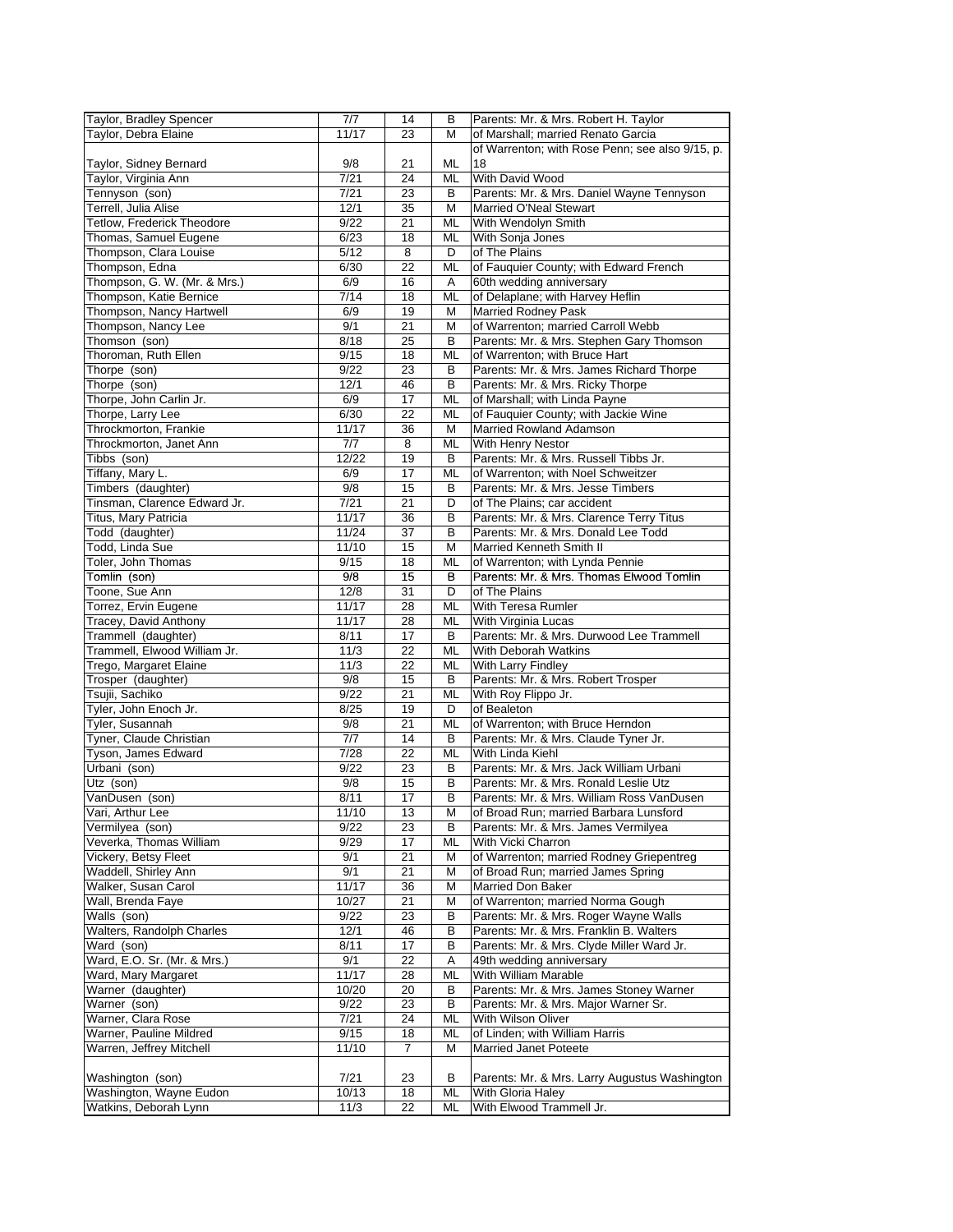| Watson, Thomas Carl                       | 6/23             | 18             | ML        | With Marilyn Preble                            |
|-------------------------------------------|------------------|----------------|-----------|------------------------------------------------|
| Weakley, Floyd Ashby                      | 7/7              | 10             | ML        | of Culpeper; with Edna Rosenberger             |
| Weakley, Jimmy Davis                      | 12/29            | 8              | М         | of Amissville; married Sadie Fisher            |
| Webb, Carroll Kenneth                     | 9/1              | 21             | M         | of Warrenton; married Nancy Thompson           |
| Webb, William Franklin Jr.                | 8/4              | 20             | ML        | With Janice Harbison                           |
|                                           |                  |                |           | of The Plains; married Carolyn Moore; see also |
| Weeks, Francis Jack                       | 9/1              | 21             | М         | 9/8, p. 21                                     |
| Welch, Steven Alan                        | 6/9              | 17             |           | of Catlett; with Susan Lavoie                  |
|                                           |                  |                | ML        |                                                |
| Weller (daughter)                         | 9/8              | 15             | B         | Parents: Mr. & Mrs. Warren Edwin Weller        |
| Wenner, Michael Ray                       | 7/7              | 14             | В         | Parents: Mr. & Mrs. Gary L. Wenner             |
| White (daughter)                          | 12/29            | 20             | B         | Parents: Mr. & Mrs. Thomas Dale White          |
| White, Clarence Howard                    | 7/21             | 21             | <b>ML</b> | of Marshall: with Linda Champ                  |
| White, Steven Allen                       | 7/7              | 14             | В         | Parents: Mr. & Mrs. Howard Lee White           |
| White, William Charles                    | 6/23             | 18             | ML        | With Vicke Shoemaker                           |
| Whiteside, Ronald Bedford                 | 7/7              | 10             | ML        | of Warrenton; with Joanne Kreticos             |
| Whitmore, William Lee Jr.                 | 6/23             | 18             | ML        | With Carolyn Bleutge                           |
| Whorton, William Edward                   | 9/29             | 17             | ML        | of Marshall; with Virginia Frazier             |
| Williams (son)                            | 9/1              | 28             | B         | Parents: Mr. & Mrs. David Williams             |
| Williams, David Joseph                    | 11/10            | 23             | <b>ML</b> | With Janeen Hill                               |
| Williams, John Buchanan                   | $\overline{9/8}$ | 21             | ML        | of Catlett; with Martha Smith                  |
| Williams, Kenneth Michael                 | 9/8              | 21             | ML        | of Manassas; with Marcella Shumaker            |
| Williams, Lydia Diane                     | 10/13            | 18             | ML        | With David Barker                              |
| Williamson (son)                          | 8/11             | 17             | В         | Parents: Mr. & Mrs. Gary Jacob Williamson      |
| Willingham, Carl Patton                   | 5/19             | 13             | M         | Married Kathleen Neale; see also 6/16, p. 12   |
|                                           |                  |                |           |                                                |
| Willingham, Wilbur Lee                    | 6/30             | 22, 23         | М         | of Fauquier County; married Teresa Garman      |
| Willis (son)                              | 11/24            | 37             | В         | Parents: Mr. & Mrs. Gus Willis                 |
| Wilson (son)                              | 9/1              | 28             | В         | Parents: Mr. & Mrs. Maynard Wilson             |
| Wilson (son)                              | 10/20            | 20             | B         | Parents: Mr. & Mrs. Joseph Vay Wilson          |
| Wilson (son)                              | 11/24            | 37             | В         | Parents: Mr. & Mrs. Bruce Wilson               |
| Wilson, Deborah Jean                      | 10/13            | 33             | M         | of Orlean; married James Brown                 |
| Wilson, Robert Louie                      | 7/14             | 18             | ML        | of Remington; with Dorothy Latimer             |
| Wilson, Stanley Edmund                    | 11/3             | 7              | D         | <b>Buried in Middleburg Memorial Cemetery</b>  |
| Wimmer, Robert Thomas                     | 11/17            | 36             | М         | Married Dayna Howell                           |
| Wine, Cathy Eileen                        | 6/16             | 12             | ML        | of Marshall; with John Lunney                  |
| Wine, Jackie Jane                         | 6/30             | 22             | ML        | of Fauquier County; with Larry Thorpe          |
| Wines, Beatrice Juanita                   | 8/25             | 24             | ML        | of Marshall; with Thomas Johnson               |
| Wines, Robert A.                          | 9/1              | 10             | D         | of The Plains; age 90                          |
| Wines, Robert Edward                      | 8/18             | 17             | М         | of The Plains; married Diana Fasick            |
| Wines, Scott Edward                       | 4/28             | 21             | D         | of The Plains                                  |
|                                           | 10/27            | <b>B3</b>      | B         |                                                |
| Witkosky (daughter)                       |                  |                |           | Parents: Mr. & Mrs. Robert James Witkosky      |
| Witmer, Stephanie Elizabeth               | 11/10            | 23             | ML        | With Duncan Rhodes                             |
| Wittig, Richard Andrew                    | 9/29             | 17             | ML        | With Nancy Hatch                               |
| Wolford, Hobert Ray                       | 7/7              | 8              | ML        | With Carol Lansberry                           |
| Wollin (daughter)                         | 10/27            | B <sub>3</sub> | В         | Parents: Mr. & Mrs. Michael John Wollin        |
| Wood (daughter)                           | 10/20            | 20             | В         | Parents: Mr. & Mrs. James Allen Wood           |
| Wood, David Maddox                        | 7/21             | 24             | ML        | With Virginia Taylor                           |
| Woodland, Rosalie Noland                  | 5/5              | 6              | D         | of Middleburg                                  |
| Woodring (daughter)                       | 10/20            | 20             | B         | Parents: Mr. & Mrs. Leo Thomas Woodring        |
| Woodrow, Susan Kay                        | 7/21             | 24             | ML        | With Michael Ramey                             |
| Woodside, Cornelius Scott                 | 6/23             | 13             | D         | of Warrenton                                   |
|                                           |                  |                |           |                                                |
| Woodward (daughter)                       | 10/20            | 20             | В         | Parents: Mr. & Mrs. James Osborn Woodward      |
| Woodward (son)                            | 9/22             | 23             | В         | Parents: Mr. & Mrs. Herbert Woodward Jr.       |
| Woodward, Woodrow Wilson                  | 7/7              | 8              | <b>ML</b> | With Gertrude Alderton                         |
| Wright (son)                              |                  |                |           | Parents: Mr. & Mrs. Andrew J. Wright           |
|                                           | 8/11             | 17             | В         |                                                |
| Wright (son)                              | 9/22             | 23             | В         | Parents: Mr. & Mrs. Gable Daniel Wright        |
| Wright, Donald Gary                       | 8/25             | 23             | ML        | With Mildred Keyton                            |
| Wright, Francis Ann                       | 8/11             | 24             | ML        | of Warrenton; with Eugene Lillard              |
|                                           |                  |                |           | of Delaplane; married Sp/4 Robert Brown; see   |
| Wright, Judy Ann                          |                  | 33             | М         | also December 1, p. 45                         |
| Wright, Roger Lee                         | 11/24            |                |           |                                                |
|                                           | 8/25             | 24             | ML        | of Delaplane; with Debra Somers                |
| Wyatt, Johnnie Floyd                      | 9/22             | 13             | М         | of Warrenton; married Kim Carter               |
|                                           |                  |                |           |                                                |
| Yancey, David Alan                        | 6/16             | 12             | <b>ML</b> | of Richmond; with Judy Kearns                  |
| Yates (daughter)                          | 9/1              | 28             | В         | Parents: Mr. & Mrs. Lawrence Guy Yates         |
| Yates, Blanche                            | 5/19             | 8              | D         | <b>Buried in Bealeton Cemetery</b>             |
| Yi, Ok Sun                                | 9/22             | 13             | М         | of Warrenton; married Martin Nelson            |
| Young, Cheryl Ann<br>Young, Cyril Richard | 10/27<br>6/23    | B7<br>18       | ML<br>ML  | With Thomas Blanton<br>With Mary Ann Bentley   |